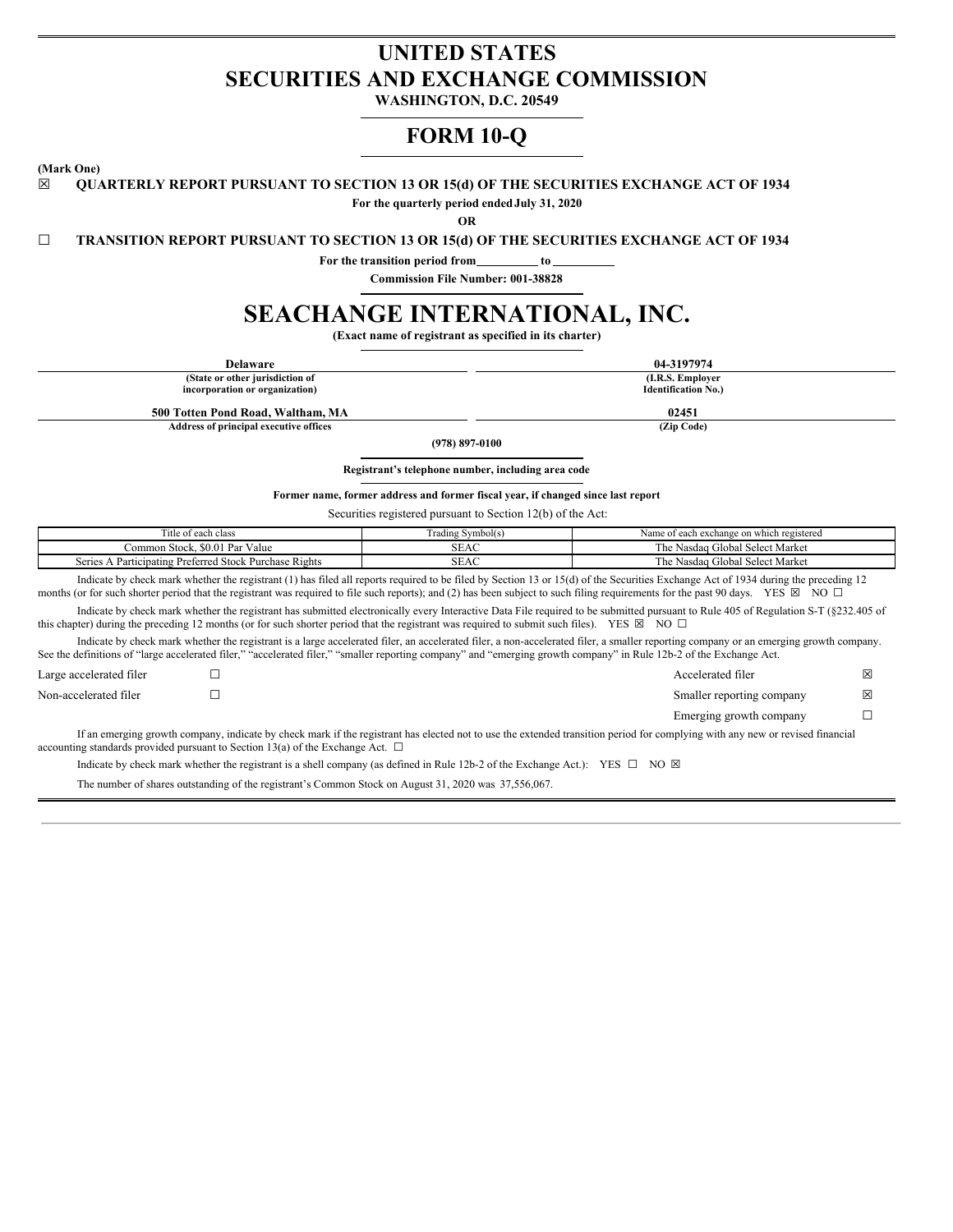# **SEACHANGE INTERNATIONAL, INC.**

#### **Table of Contents**

**Page**

# **PART I. FINANCIAL [INFORMATION](#page-2-0)**

| Item 1.           | <b>Financial Statements</b>                                                                  |                |
|-------------------|----------------------------------------------------------------------------------------------|----------------|
|                   | <b>Consolidated Balance Sheets</b>                                                           | $\overline{2}$ |
|                   | <b>Consolidated Statements of Operations and Comprehensive Loss</b>                          | 3              |
|                   | <b>Consolidated Statements of Stockholders' Equity</b>                                       | 4              |
|                   | <b>Consolidated Statements of Cash Flows</b>                                                 | 6              |
|                   | <b>Notes to Consolidated Financial Statements</b>                                            | 7              |
| Item 2.           | <u>Management's Discussion and Analysis of Financial Condition and Results of Operations</u> | 22             |
| Item 3.           | <b>Quantitative and Qualitative Disclosures About Market Risk</b>                            | 28             |
| Item 4.           | <b>Controls and Procedures</b>                                                               | 28             |
|                   | <b>PART II. OTHER INFORMATION</b>                                                            |                |
| Item 1.           | <b>Legal Proceedings</b>                                                                     | 30             |
| Item 1A.          | <b>Risk Factors</b>                                                                          | 30             |
| Item 5.           | <b>Other Information</b>                                                                     | 30             |
| Item 6.           | <b>Exhibits</b>                                                                              | 30             |
| <b>SIGNATURES</b> |                                                                                              | 32             |
|                   |                                                                                              |                |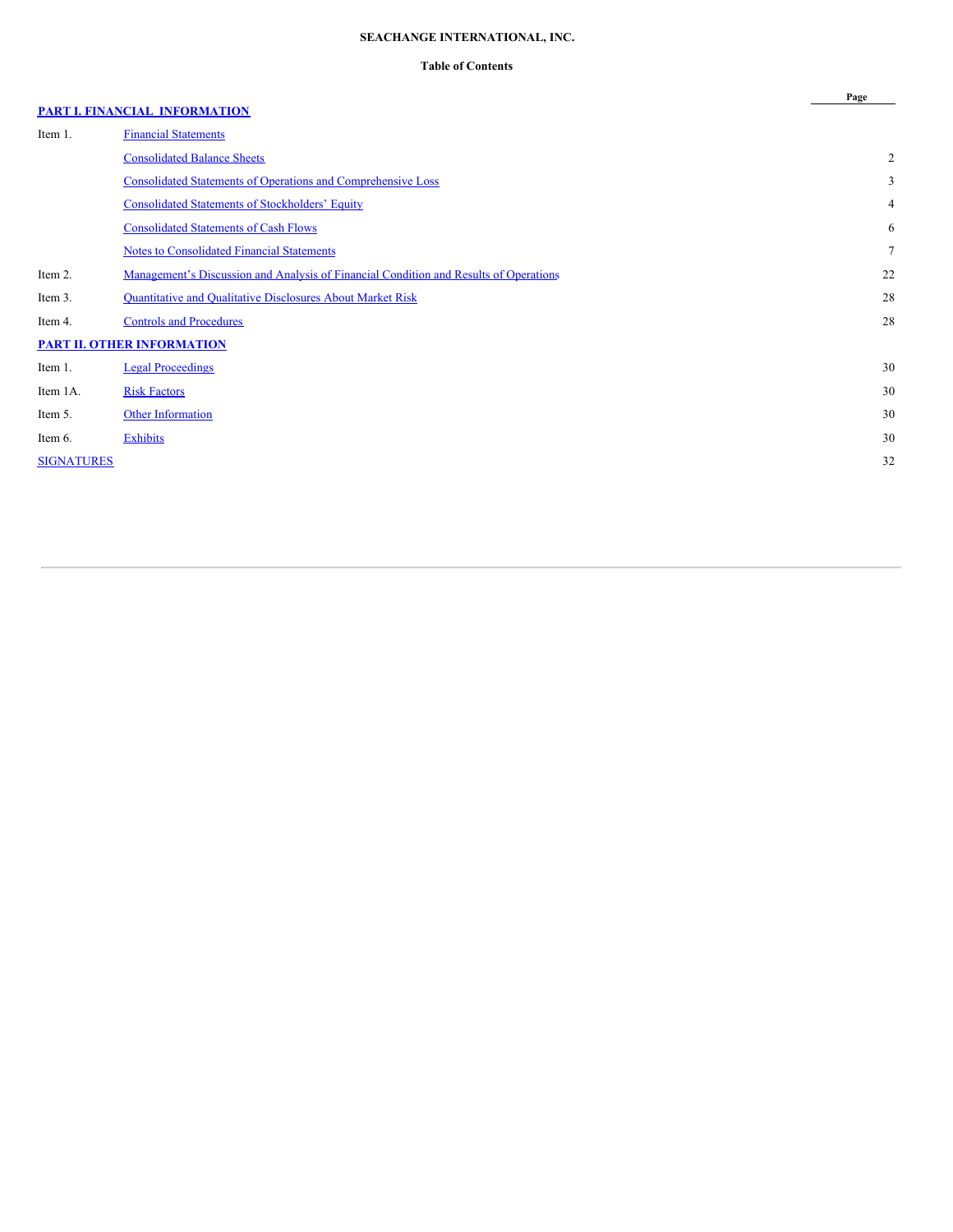#### <span id="page-2-1"></span><span id="page-2-0"></span>**ITEM 1. Financial Statements**

### **SEACHANGE INTERNATIONAL, INC. CONSOLIDATED BALANCE SHEETS** *(Unaudited, amounts in thousands, except share data)*

<span id="page-2-2"></span>

|                                                                                                                                                                                                    |              | <b>July 31,</b><br>2020 | January 31,<br>2020 |            |  |
|----------------------------------------------------------------------------------------------------------------------------------------------------------------------------------------------------|--------------|-------------------------|---------------------|------------|--|
| <b>Assets</b>                                                                                                                                                                                      |              |                         |                     |            |  |
| Current assets:                                                                                                                                                                                    |              |                         |                     |            |  |
| Cash, cash equivalents and restricted cash                                                                                                                                                         | S            | 7,655                   | $\mathbb{S}$        | 9,297      |  |
| Marketable securities                                                                                                                                                                              |              | 2,141                   |                     | 3,835      |  |
| Accounts receivable, net of allowance for doubtful accounts of \$904                                                                                                                               |              |                         |                     |            |  |
| and \$947 at July 31, 2020 and January 31, 2020, respectively                                                                                                                                      |              | 6,011                   |                     | 12,127     |  |
| Unbilled receivables                                                                                                                                                                               |              | 11,932                  |                     | 14,279     |  |
| Prepaid expenses and other current assets                                                                                                                                                          |              | 4,928                   |                     | 5,112      |  |
| Total current assets                                                                                                                                                                               |              | 32,667                  |                     | 44,650     |  |
| Property and equipment, net                                                                                                                                                                        |              | 636                     |                     | 554        |  |
| Operating lease right-of-use assets                                                                                                                                                                |              | 5,505                   |                     | 4,860      |  |
| Marketable securities, long-term                                                                                                                                                                   |              |                         |                     | 782        |  |
| Intangible assets, net                                                                                                                                                                             |              | 1,868                   |                     | 2,300      |  |
| Goodwill                                                                                                                                                                                           |              | 10,441                  |                     | 9,775      |  |
| Unbilled receivables, long-term                                                                                                                                                                    |              | 9,033                   |                     | 9,031      |  |
| Other assets                                                                                                                                                                                       |              | 831                     |                     | 938        |  |
| Total assets                                                                                                                                                                                       | \$           | 60,981                  | \$                  | 72,890     |  |
| <b>Liabilities and Stockholders' Equity</b>                                                                                                                                                        |              |                         |                     |            |  |
| Current liabilities:                                                                                                                                                                               |              |                         |                     |            |  |
| Accounts payable                                                                                                                                                                                   | $\mathbb{S}$ | 2,717                   | $\mathbb{S}$        | 4,007      |  |
| Accrued expenses                                                                                                                                                                                   |              | 5,656                   |                     | 7,986      |  |
| Deferred revenue                                                                                                                                                                                   |              | 4,674                   |                     | 5,041      |  |
| Promissory note                                                                                                                                                                                    |              | 1,072                   |                     |            |  |
| Total current liabilities                                                                                                                                                                          |              | 14,119                  |                     | 17,034     |  |
| Deferred revenue, long-term                                                                                                                                                                        |              | 423                     |                     | 1,140      |  |
| Operating lease liabilities, long-term                                                                                                                                                             |              | 4,607                   |                     | 4,348      |  |
| Taxes payable, long-term                                                                                                                                                                           |              | 338                     |                     | 436        |  |
| Promissory note, long-term                                                                                                                                                                         |              | 1,341                   |                     |            |  |
| Deferred tax liabilities, long-term                                                                                                                                                                |              | 186                     |                     |            |  |
| <b>Total liabilities</b>                                                                                                                                                                           |              | 21,014                  |                     | 22,958     |  |
| Commitments and contingencies (Note 6)                                                                                                                                                             |              |                         |                     |            |  |
| Stockholders' equity:                                                                                                                                                                              |              |                         |                     |            |  |
| Common stock, \$0.01 par value; 100,000,000 shares authorized at<br>July 31, 2020 and January 31, 2020; 37,727,987 shares issued<br>and 37,556,067 shares outstanding at July 31, 2020; 37,303,952 |              |                         |                     |            |  |
| shares issued and 37,163,462 outstanding at January 31, 2020                                                                                                                                       |              | 377                     |                     | 373        |  |
| Additional paid-in capital                                                                                                                                                                         |              | 245,817                 |                     | 245,067    |  |
| Treasury stock, at cost; 171,920 shares at July 31, 2020 and 140,490 shares at January 31, 2020                                                                                                    |              | (227)                   |                     | (147)      |  |
| Accumulated other comprehensive loss                                                                                                                                                               |              | (500)                   |                     | (2,137)    |  |
| Accumulated deficit                                                                                                                                                                                |              | (205,500)               |                     | (193, 224) |  |
| Total stockholders' equity                                                                                                                                                                         |              | 39,967                  |                     | 49,932     |  |
| Total liabilities and stockholders' equity                                                                                                                                                         | \$           | 60,981                  | \$                  | 72,890     |  |

The accompanying notes are an integral part of these unaudited, consolidated financial statements.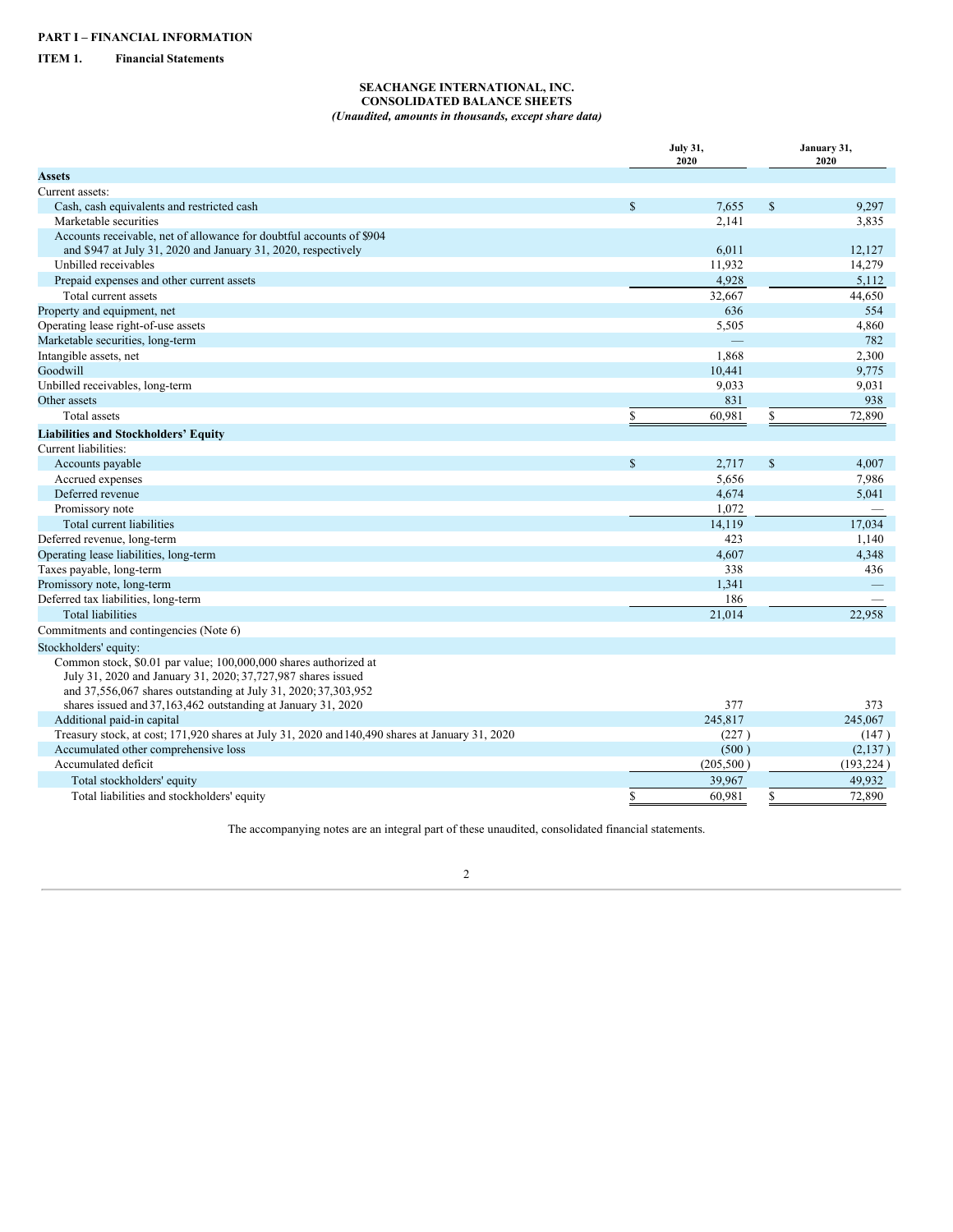#### **SEACHANGE INTERNATIONAL, INC. CONSOLIDATED STATEMENTS OF OPERATIONS AND COMPREHENSIVE LOSS** *(Unaudited, amounts in thousands, except per share data)*

<span id="page-3-0"></span>

|                                                     |              | <b>For the Three Months</b><br>Ended July 31, |              |        |    | For the Six Months<br>Ended July 31. |               |           |  |
|-----------------------------------------------------|--------------|-----------------------------------------------|--------------|--------|----|--------------------------------------|---------------|-----------|--|
|                                                     |              | 2020                                          |              | 2019   |    | 2020                                 |               | 2019      |  |
| Revenue:                                            |              |                                               |              |        |    |                                      |               |           |  |
| Product                                             | S            | 1,066                                         | \$           | 11,968 | \$ | 4,164                                | S             | 13,147    |  |
| Service                                             |              | 3,929                                         |              | 6,844  |    | 7,746                                |               | 14,150    |  |
| Total revenue                                       |              | 4,995                                         |              | 18,812 |    | 11,910                               |               | 27,297    |  |
| Cost of revenue:                                    |              |                                               |              |        |    |                                      |               |           |  |
| Product                                             |              | 788                                           |              | 3,039  |    | 2,368                                |               | 3,948     |  |
| Service                                             |              | 2,393                                         |              | 4,885  |    | 5,219                                |               | 9,553     |  |
| Total cost of revenue                               |              | 3,181                                         |              | 7,924  |    | 7,587                                |               | 13,501    |  |
| Gross profit                                        |              | 1,814                                         |              | 10,888 |    | 4,323                                |               | 13,796    |  |
| Operating expenses:                                 |              |                                               |              |        |    |                                      |               |           |  |
| Research and development                            |              | 3,360                                         |              | 3,775  |    | 7,526                                |               | 8,027     |  |
| Selling and marketing                               |              | 1,728                                         |              | 2,963  |    | 3,854                                |               | 5,815     |  |
| General and administrative                          |              | 2,367                                         |              | 4,150  |    | 4,421                                |               | 8,399     |  |
| Severance and restructuring costs                   |              | 543                                           |              | 659    |    | 1,029                                |               | 870       |  |
| Total operating expenses                            |              | 7,998                                         |              | 11,547 |    | 16,830                               |               | 23,111    |  |
| Loss from operations                                |              | (6, 184)                                      |              | (659)  |    | (12, 507)                            |               | (9,315)   |  |
| Other income (expense), net                         |              | 373                                           |              | (78)   |    | 165                                  |               | (1,869)   |  |
| Loss before income taxes                            |              | (5,811)                                       |              | (737)  |    | (12, 342)                            |               | (11, 184) |  |
| Income tax benefit                                  |              | 45                                            |              | 563    |    | 66                                   |               | 161       |  |
| Net loss                                            | S            | (5,766)                                       | \$           | (174)  | \$ | (12, 276)                            | S             | (11,023)  |  |
| Net loss per share, basic                           | \$           | (0.15)                                        | \$           |        | \$ | (0.33)                               | <sup>S</sup>  | (0.30)    |  |
| Net loss per share, diluted                         | S            | (0.15)                                        | \$           |        | \$ | (0.33)                               | S             | (0.30)    |  |
| Weighted average common shares outstanding, basic   |              | 37,527                                        |              | 36,602 |    | 37,376                               |               | 36,532    |  |
| Weighted average common shares outstanding, diluted |              | 37,527                                        |              | 36,602 |    | 37,376                               |               | 36,532    |  |
| Comprehensive loss:                                 |              |                                               |              |        |    |                                      |               |           |  |
| Net loss                                            | $\mathbb{S}$ | (5,766)                                       | $\mathbb{S}$ | (174)  | \$ | (12, 276)                            | <sup>\$</sup> | (11,023)  |  |
| Other comprehensive income, net of tax:             |              |                                               |              |        |    |                                      |               |           |  |
| Foreign currency translation adjustment             |              | 1,665                                         |              | 133    |    | 1,641                                |               | 1,340     |  |
| Unrealized (losses) gains on marketable securities  |              | (13)                                          |              | 25     |    | (4)                                  |               | 60        |  |
| Total other comprehensive income                    |              | 1,652                                         |              | 158    |    | 1,637                                |               | 1,400     |  |
| Comprehensive loss                                  | \$           | (4, 114)                                      | \$           | (16)   | \$ | (10, 639)                            | S             | (9,623)   |  |

The accompanying notes are an integral part of these unaudited, consolidated financial statements.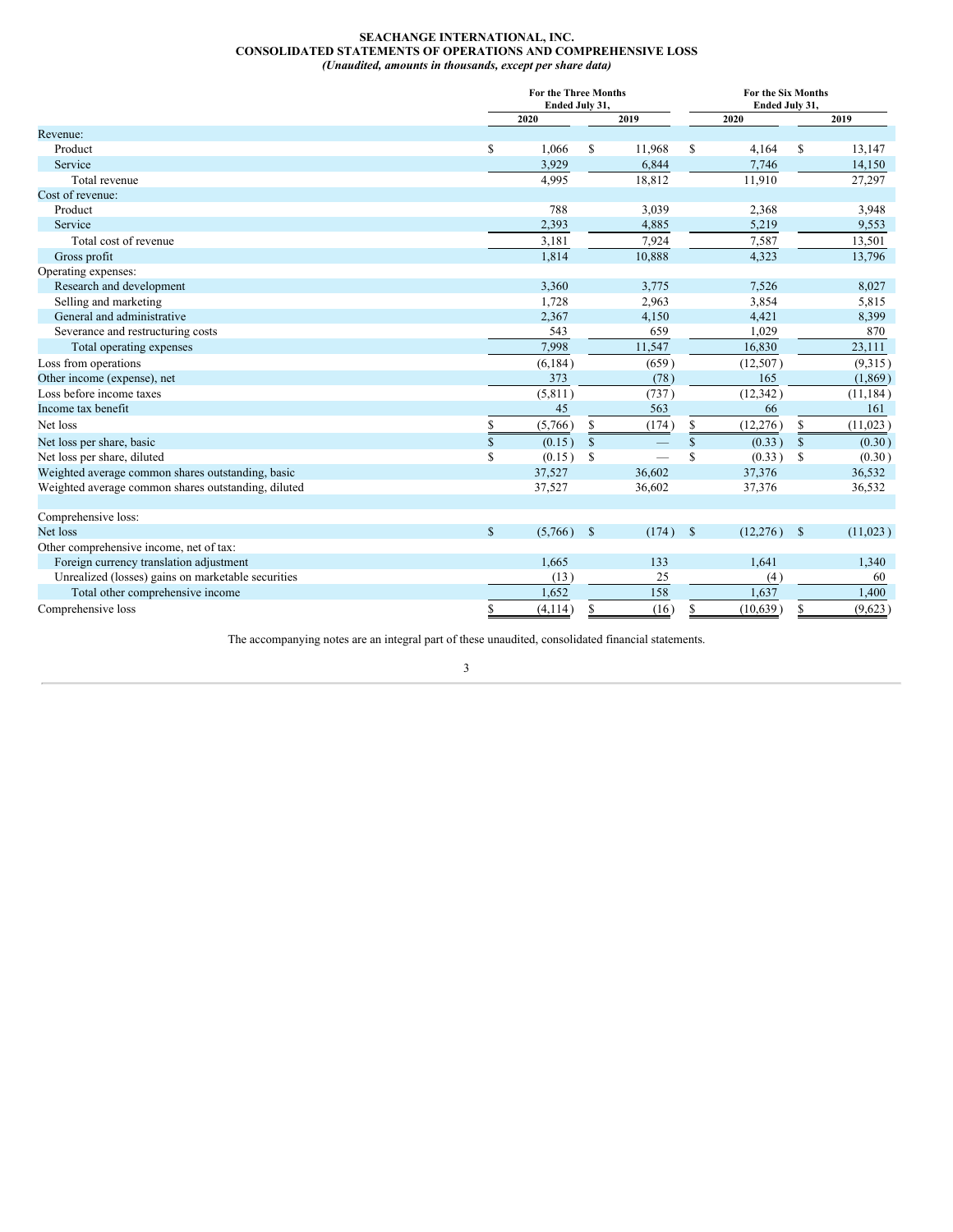#### **SEACHANGE INTERNATIONAL, INC. CONSOLIDATED STATEMENTS OF STOCKHOLDERS' EQUITY** *(Unaudited, amounts in thousands except share data)*

<span id="page-4-0"></span>

|                                            |               |                     |            |                          | Accumulated   |             |               |
|--------------------------------------------|---------------|---------------------|------------|--------------------------|---------------|-------------|---------------|
|                                            |               | <b>Common Stock</b> | Additional |                          | Total         |             |               |
|                                            | Number of     |                     | Paid-in    | <b>Treasurv</b>          | Comprehensive | Accumulated | Stockholders' |
|                                            | <b>Shares</b> | Par Value           | Capital    | Stock                    | Loss          | Deficit     | Equity        |
| <b>Balances at April 30, 2020</b>          | 37,661,641    | 376                 | 245,558    | (147)                    | (2,152)       | (199, 734)  | 43,901        |
| Issuance of common stock pursuant to       |               |                     |            |                          |               |             |               |
| vesting of restricted stock units          | 66,346        |                     | (1         | $\overline{\phantom{a}}$ |               |             |               |
| Stock-based compensation expense           | __            | --                  | 260        | $-$                      |               |             | 260           |
| Repurchases of common stock                |               |                     |            | (80)                     |               |             | (80)          |
| Unrealized losses on marketable securities |               |                     |            |                          | (13)          |             | (13)          |
| Foreign currency translation adjustment    |               |                     |            |                          | 1,665         |             | 1,665         |
| Net loss                                   |               |                     |            |                          | $-$           | (5,766)     | (5,766)       |
| Balances at July 31, 2020                  | 37,727,987    | 377                 | 245,817    | 227                      | (500          | (205, 500)  | 39,967        |

|                                                                           |                            |                     | <b>Accumulated</b> |                          |                                                 |            |                         |  |  |  |  |  |  |
|---------------------------------------------------------------------------|----------------------------|---------------------|--------------------|--------------------------|-------------------------------------------------|------------|-------------------------|--|--|--|--|--|--|
|                                                                           |                            | <b>Common Stock</b> | <b>Additional</b>  | Other                    |                                                 |            |                         |  |  |  |  |  |  |
|                                                                           | Number of<br><b>Shares</b> | Par Value           | Paid-in<br>Capital | Treasury<br><b>Stock</b> | Comprehensive<br>Accumulated<br>Deficit<br>Loss |            | Stockholders'<br>Equity |  |  |  |  |  |  |
| <b>Balances at April 30, 2019</b>                                         | 36,553,025                 | 365                 | 242,885            | (5)                      | (2,151)                                         | (195, 152) | 45,942                  |  |  |  |  |  |  |
| Issuance of common stock pursuant to<br>vesting of restricted stock units | 258,036                    |                     | (2)                |                          |                                                 |            |                         |  |  |  |  |  |  |
| Stock-based compensation expense                                          |                            |                     | 631                |                          |                                                 |            | 631                     |  |  |  |  |  |  |
| Repurchases of common stock                                               |                            |                     |                    | (142)                    |                                                 |            | (142)                   |  |  |  |  |  |  |
| Unrealized gains on marketable securities                                 | $-$                        | $-$                 | __                 | $-$                      | 25                                              | $-$        | 25                      |  |  |  |  |  |  |
| Foreign currency translation adjustment                                   | --                         | __                  |                    | --                       | 133                                             | __         | 133                     |  |  |  |  |  |  |
| Net loss                                                                  |                            |                     |                    |                          |                                                 | (174)      | (174)                   |  |  |  |  |  |  |
| Balances at July 31, 2019                                                 | 36,811,061                 | 367                 | 243,514            | (147)                    | (1,993)                                         | (195, 326) | 46,415                  |  |  |  |  |  |  |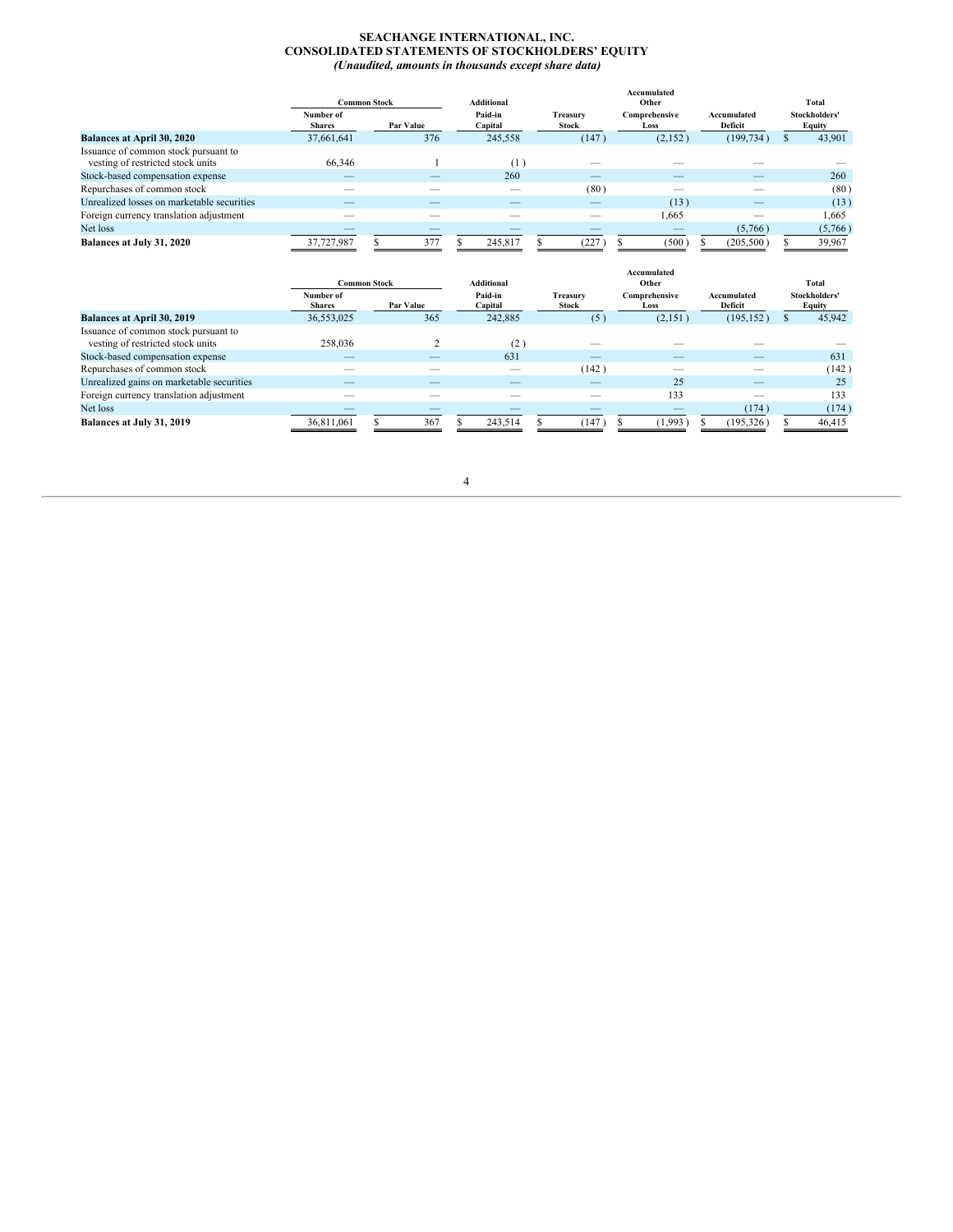#### **SEACHANGE INTERNATIONAL, INC. CONSOLIDATED STATEMENTS OF STOCKHOLDERS' EQUITY** *(Unaudited, amounts in thousands except share data)*

|                                                                           |                            | <b>Common Stock</b> |           | <b>Additional</b>  |                   | <b>Accumulated</b><br>Other |    |                        | Total                   |
|---------------------------------------------------------------------------|----------------------------|---------------------|-----------|--------------------|-------------------|-----------------------------|----|------------------------|-------------------------|
|                                                                           | Number of<br><b>Shares</b> |                     | Par Value | Paid-in<br>Capital | Treasury<br>Stock | Comprehensive<br>Loss       |    | Accumulated<br>Deficit | Stockholders'<br>Equity |
| <b>Balances at January 31, 2020</b>                                       | 37,303,952                 |                     | 373       | 245,067            | (147)             | (2,137)                     | ъ. | (193, 224)             | 49,932                  |
| Issuance of common stock pursuant to<br>vesting of restricted stock units | 379,063                    |                     | 4         | (4)                |                   |                             |    |                        |                         |
| Issuance of common stock pursuant to<br>exercise of stock options         | 39,270                     |                     |           | 119                |                   |                             |    |                        | 119                     |
| Issuance of common stock pursuant to<br>ESPP purchases                    | 5,702                      |                     |           | 18                 |                   |                             |    |                        | 18                      |
| Stock-based compensation expense                                          |                            |                     |           | 617                |                   |                             |    |                        | 617                     |
| Repurchases of common stock                                               | --                         |                     |           | __                 | (80)              |                             |    | __                     | (80)                    |
| Unrealized losses on marketable securities                                |                            |                     |           |                    |                   | (4)                         |    |                        | (4)                     |
| Foreign currency translation adjustment                                   |                            |                     |           |                    |                   | 1,641                       |    |                        | 1,641                   |
| Net loss                                                                  |                            |                     |           |                    |                   |                             |    | (12, 276)              | (12, 276)               |
| Balances at July 31, 2020                                                 | 37,727,987                 |                     | 377       | 245,817            | 227               | (500)                       |    | (205, 500)             | 39,967                  |

|                                           |               |                     |           |         |                   |          |                          |               | <b>Accumulated</b> |             |            |               |           |
|-------------------------------------------|---------------|---------------------|-----------|---------|-------------------|----------|--------------------------|---------------|--------------------|-------------|------------|---------------|-----------|
|                                           |               | <b>Common Stock</b> |           |         | <b>Additional</b> |          | Other                    |               |                    |             |            |               | Total     |
|                                           | Number of     |                     |           | Paid-in |                   | Treasury |                          | Comprehensive |                    | Accumulated |            | Stockholders' |           |
|                                           | <b>Shares</b> |                     | Par Value |         | Capital           |          | Stock                    |               | Loss               |             | Deficit    |               | Equity    |
| <b>Balances at January 31, 2019</b>       | 35,946,100    |                     | 359       |         | 242,442           |          | (5)                      |               | (3,393)            |             | (184, 303) |               | 55,100    |
| Issuance of common stock pursuant to      |               |                     |           |         |                   |          |                          |               |                    |             |            |               |           |
| acquisition of Xstream                    | 541,738       |                     |           |         | 869               |          |                          |               |                    |             |            |               | 874       |
| Issuance of common stock pursuant to      |               |                     |           |         |                   |          |                          |               |                    |             |            |               |           |
| vesting of restricted stock units         | 315,404       |                     | 3         |         | (3)               |          |                          |               |                    |             |            |               |           |
| Issuance of common stock pursuant to      |               |                     |           |         |                   |          |                          |               |                    |             |            |               |           |
| <b>ESPP</b> purchases                     | 7,819         |                     |           |         | Q                 |          |                          |               |                    |             |            |               | 9         |
| Stock-based compensation expense          |               |                     | _         |         | 197               |          | $\overline{\phantom{a}}$ |               | –                  |             |            |               | 197       |
| Repurchases of common stock               |               |                     |           |         |                   |          | (142)                    |               |                    |             |            |               | (142)     |
| Unrealized gains on marketable securities |               |                     |           |         |                   |          |                          |               | 60                 |             |            |               | 60        |
| Foreign currency translation adjustment   |               |                     |           |         |                   |          |                          |               | 1,340              |             |            |               | 1,340     |
| Net loss                                  |               |                     |           |         |                   |          |                          |               |                    |             | (11, 023)  |               | (11, 023) |
| Balances at July 31, 2019                 | 36,811,061    |                     | 367       |         | 243,514           |          | (147)                    |               | (1,993)            |             | (195, 326) |               | 46,415    |

The accompanying notes are an integral part of these unaudited, consolidated financial statements.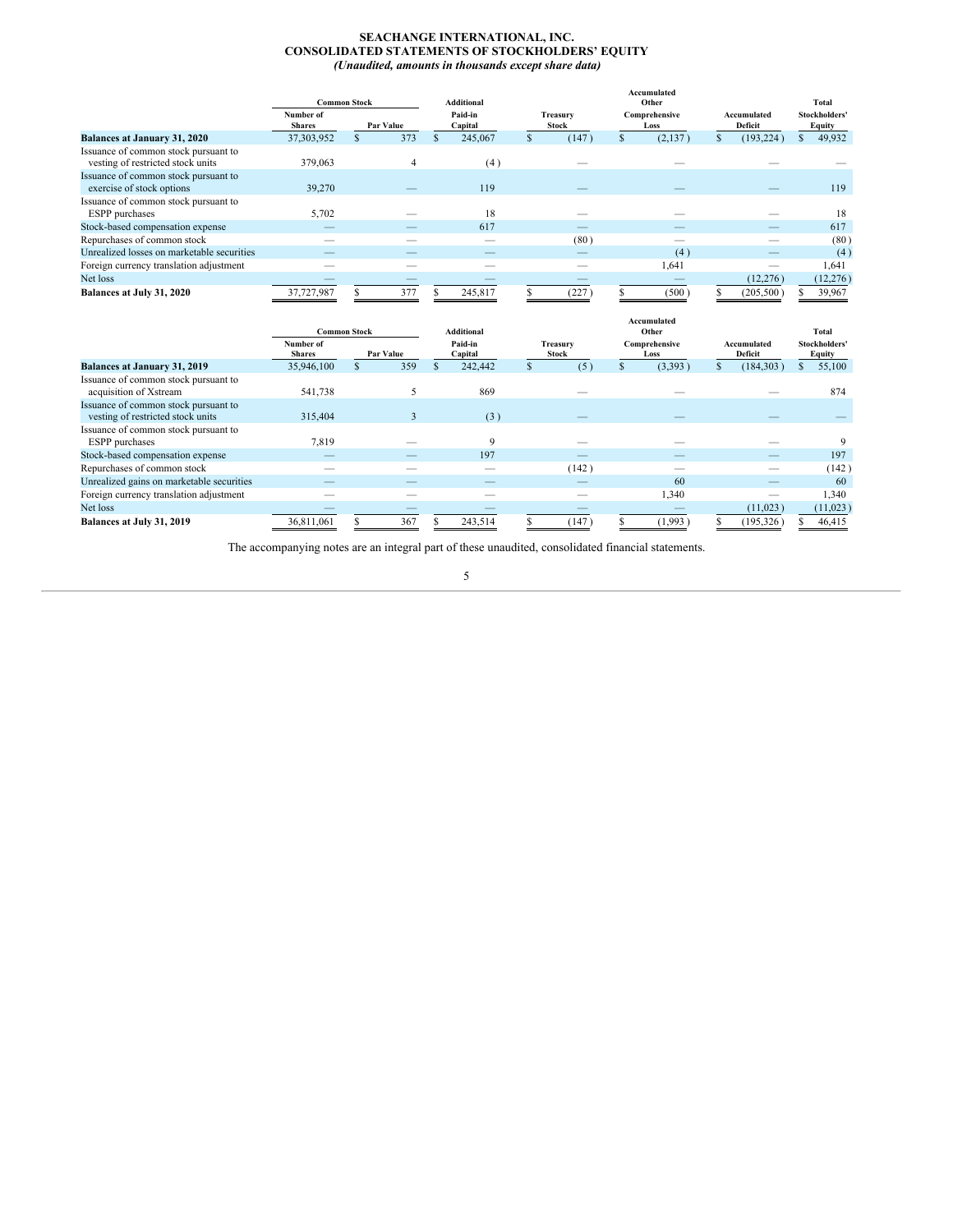#### **SEACHANGE INTERNATIONAL, INC. CONSOLIDATED STATEMENTS OF CASH FLOWS** *(Unaudited, amounts in thousands)*

<span id="page-6-0"></span>

| 2020<br>2019<br>Cash flows from operating activities:<br>\$<br>Net loss<br>(12, 276)<br>\$<br>Adjustments to reconcile net loss to net cash used in operating activities:<br>Depreciation and amortization expense<br>725 | (11,023)<br>1,093<br>388<br>197 |
|---------------------------------------------------------------------------------------------------------------------------------------------------------------------------------------------------------------------------|---------------------------------|
|                                                                                                                                                                                                                           |                                 |
|                                                                                                                                                                                                                           |                                 |
|                                                                                                                                                                                                                           |                                 |
|                                                                                                                                                                                                                           |                                 |
|                                                                                                                                                                                                                           |                                 |
| (Recovery of) provision for bad debts<br>(216)                                                                                                                                                                            |                                 |
| Stock-based compensation expense<br>617                                                                                                                                                                                   |                                 |
| Deferred income taxes<br>186                                                                                                                                                                                              | (203)                           |
| Realized and unrealized foreign currency transaction loss<br>1,641                                                                                                                                                        | 1,340                           |
| (3)<br>Other                                                                                                                                                                                                              | 67                              |
| Changes in operating assets and liabilities:                                                                                                                                                                              |                                 |
| Accounts receivable<br>6,332                                                                                                                                                                                              | 8,482                           |
| Unbilled receivables<br>2,345                                                                                                                                                                                             | (6,598)                         |
| Inventory                                                                                                                                                                                                                 | 726                             |
| Prepaid expenses and other current assets and other assets<br>291                                                                                                                                                         | 196                             |
| Accounts payable<br>(1,290)                                                                                                                                                                                               | 1,350                           |
| Accrued expenses and other liabilities<br>(2,814)                                                                                                                                                                         | (2, 463)                        |
| Deferred revenue<br>(1,084)                                                                                                                                                                                               | (1,590)                         |
| Net cash used in operating activities<br>(5,546)                                                                                                                                                                          | (8,038)                         |
| <b>Cash flows from investing activities:</b>                                                                                                                                                                              |                                 |
| Purchases of property and equipment<br>(202)                                                                                                                                                                              | (153)                           |
| Cash paid for acquisitions, net                                                                                                                                                                                           | (3,838)                         |
| Purchases of marketable securities                                                                                                                                                                                        | (823)                           |
| Proceeds from sales and maturities of marketable securities<br>2,476                                                                                                                                                      | 1,593                           |
| Net cash provided by (used in) investing activities<br>2,274                                                                                                                                                              | (3,221)                         |
| Cash flows from financing activities:                                                                                                                                                                                     |                                 |
| Proceeds from issuance of common stock<br>137                                                                                                                                                                             | 9                               |
| Repurchases of common stock<br>(80)                                                                                                                                                                                       | (142)                           |
| Proceeds from Paycheck Protection Program<br>2,413                                                                                                                                                                        |                                 |
| Net cash provided by (used in) financing activities<br>2,470                                                                                                                                                              | (133)                           |
| Effect of exchange rate on cash and cash equivalents<br>(840)                                                                                                                                                             | 277                             |
| Net decrease in cash, cash equivalents and restricted cash<br>(1,642)                                                                                                                                                     | (11, 115)                       |
| Cash, cash equivalents and restricted cash at beginning of period<br>9,297                                                                                                                                                | 20,317                          |
| Cash, cash equivalents and restricted cash at end of period<br>\$<br>\$<br>7,655                                                                                                                                          | 9,202                           |
| Supplemental disclosure of cash flow information                                                                                                                                                                          |                                 |
| Income taxes paid<br>\$<br>92<br>\$                                                                                                                                                                                       | 76                              |
| Non-cash activities:                                                                                                                                                                                                      |                                 |
| Purchases of property and equipment included in accounts payable<br>$\mathbb{S}$<br>\$                                                                                                                                    | 58                              |
| Right-of-use assets obtained in exchange for lease obligations<br>\$<br>\$<br>987                                                                                                                                         | 2,048                           |
| Fair value of common stock issued in acquisition<br>\$<br>S                                                                                                                                                               | 874                             |

The accompanying notes are an integral part of these unaudited, consolidated financial statements.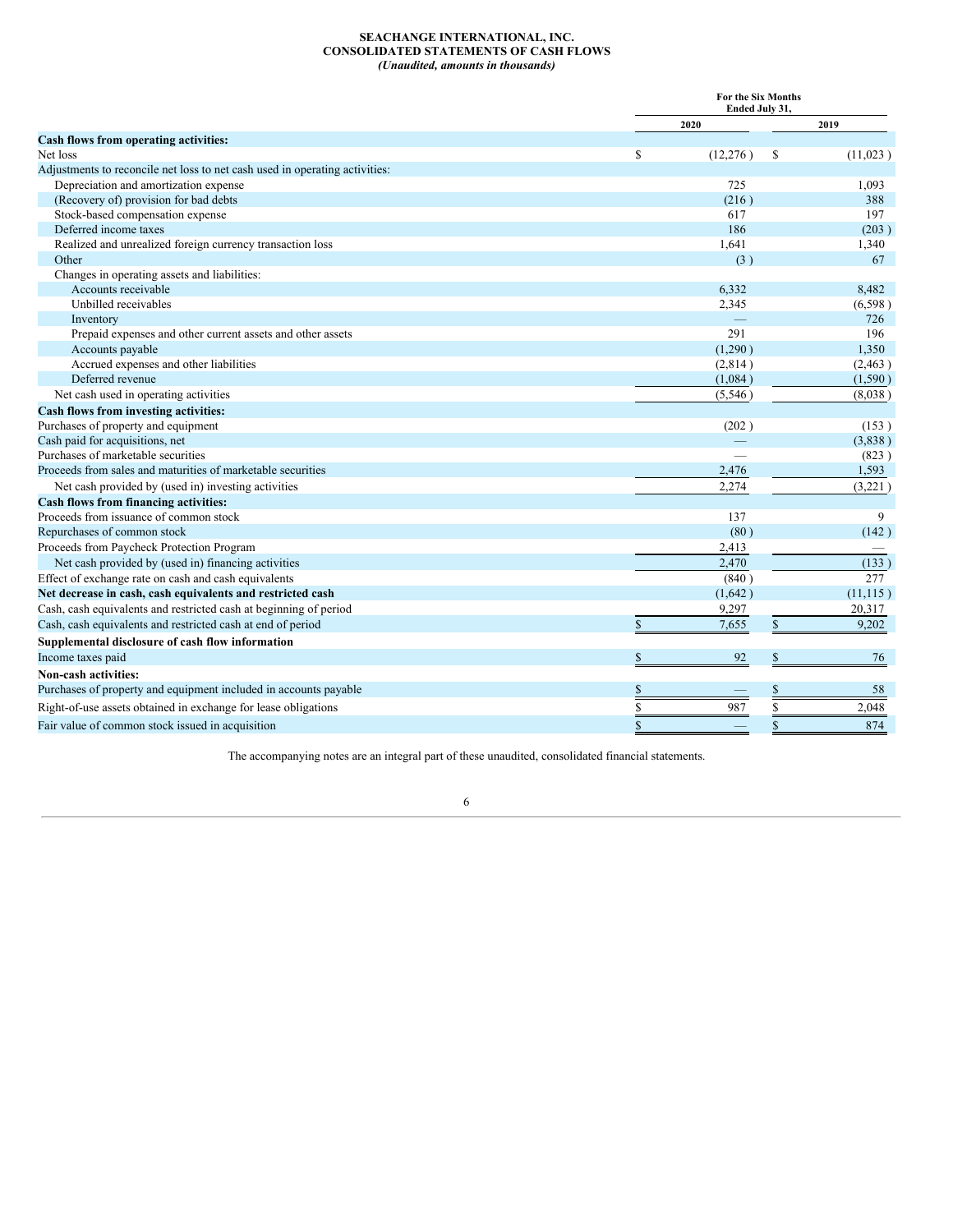#### **SEACHANGE INTERNATIONAL, INC. NOTES TO CONSOLIDATED FINANCIAL STATEMENTS (Unaudited)**

#### <span id="page-7-0"></span>**1. Nature of Business and Basis of Presentation**

SeaChange International, Inc. ("we" or the "Company"), a Delaware corporation, was founded on July 9, 1993. We are an industry leader in the delivery of multiscreen, advertising and premium over-the-top ("OTT") video management solutions. Our software products and services are designed to empower video providers to create, manage and monetize the increasingly personalized, highly engaging experiences that viewers demand.

#### *Liquidity*

We continue to realize the savings related to our restructuring activities. In fiscal 2020, we continued to streamline our operations and closed our service organizations in Ireland and the Netherlands. These measures are important steps in restoring us to profitability and positive cash flow. We believe that existing cash and investments and cash expected to be provided by future operating results are adequate to satisfy our working capital, capital expenditure requirements and other contractual obligations for at least the next 12 months.

If our expectations are incorrect, we may need to raise additional funds to fund our operations, to take advantage of unanticipated strategic opportunities or to strengthen our financial position. In the future, we may enter into other arrangements for potential investments in, or acquisitions of, complementary businesses, services or technologies, which could require us to seek additional equity or debt financing. If adequate funds are not available or are not available on acceptable terms, we may not be able to take advantage of market opportunities, to develop new products or to otherwise respond to competitive pressures.

#### *Impact of COVID-19 Pandemic*

In the first quarter of fiscal 2021, concerns related to the spread of COVID-19 began to create global business disruptions as well as disruptions in our operations and to create potential negative impacts on our revenues and other financial results. COVID-19 was declared a pandemic by the World Health Organization on March 11, 2020. The extent to which COVID-19 will impact our financial condition or results of operations is currently uncertain and depends on factors including the impact on our customers, partners, and vendors and on the operation of the global markets in general. Due to our business model, the effect of COVID-19 on our results of operations may also not be fully reflected for some time.

We are currently conducting business with substantial modifications to employee travel, employee work locations, virtualization or cancellation of customer and employee events, and remote sales, implementation, and support activities, among other modifications. These decisions may delay or reduce sales and harm productivity and collaboration. We have observed other companies and governments making similar alterations to their normal business operations, and in general, the markets are experiencing a significant level of uncertainty at the current time. Virtualization of our team's sales activities could foreclose future business opportunities, particularly as our customers limit spending, which could negatively impact the willingness of our customers to enter into or renew contracts with us. The pandemic has impacted our ability to complete certain implementations, negatively impacting our ability to recognize revenue, and could also negatively impact the payment of accounts receivable and collections. We may take further actions that alter our business operations as the situation evolves. As a result, the ultimate impact of the COVID-19 pandemic and the effects of the operational alterations we have made in response on our business, financial condition, liquidity, and financial results cannot be predicted at this time.

On March 27, 2020, President Trump signed into law the "Coronavirus Aid, Relief and Economic Security Act (the "CARES) Act"). The CARES Act, among other things, includes provisions relating to refundable payroll tax credits, deferment of employer side social security payments, net operating loss carryback periods, alternative minimum tax credit refunds, modifications to the net interest deduction limitations and technical corrections to tax depreciation methods for qualified improvement property. We continue to examine the impact that the CARES Act may have on our business, including the extent of our Paycheck Protection Program (the "PPP") loan forgiveness eligibility.

#### The Paycheck Protection Program

On May 5, 2020, the Company entered into a promissory note (the "Note") with Silicon Valley Bank (the "Lender") evidencing an unsecured loan in an aggregate principal amount of \$2,412,890 pursuant to the PPP under the CARES Act administered by the U.S. Small Business Administration ("SBA"). The Note is included in our consolidated balance sheets.

Interest accrues on the Note at a fixed rate of one percent  $(1%)$  per annum, with the payment of the first six months of interest and principal deferred and is included in accrued expenses in our consolidated balance sheets. The Note has an initial term of two years, is unsecured and is guaranteed by the SBA. The Company may apply to the Lender for forgiveness of the Note, with the amount which may be forgiven equal to the sum of qualifying expenses, including payroll costs, covered rent obligations, and covered utility payments incurred by the Company during the twenty-four week period beginning on May 7, 2020, calculated in accordance with the terms of the CARES Act.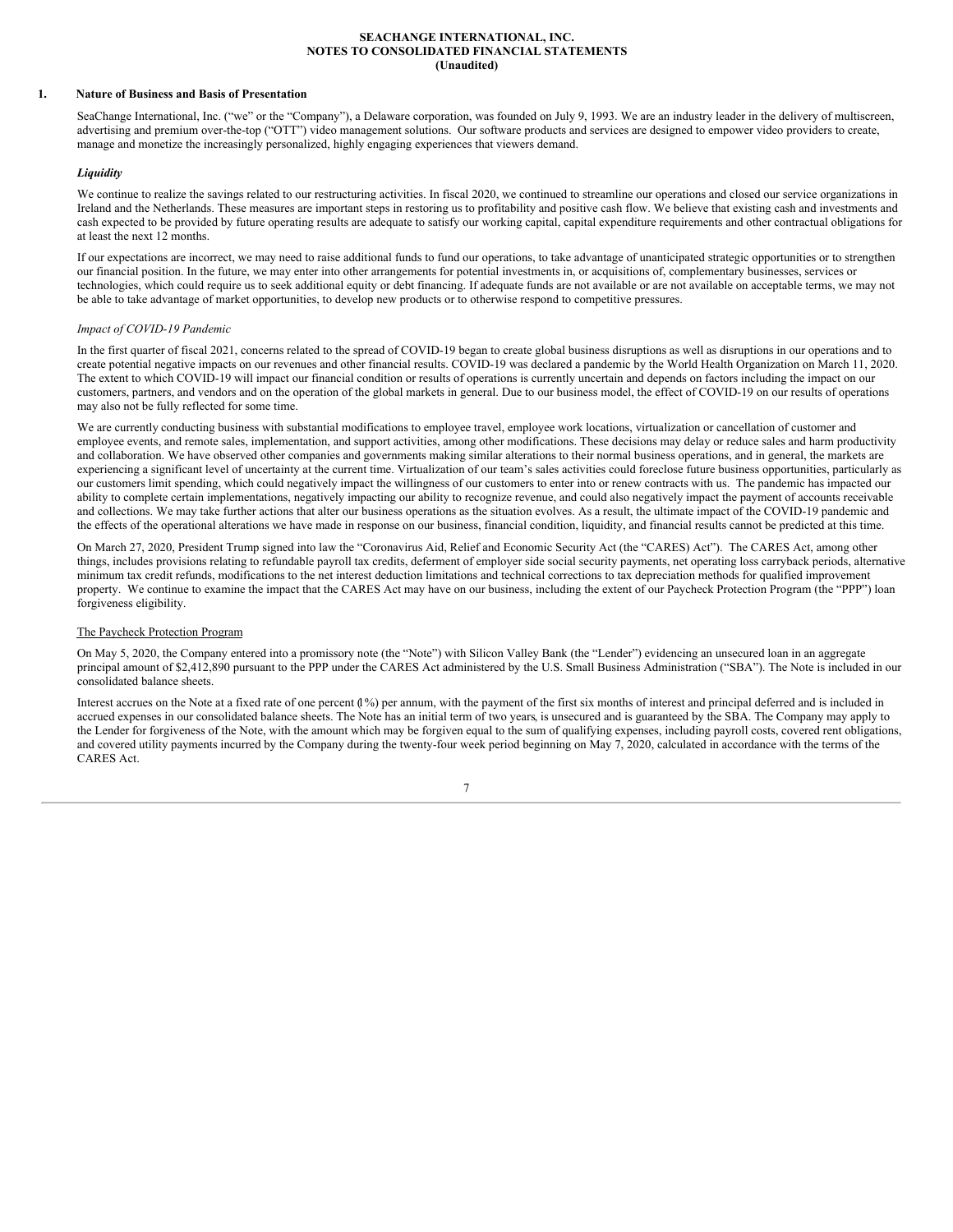Subject to any forgiveness under the PPP, the Note will mature onMay 5, 2022. Beginning on the seven-month anniversary of the date of the Note, the Company is required to make 18 monthly payments of principal and interest.The Note may be prepaid at any time prior to maturity withno prepayment penalties. The Note provides for customary events of default including, among others, those relating to breaches of the Company's obligations under the Note, including a failure to make payments, any bankruptcy or similar proceedings involving the Company, and certain material effects on the Company's ability to repay the Note. The Note may be accelerated upon the occurrence of an event of default.

#### *Basis of Presentation and Principles of Consolidation*

The accompanying consolidated financial statements have been prepared in accordance with accounting principles generally accepted in the United States of America ("U.S. GAAP"). We consolidate the financial statements of our wholly-owned subsidiaries and all intercompany transactions and account balances have been eliminated in consolidation.

The accompanying unaudited consolidated financial statements included herein have been prepared by the Company pursuant to the rules and regulations of the Securities and Exchange Commission (the "SEC"). Certain information and footnote disclosures normally included in consolidated financial statements prepared in accordance with U.S. GAAP have been omitted pursuant to applicable rules and regulations. In the opinion of management, all adjustments of a normal recurring nature which were considered necessary for a fair presentation have been included. The year-end consolidated balance sheet data as of January 31, 2020 was derived from our audited consolidated financial statements and may not include all disclosures required by U.S. GAAP. The results of operations for the three and six months ended July 31, 2020 are not necessarily indicative of the results to be expected for the entire year. These consolidated financial statements should be read in conjunction with the consolidated financial statements and the notes thereto included in our Annual Report on Form 10-K for the fiscal year ended January 31, 2020, filed with the SEC on April 20, 2020.

#### **2. Significant Accounting Policies**

#### *Use of Estimates*

The preparation of these consolidated financial statements in conformity with U.S. GAAP requires management to make estimates and judgments that affect the reported amounts of assets, liabilities, revenue and expenses, and disclosure of contingent assets and liabilities. Significant estimates and assumptions reflected in these consolidated financial statements include, but are not limited to, those related to revenue recognition, allowance for doubtful accounts, goodwill and intangible assets, right-of-use operating leases, impairment of long-lived assets, accounting for income taxes, the valuation of stock-based awards, and ongoing legal matters. We base our estimates on historical experience, known trends and other market-specific or relevant factors that are believed to be reasonable under the circumstances. On an ongoing basis, management evaluates its estimates as there are changes in circumstances, facts and experience. Changes in estimates are recorded in the period in which they become known. Actual results may differ from those estimates or assumptions.

#### *Business Combinations*

We account for acquisitions of entities that include inputs and processes and have the ability to create outputs as business combinations. We allocate the purchase price of the acquisition to the tangible assets acquired, liabilities assumed, and identifiable intangible assets acquired based on their estimated fair values. The excess of the purchase price over those fair values is recorded as goodwill. Acquisition-related expenses and restructuring costs are expensed as incurred. During the measurement period, we record adjustments to provisional amounts recorded for assets acquired and liabilities assumed with the corresponding offset to goodwill. After the measurement period, which could be up to one year after the transaction date, subsequent adjustments are recorded to the Company's consolidated statements of operations.

#### *Cash, cash equivalents and restricted cash*

Cash and cash equivalents include cash on hand and on deposit and highly liquid investments in money market mutual funds, government sponsored enterprise obligations, treasury bills, commercial paper and other money market securities with remaining maturities at the date of purchase of 90 days or less. All cash equivalents are carried at cost, which approximates fair value. Restricted cash represents cash that is restricted as to withdrawal or usage and consists primarily of cash held as collateral in relation to obligations set forth by the landlord of our Poland facility.

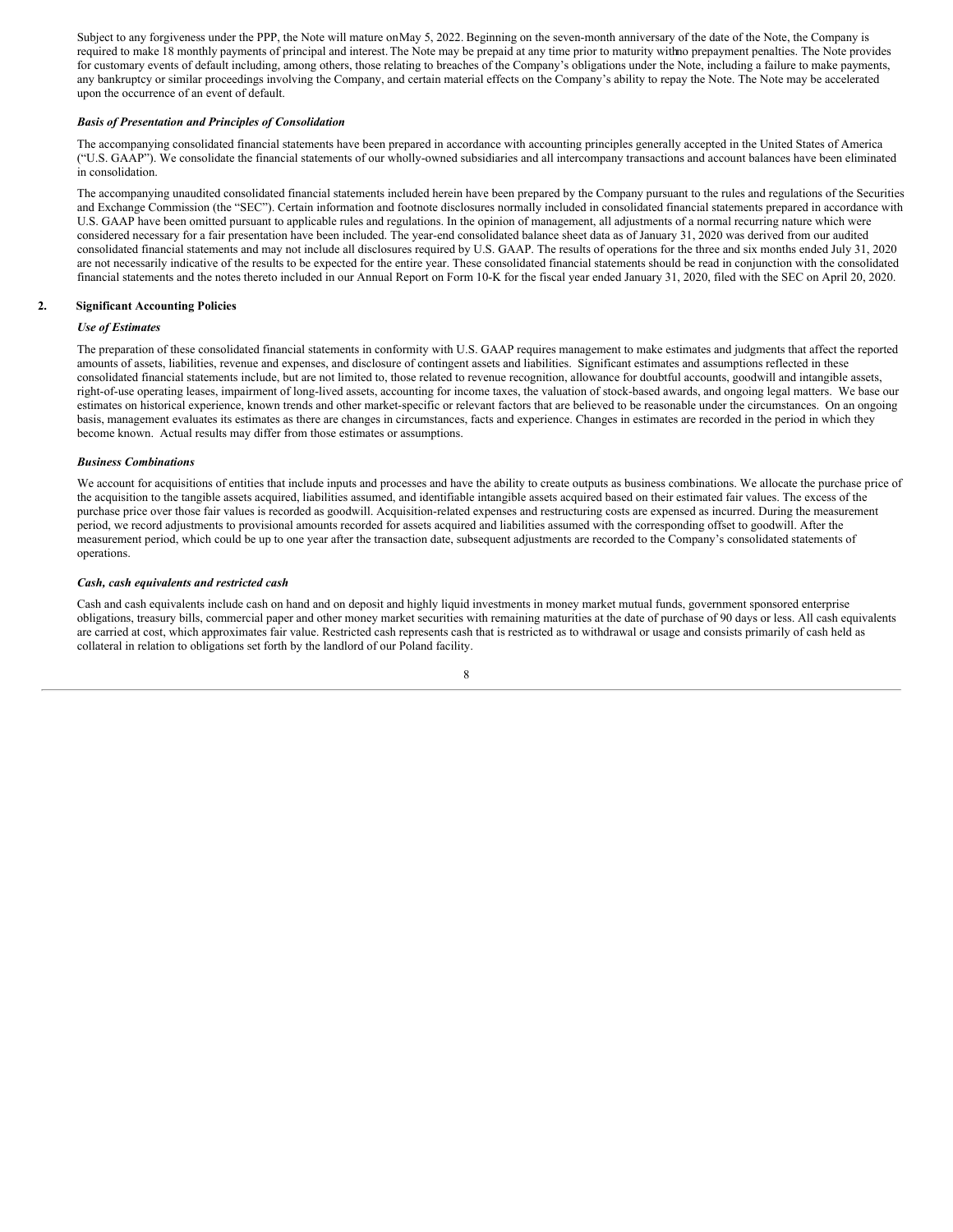The following table provides a summary of cash, cash equivalents and restricted cash that constitutes the total amounts shown in the consolidated statements of cash flows as of July 31, 2020 and 2019:

|                                                  | As of July 31.         |      |       |  |  |  |
|--------------------------------------------------|------------------------|------|-------|--|--|--|
|                                                  | 2020                   | 2019 |       |  |  |  |
|                                                  | (Amounts in thousands) |      |       |  |  |  |
| Cash and cash equivalents                        | 7.427                  |      | 9.202 |  |  |  |
| Restricted cash                                  | 228                    |      |       |  |  |  |
| Total cash, cash equivalents and restricted cash | 7.655                  |      | 9.202 |  |  |  |

#### *Concentration of Credit Risk and of Significant Customers*

Financial instruments which potentially expose us to concentrations of credit risk include cash, cash equivalents and restricted cash, marketable securities and accounts receivable. We have cash investment policies which, among other things, limit investments to investment-grade securities. We restrict our cash equivalents and marketable securities to repurchase agreements with major banks and U.S. government and corporate securities which are subject to minimal credit and market risk. We perform ongoing credit evaluations of our customers.

We sell our software products and services worldwide primarily to service providers consisting of operators, telecommunications companies, satellite operators and broadcasters. Two customers accounted for 22% and 11% of total revenue in the second quarter of fiscal 2021 andtwo customers accounted for 20% and 10% of total revenue in the second quarter of fiscal 2020. One customer accounted for 18% of total revenue in the first six months of fiscal 2021 andone customer accounted for 14% of total revenue in the first six months of fiscal 2020. Two customers accounted for 29% and 17% of the accounts receivable balance as of July 31, 2020.Two customers accounted for 16% and 10% of the accounts receivable balance as of January 31, 2020.

#### *Marketable Securities*

Our investments in debt securities are classified as available-for-sale and are carried at fair value, with the unrealized gains and losses, net of tax, reported as a component of accumulated other comprehensive loss in stockholders' equity. Realized gains and losses and declines in value determined to be other than temporary are based on the specific identification method and are included as a component of other expense, net in the consolidated statements of operations and comprehensive loss.

We evaluate our investments with unrealized losses for other-than-temporary impairment. When assessing investments for other-than-temporary declines in value, we consider such factors as, among other things, how significant the decline in value is as a percentage of the original cost, how long the market value of the investment has been less than its original cost, our ability and intent to retain the investment for a period of time sufficient to allow for any anticipated recovery in fair value and market conditions in general. If any adjustment to fair value reflects a decline in the value of the investment that we consider to be "other than temporary," we reduce the investment to fair value through a charge to the consolidated statement of operations and comprehensive loss. No such adjustments were necessary during the periods presented.

#### *Fair Value Measurements*

Certain assets and liabilities are carried at fair value under U.S. GAAP. Fair value is defined as the exchange price that would be received for an asset or paid to transfer a liability (an exit price) in the principal or most advantageous market for the asset or liability in an orderly transaction between market participants on the measurement date. Valuation techniques used to measure fair value must maximize the use of observable inputs and minimize the use of unobservable inputs. Financial assets and liabilities carried at fair value are to be classified and disclosed in one of the following three levels of the fair value hierarchy, of which the first two are considered observable and the last is considered unobservable:

- Level 1—Quoted prices in active markets for identical assets or liabilities.
- Level 2—Observable inputs (other than Level 1 quoted prices), such as quoted prices in active markets for similar assets or liabilities, quoted prices in markets that are not active for identical or similar assets or liabilities, or other inputs that are observable or can be corroborated by observable market data.
- Level 3—Unobservable inputs that are supported by little or no market activity and that are significant to determining the fair value of the assets or liabilities, including pricing models, discounted cash flow methodologies and similar techniques.

9

Our cash equivalents and marketable securities are carried at fair value determined according to the fair value hierarchy described above. The carrying values of our accounts and other receivables, unbilled receivables, accounts payable, accrued expenses, and the Note approximate their fair values due to the short-term nature of these assets and liabilities.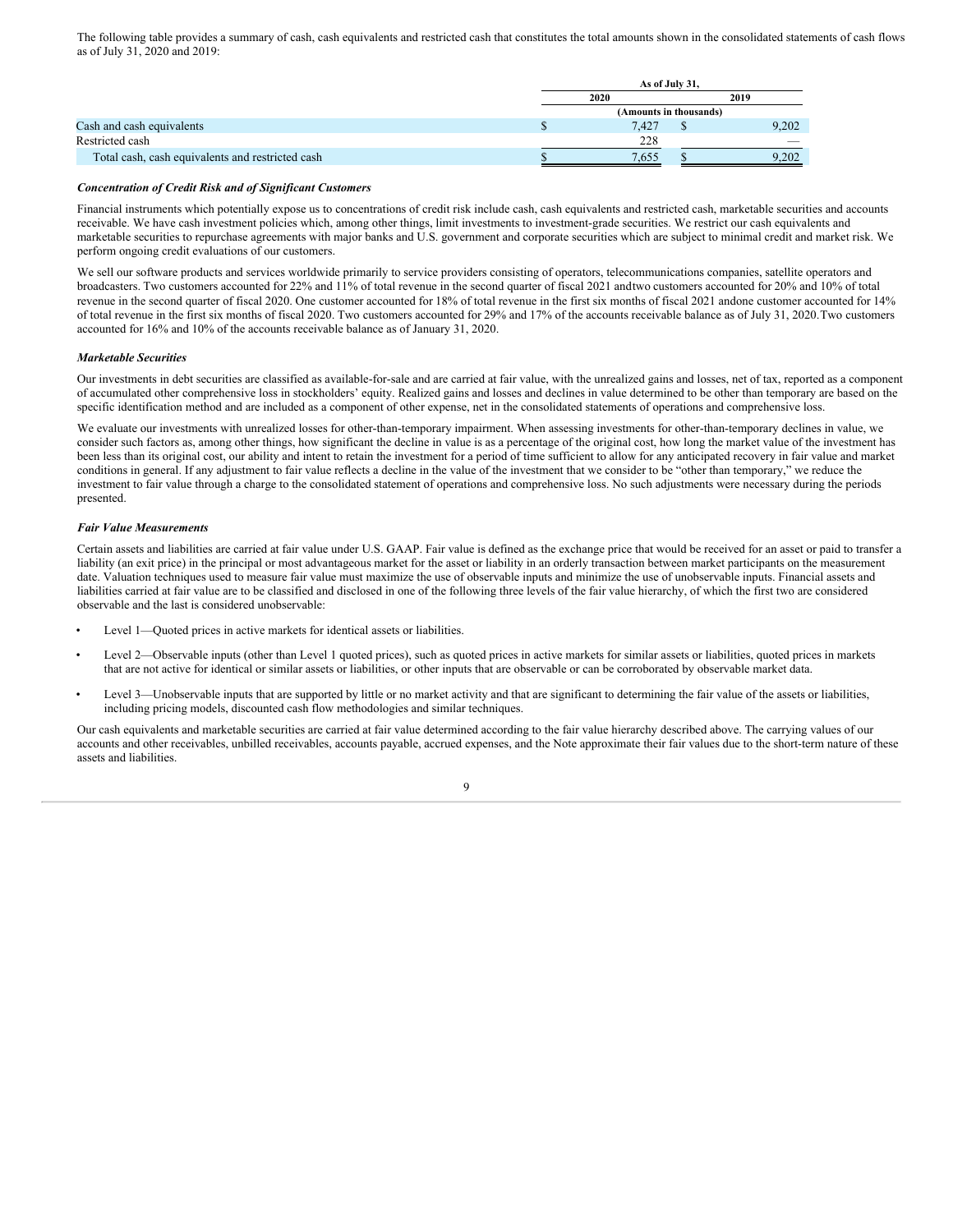#### *Goodwill and Acquired Intangible Assets*

We record goodwill when consideration paid in a business acquisition exceeds the value of the net assets acquired. Our estimates of fair value are based upon assumptions believed to be reasonable at that time but that are inherently uncertain and unpredictable. Assumptions may be incomplete or inaccurate and unanticipated events or circumstances may occur, which may affect the accuracy or validity of such assumptions, estimates or actual results. Goodwill is not amortized, but rather is tested for impairment annually on August 1st of each year, or more frequently if facts and circumstances warrant a review, such as the ones mentioned in impairments of long-lived assets below. We have determined that there is a single reporting unit for the purpose of conducting this goodwill impairment assessment. We assess both thexistence of potential impairment and the amount of impairment loss by comparing the fair value of the reporting unit with its carrying amount, including goodwill. The Company tested for goodwill impairment as of July 31, 2020 in consideration of the COVID-19 pandemic and determined there was no impairment. Through July 31, 2020, we have recorded accumulated goodwill impairment charges of \$54.8 million.

Intangible assets are recorded at their estimated fair values at the date of acquisition. We amortize acquired intangible assets over their estimated useful lives based on the pattern of consumption of the economic benefits or, if that pattern cannot be readily determined, on a straight-line basis.

#### *Impairment of Long-Lived Assets*

Long-lived assets primarily consist of property, plant and equipment and intangible assets with finite lives. Long-lived assets are evaluated for impairment whenever events or changes in circumstances indicate that the carrying amount of an asset or group of assets may not be recoverable. Recoverability of long-lived assets or groups of assets is assessed based on a comparison of the carrying amount to the estimated future undiscounted cash flows. If estimated future undiscounted net cash flows are less than the carrying amount, the asset is considered impaired and expense is recorded at an amount required to reduce the carrying amount to fair value. Determining the fair value of long-lived assets includes significant judgment by management and different judgments could yield different results.

We assess the useful lives and possible impairment of existing recognized long-lived assets whenever events or changes in circumstances occur that indicate that it is more likely than not that an impairment has occurred. We test long-lived assets for impairment by comparing the carrying amount to the sum of the net undiscounted cash flows expected to be generated by the asset whenever events or changes in circumstances indicate that the carrying amount of the asset may not be recoverable. If the carrying amount of the asset exceeds its net undiscounted cash flows, then an impairment loss is recognized for the amount by which the carrying amount exceeds its fair value. We use a discounted cash flow approach or other methods, if appropriate, to assess fair value. Factors considered important which could trigger a review include:

- significant underperformance relative to historical or projected future operating results;
- significant changes in the manner of use of the acquired assets or the strategy for our overall business;
- identification of other impaired assets within a reporting unit;
- significant negative industry or economic trends;
- a significant decline in our stock price for a sustained period; and
- a decline in our market capitalization relative to net book value.

Determining whether a triggering event has occurred involves significant judgment. (see Note 5).

#### *Revenue Recognition*

Our revenue is derived from sales of software licensesand associated hardware and support services, includingprofessional services and maintenance fees related to our software licenses.

Our contracts, including contracts for our end-to-end software delivery platform solution (the "Framework"),often contain multiple performance obligations. For contracts with multiple performance obligations, we account for individual performance obligations separately if they are distinct. The transaction price is allocated to the separate performance obligations on a relative standalone selling price basis when available or expected cost plus margin or residual approach.If the transaction price contains discounts or we expect to provide future price concessions, these elements are considered when determining the transaction price prior to allocation. Variable fees within the transaction price are estimated and recognized as revenue when we satisfy our performance obligations to the extent it is probable that a significant reversal of cumulative revenue recognized will not occur. If the contract grants the client the option to acquire additional products or services, we assess whether or not any discount on the products and services is in excess of levels normally available to similar clients and, if so, we account for that discount as an additional performance obligation.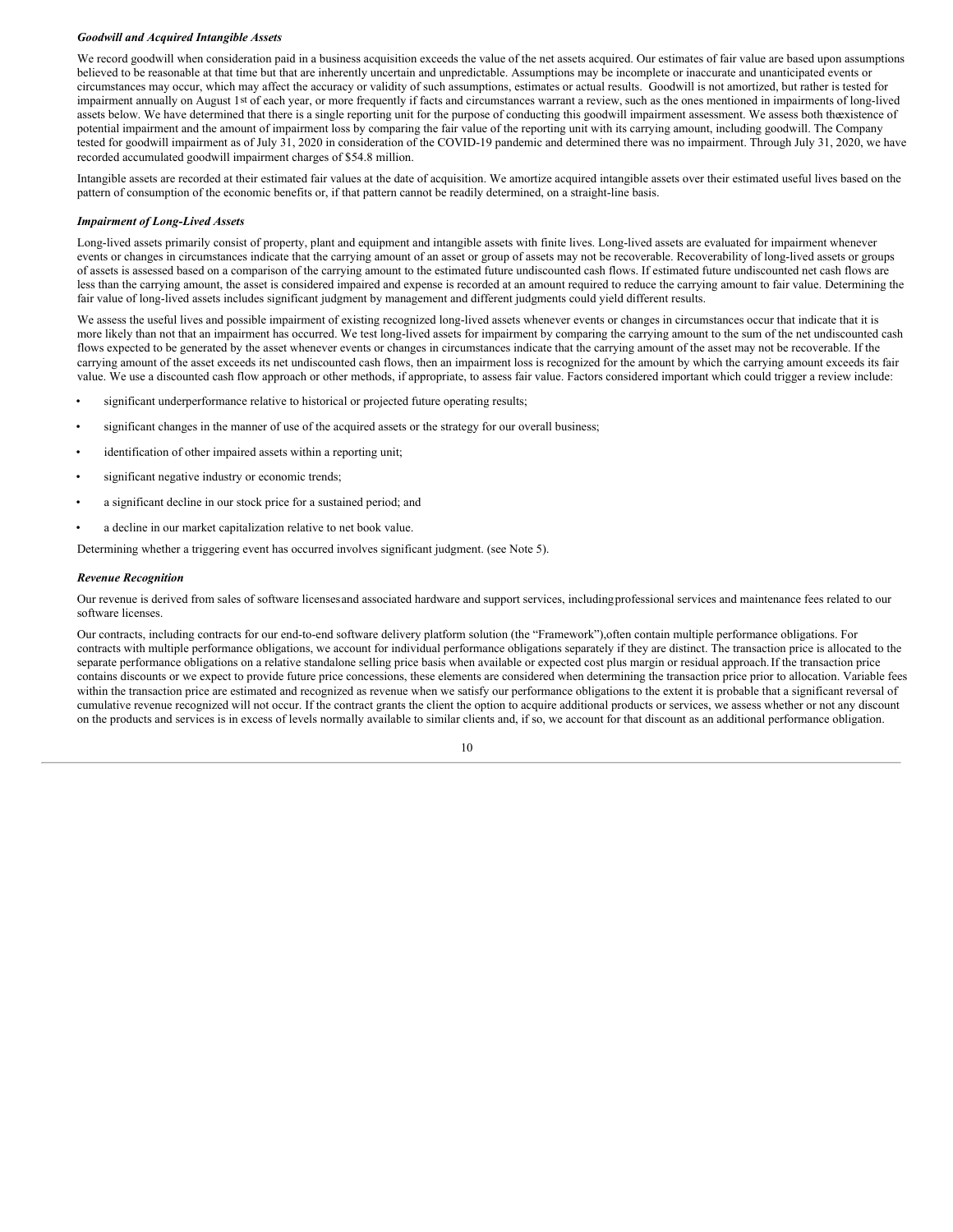#### *Framework*

We have concluded that the Framework has multiple performance obligations. The sellingprice of the Framework is highly variable as a result of our value-based engagement where pricing for our customers is based on the operating expense savings that we enable using the Framework engagement.

#### Framework Software Licenses

We have concluded that a Framework software license is a distinct performance obligation as the client can benefit from the software on its own. Software license revenue is included in product revenue in our consolidated statement of operations and comprehensive loss and is typically recognized when control is transferred to the client, which is defined as the point in time when the client can use and benefit from the license. The software license is delivered before related services are provided and is functional without services, updates, and technical support. As a result of the highly variable selling price, revenue recognition and consideration related to the Framework software license is allocated under the residual method.

#### Framework Hardware

We have concluded that Framework hardware, when included in a Framework contract, is a distinct performance obligation as the client can benefit from the product. Framework hardware revenue is included in product revenue in our consolidated statement of operations and comprehensive loss and is typically recognized when control is transferred to the customer, which is defined as the point in time when the client can use and benefit from the hardware. In situations where the hardware is distinct and it is delivered before services are provided and is functional without services, control is transferred upon delivery or acceptance by the customer.

#### Framework Support Services

We have concluded that Framework support services is a distinct performance obligation. Framework support services is included in services revenue in our consolidated statements of operations and comprehensive loss. Support services includes software upgrades on a when-and-if available basis, support, bug fixes or patches and general maintenance support. Framework support services is not sold on a standalone basis. The standalone selling price is determined using a cost-plus approach, and revenue is recognized ratably over the passage of the contractual term.

#### *Legacy Software Licenses*

We have concluded that a software license is a distinct performance obligation as the client can benefit from the software on its own. Software license revenue is included in product revenue in our consolidated statement of operations and comprehensive loss and is typically recognized when control is transferred to the client, which is defined as the point in time when the client can use and benefit from the license. The software license is delivered before related services are provided and is functional without services, updates, and technical support.

#### *Legacy Hardware*

We have concluded that hardware is a distinct performance obligation as the client can benefit from the product on its own. Hardware revenue is included in product revenue in our consolidated statement of operations and comprehensive loss and is typically recognized when control is transferred to the customer, which is defined as the point in time when the client can use and benefit from the hardware. In situations where the hardware is distinct and it is delivered before services are provided and is functional without services, control is transferred upon delivery or acceptance by the customer.

#### *Legacy Maintenance*

Historically, maintenance revenue, which is included in services revenue in our consolidated statements of operations and comprehensive loss, includes revenue from client support and related professional services. Client support includes software upgrades on a when-and-if available basis, telephone support, bug fixes or patches and general hardware maintenance support. Maintenance is priced as a percentage of the list price of the related software license and hardware. Historically, we determined the standalone selling price of maintenance based on this pricing relationship and observable data from standalone sales of maintenance.

We have identified three separate distinct performance obligations of maintenance:

- Software upgrades and updates;
- Technical support; and
- Hardware support.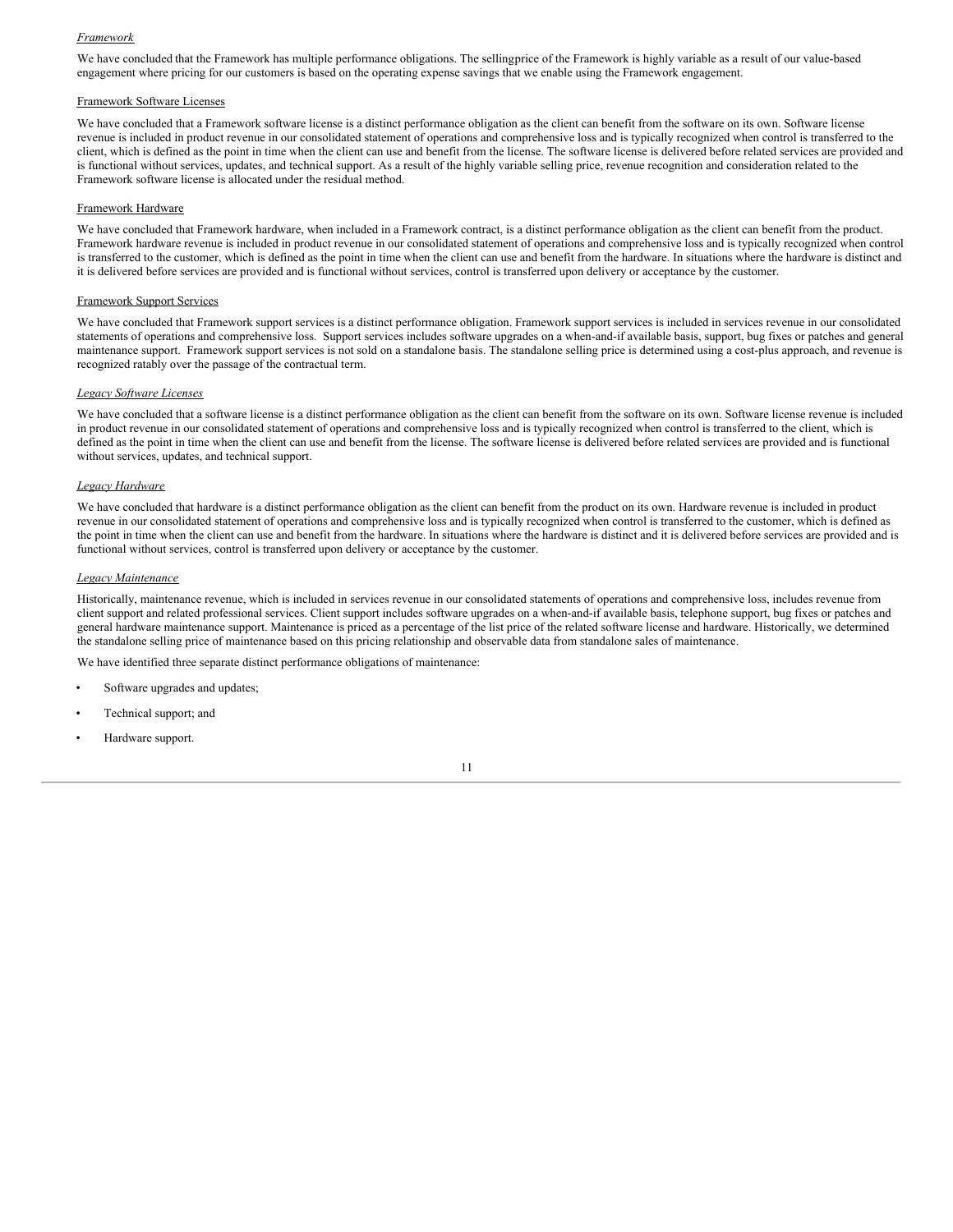These performance obligations are distinct within the contract and, although they are not sold separately, the components are not essential to the functionality of the other components. Each of the performance obligations included in maintenance revenue is a stand ready obligation that is recognized ratably over the passage of the contractual term for products sold on a standalone basis.

#### *Legacy Services*

Historically, our services revenue, excluding maintenance revenue, is comprised of software license implementation services, engineering services, training and reimbursable expenses. We have concluded that services are distinct performance obligations, with the exception of engineering services. Engineering services may be provided on a standalone basis or bundled with a license when we are providing custom development.

The standalone selling price for services in time and materials contracts is determined by observable prices in standalone services arrangements and recognized as revenue as the services are performed based on an input measure of hours incurred to total estimated hours.

We estimate the standalone selling price for fixed price services based on estimated hours adjusted for historical experience at time and material rates charged in standalone services arrangements. Revenue for fixed price services is recognized over time as the services are provided based on an input measure of hours incurred to total estimated hours.

#### *Contract Modifications*

We occasionally enter into amendments to previously executed contracts that constitute contract modifications. We assess each of these contract modifications to determine:

- If the additional products and services are distinct from the product and services in the original arrangement; and
- If the amount of consideration expected for the added products and services reflects the standalone selling price of those products and services.

A contract modification meeting both criteria is accounted for as a separate contract. A contract modification not meeting both criteria is considered a change to the original contract and is accounted for on either a prospective basis as a termination of the existing contract and the creation of a new contract or a cumulative catchup basis.

#### *Significant Judgments*

Our contracts with customers often include promises to transfer multiple products and services to a customer. Determining whether products and services are considered distinct performance obligations that should be accounted for separately versus together may require significant judgment. Once we determine the performance obligations, we determine the transaction price, which includes estimating the amount of variable consideration to be included in the transaction price, if any. We then allocate the transaction price to each performance obligation in the contract based on a relative standalone selling price method. The corresponding revenue is recognized as the related performance obligations are satisfied as discussed in the revenue categories above.

Judgment is required to determine the standalone selling price for each distinct performance obligation. We determine standalone selling price based on the price at which the performance obligation is sold separately. If the standalone selling price is not observable through past transactions, we estimate the standalone selling price, taking into account available information such as market conditions, and internally approved pricing guidelines related to the performance obligations. In instances where standalone selling price is not directly observable, such as when we do not sell the product or service separately, we determine the stand-alone selling price based on a cost-plus model as market and other observable inputs are seldom present based on the proprietary nature of our products and services.

Our contracts do not generally include a variable component to the transaction price. With certain statements of work, we explicitly state that we are to be reimbursed for reasonable travel and entertainment expenses incurred as part of the delivery of professional services. In the cases when we are entitled to collect all travel and entertainment expenses incurred, an estimate of the fulfillment costs is made at the onset of the contract in order to determine the transaction price. The revenue associated with travel and entertainment expenses is then recognized over time along with the professional services.

Some of our contracts have payment terms that differ from the timing of revenue recognition, which requires us to assess whether the transaction price for those contracts include a significant financing component. We have elected the practical expedient that permits an entity to not adjust for the effects of a significant financing component if we expect that at the contract inception, the period between when the entity transfers a promised good or service to a customer and when the customer pays for that good or service, will be one year or less. For those contracts in which the period exceeds the one-year threshold, this assessment, as well as the quantitative estimate of the financing component and its relative significance, requires judgment. We estimate the significant financing component provided to our customers with extended payment terms by determining the present value of the future payments by applying a discount rate that reflects the customer's creditworthiness.

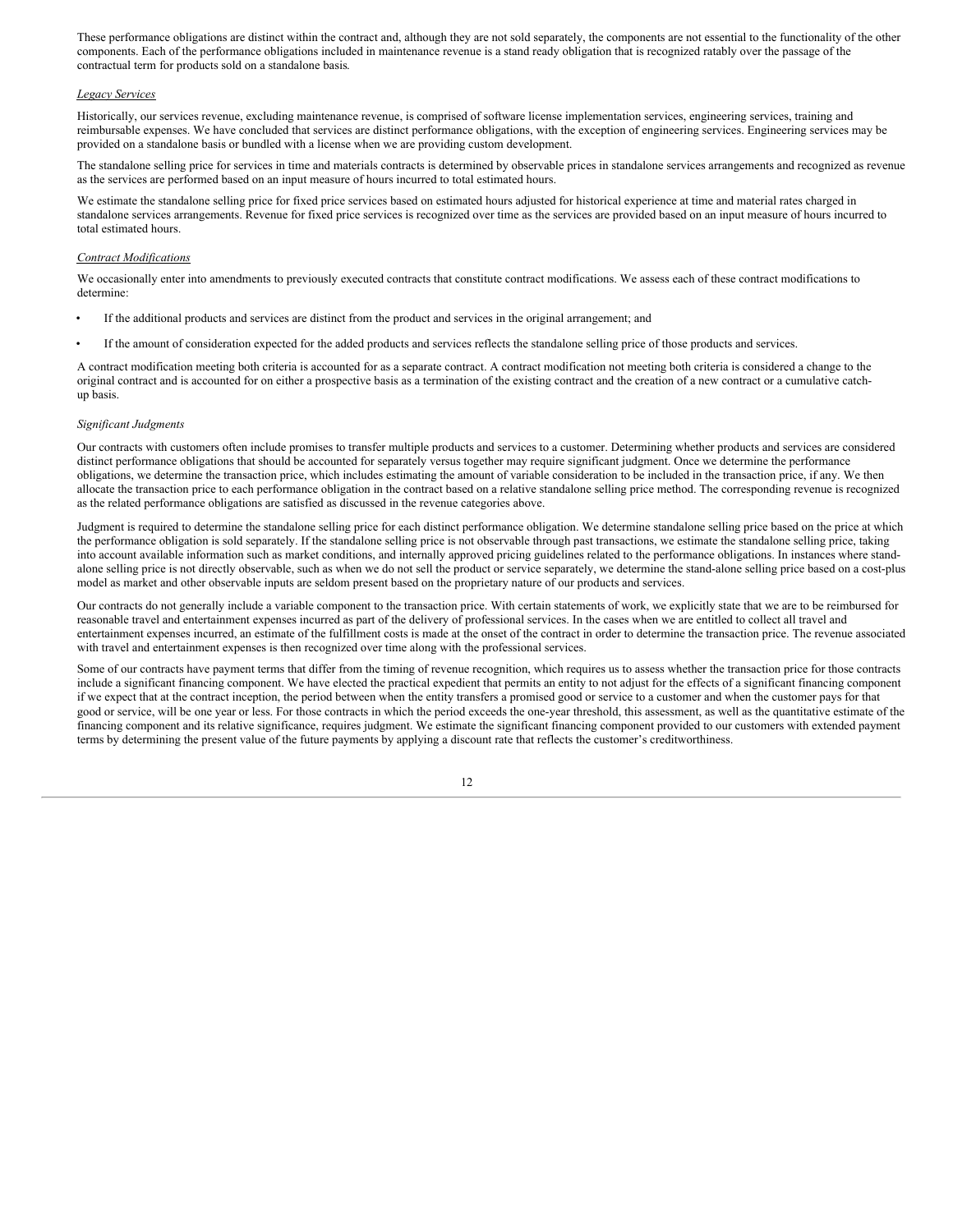#### *Contract Balances*

Contract assets consist of unbilled revenue, which is recognized as work progresses in accordance with agreed-upon contractualterms, either at periodic intervals or upon achievement of contractual milestones. Unbilled receivables expected to be billed and collected within one year are classified as current assets or long-term assets if expected to be billed and collected after one year. Contract liabilities consist of deferred revenue and customer deposits that arise when amounts are billed to or collected from customers in advance of revenue recognition.

#### *Costs to Obtain and Fulfill a Contract*

We recognize an asset for the incremental costs of obtaining a contract with a customer if we expect the benefit of those costs to be longer than one year. We have determined that commissions and special incentive payments ("Spiffs") for hardware and software maintenance and support and professional services paid under our sales incentive programs meet the requirements to be capitalized under Accounting Standards Codification ("ASC") 340-40. Costs to obtain a contract are amortized as selling and marketing expense over the expected period of benefit in a manner that is consistent with the transfer of the related goods or services to which the asset relates. The judgments made in determining the amount of costs incurred include whether the commissions are in fact incremental and would not have occurred absent the customer contract and the estimate of the amortization period. The commissions and Spiffs related to professional services are amortized over time as work is completed. The commissions and Spiffs for hardware and software maintenance are amortized over the life of the contract. These costs are periodically reviewed for impairment. We determined that no impairment of these assets existed as of July 31, 2020 or January 31, 2020. We have elected to apply the practical expedient and recognize the incremental costs of obtaining contracts as an expense when incurred if the amortization period of the assets that we otherwise would have recognized is one year or less. Total deferred capitalized commission costs were \$862 thousand as of July 31, 2020 compared to \$958 thousand as of January 31, 2020. Current deferred capitalized commission costs are included in prepaid expense and other current assets in our consolidated balance sheets and non-current deferred capitalized commission costs are included in other assets in our consolidated balance sheets. Capitalized commissions expensed during the six months ended July 31, 2020 and 2019 included in the consolidated statement of operations and comprehensive loss were \$218 thousand and \$59 thousand, respectively.

We capitalize incremental costs incurred to fulfill our contracts that (i) relate directly to the contract, (ii) are expected to generate resources that will be used to satisfy our performance obligation under the contract, and (iii) are expected to be recovered through revenue generated under the contract. Contract fulfillment costs include direct labor for support services, software enhancements, reimbursable expenses and professional services for customized software development costs. The revenue associated with the support services, software enhancements and reimbursable expenses is recognized ratably over time; therefore, the associated costs are expensed as incurred. The professional services associated with the customized software are not recognized until completion. As such, the professional services costs are capitalized and recognized upon completion of the services.

#### *Leases*

We account for our leases in accordance with ASC 842,*Leases*. A contract is accounted for as a lease when we have the right to control the asset for a period of time while obtaining substantially all of the asset's economic benefits. We determine if an arrangement is a lease or contains an embedded lease at inception. For arrangements that meet the definition of a lease, we determine the initial classification and measurement of our right-of-use operating lease asset and corresponding liability at the lease commencement date. We determine the classification and measurement of a modified lease at the date it is modified. The lease term includes only renewal options that are reasonably assured to exercise. The present value of lease payments is typically determined by using the Company's estimated secured incremental borrowing rate for the associated lease term as interest rates implicit in the leases are not normally readily determinable. Management's policy is to utilize the practical expedient to not record leases with an original term of twelve months or less on our consolidated balance sheets. Lease payments are recognized in the consolidated statements of operations and comprehensive loss on a straight-line basis over the lease term.

Our existing leases are for facilities and equipment. None of our leases are with related parties.In addition to rent, office leases may require us to pay additional amounts for taxes, insurance, maintenance and other expenses, which are generally referred to as non-lease components. As a practical expedient, we account for the non-lease components together with the lease components as a single lease component for all of our leases. Only the fixed costs for leases are accounted for as a single lease component and recognized as part of a right-of-use asset and liability.

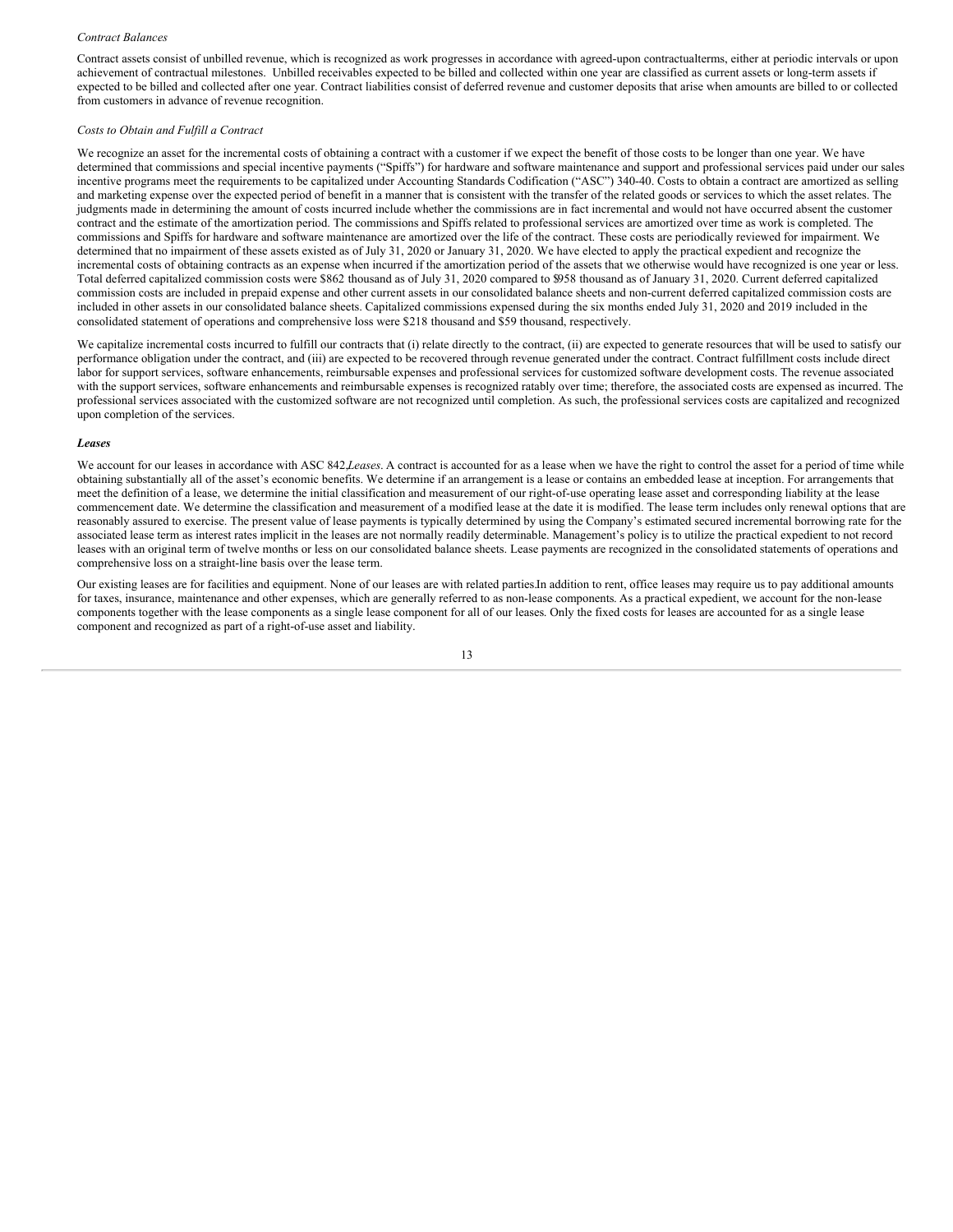#### *Net Loss Per Share*

Basic net loss per share is computed by dividing net loss by the weighted average number of unrestricted common shares outstanding during the period. Diluted net loss per share is computed by dividing net loss by the sum of the weighted average number of unrestricted common shares outstanding during the period and the weighted average number of potential common shares from the assumed exercise of stock options and the vesting of shares of restricted and deferred common stock units using the "treasury stock" method when the effect is not anti-dilutive. In periods in which we report a net loss, diluted net loss per share is the same as basic net loss per share.

The number of common shares used in the computation of diluted net loss per share for the periods presented does not include the effect of the following potentially outstanding common shares because the effect would have been anti-dilutive:

|                         | For the Three Months<br>Ended July 31, |                        | For the Six Months<br>Ended July 31, |       |  |  |  |  |  |  |
|-------------------------|----------------------------------------|------------------------|--------------------------------------|-------|--|--|--|--|--|--|
|                         | 2020                                   | 2019                   | 2020                                 | 2019  |  |  |  |  |  |  |
|                         |                                        | (Amounts in thousands) |                                      |       |  |  |  |  |  |  |
| Stock options           | 2,314                                  | 2,596                  | 967                                  | 2,764 |  |  |  |  |  |  |
| Restricted stock units  | 65                                     | 128                    | 58                                   | 219   |  |  |  |  |  |  |
| Deferred stock units    | 82                                     | 254                    | 82                                   | 229   |  |  |  |  |  |  |
| Performance stock units | $\overline{\phantom{a}}$               | 120                    | $\overline{\phantom{a}}$             |       |  |  |  |  |  |  |
|                         | 2,461                                  | 3,098                  | 1,107                                | 3,323 |  |  |  |  |  |  |

#### *Recently Issued Accounting Pronouncement*

In June 2016, the Financial Accounting Standards Board issued Accounting Standards Update No. 2016-13,*Financial Instruments—Credit Losses (Topic 326)* ("ASU 2016-13"), which introduces a new methodology for accounting for credit losses on financial instruments, including available-for-sale debt securities and accounts receivable. The guidance establishes a new "expected loss model" that requires entities to estimate current expected credit losses on financial instruments by using all practical and relevant information. Any expected credit losses are to be reflected as allowances rather than reductions in the amortized cost of available-for-sale debt securities. ASU 2016-13 is effective in the first quarter of our fiscal 2024. We are currently evaluating if this guidance will have a material effect to our consolidated financial statements.

#### **3. Fair Value Measurements**

The following tables set forth our financial assets that were accounted for at fair value on a recurring basis. There werno fair value measurements of our financial assets using level 3 inputs for the periods presented:

|                               |                        |    | Fair Value at July 31, 2020 Using |  |                          |  |  |  |
|-------------------------------|------------------------|----|-----------------------------------|--|--------------------------|--|--|--|
|                               | Total                  |    | Level 1                           |  | Level 2                  |  |  |  |
|                               | (Amounts in thousands) |    |                                   |  |                          |  |  |  |
| <b>Assets:</b>                |                        |    |                                   |  |                          |  |  |  |
| Cash equivalents              | 1,432                  | -S | $\overline{\phantom{a}}$          |  | 1,432                    |  |  |  |
| Marketable securities:        |                        |    |                                   |  |                          |  |  |  |
| U.S. Treasury Notes and bonds | 1,887                  |    | 1,887                             |  | $\overline{\phantom{a}}$ |  |  |  |
| Corporate bonds               | 254                    |    | $\overline{\phantom{a}}$          |  | 254                      |  |  |  |
| Total                         | 3,573                  |    | 1,887                             |  | 1.686                    |  |  |  |

|                               |              |    | Fair Value at January 31, 2020 Using |    |         |
|-------------------------------|--------------|----|--------------------------------------|----|---------|
|                               | <b>Total</b> |    | Level 1                              |    | Level 2 |
|                               |              |    | (Amounts in thousands)               |    |         |
| <b>Assets:</b>                |              |    |                                      |    |         |
| Cash equivalents              | 1,408        | -S | 1.408                                | -S |         |
| Marketable securities:        |              |    |                                      |    |         |
| U.S. Treasury Notes and bonds | 3,360        |    | 3,360                                |    |         |
| Corporate bonds               | 1,257        |    | $-$                                  |    | 1,257   |
| Total                         | 6,025        |    | 4,768                                |    | 1,257   |

Cash equivalents include money market funds and U.S. treasury bills.

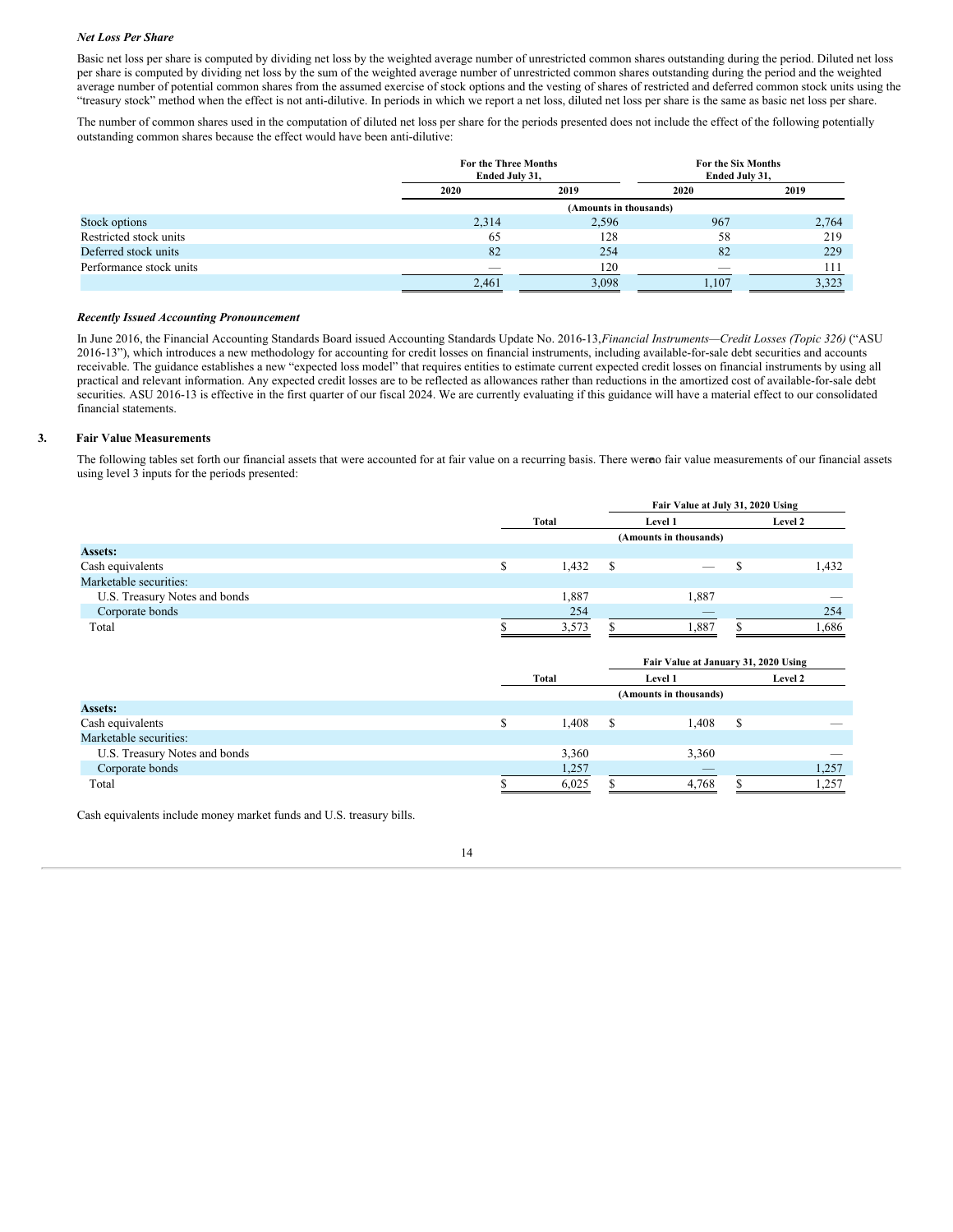|                               | As of July 31, 2020 |                   |  |                                     |  |                                             |  |                   |
|-------------------------------|---------------------|-------------------|--|-------------------------------------|--|---------------------------------------------|--|-------------------|
|                               |                     | Amortized<br>Cost |  | Gross<br><b>Unrealized</b><br>Gains |  | Gross<br><b>Unrealized</b><br><b>Losses</b> |  | <b>Fair Value</b> |
|                               |                     |                   |  | (Amounts in thousands)              |  |                                             |  |                   |
| U.S. Treasury Notes and bonds |                     | 1,841             |  | 46                                  |  | $\qquad \qquad - \qquad$                    |  | 1,887             |
| Corporate bonds               |                     | 251               |  |                                     |  | $\overline{\phantom{a}}$                    |  | 254               |
|                               |                     | 2,092             |  | 49                                  |  | $\overline{\phantom{a}}$                    |  | 2,141             |

|                               |    | As of January 31, 2020                            |  |                        |                                      |                                 |  |                   |  |
|-------------------------------|----|---------------------------------------------------|--|------------------------|--------------------------------------|---------------------------------|--|-------------------|--|
|                               |    | Gross<br>Unrealized<br>Amortized<br>Gains<br>Cost |  |                        | Gross<br><b>Unrealized</b><br>Losses |                                 |  | <b>Fair Value</b> |  |
|                               |    |                                                   |  | (Amounts in thousands) |                                      |                                 |  |                   |  |
| U.S. Treasury Notes and bonds | P. | 3,310                                             |  | 50                     |                                      | $-$                             |  | 3,360             |  |
| Corporate Bonds               |    | 1,254                                             |  |                        |                                      | $\overline{\phantom{a}}$        |  | 1,257             |  |
|                               |    | 4,564                                             |  | 53                     |                                      | $\hspace{0.1mm}-\hspace{0.1mm}$ |  | 4,617             |  |

As of July 31, 2020, marketable securities consisted of investments that mature within one year.

# **4. Consolidated Balance Sheet Detail**

# *Property and equipment, net*

Property and equipment, net consists of the following:

|                                                          | As of         |                        |  |                         |  |
|----------------------------------------------------------|---------------|------------------------|--|-------------------------|--|
|                                                          | July 31, 2020 |                        |  | <b>January 31, 2020</b> |  |
|                                                          |               | (Amounts in thousands) |  |                         |  |
| Computer equipment, software and demonstration equipment |               | 9.748                  |  | 9,695                   |  |
| Service and spare components                             |               |                        |  | 1,158                   |  |
| Office furniture and equipment                           |               | 307                    |  | 170                     |  |
| Leasehold improvements                                   |               | 206                    |  | 154                     |  |
|                                                          |               | 10,261                 |  | 11.177                  |  |
| Less: Accumulated depreciation and amortization          |               | (9,625)                |  | (10,623)                |  |
| Total property and equipment, net                        |               | 636                    |  | 554                     |  |

# *Accrued expenses*

Accrued expenses consist of the following:

|                                                    | As of         |                        |   |                         |  |
|----------------------------------------------------|---------------|------------------------|---|-------------------------|--|
|                                                    | July 31, 2020 |                        |   | <b>January 31, 2020</b> |  |
|                                                    |               | (Amounts in thousands) |   |                         |  |
| Accrued employee compensation and benefits         |               | 2,634                  | S | 3,236                   |  |
| Accrued professional fees                          |               | 328                    |   | 928                     |  |
| Sales tax and VAT payable                          |               | 438                    |   | 317                     |  |
| Accrued restructuring                              |               |                        |   | 744                     |  |
| Current obligation - right of use operating leases |               | 1,295                  |   | 722                     |  |
| Accrued third party hardware costs                 |               |                        |   | 1,169                   |  |
| Accrued other                                      |               | 957                    |   | 870                     |  |
| Total accrued expenses                             |               | 5.656                  |   | 7,986                   |  |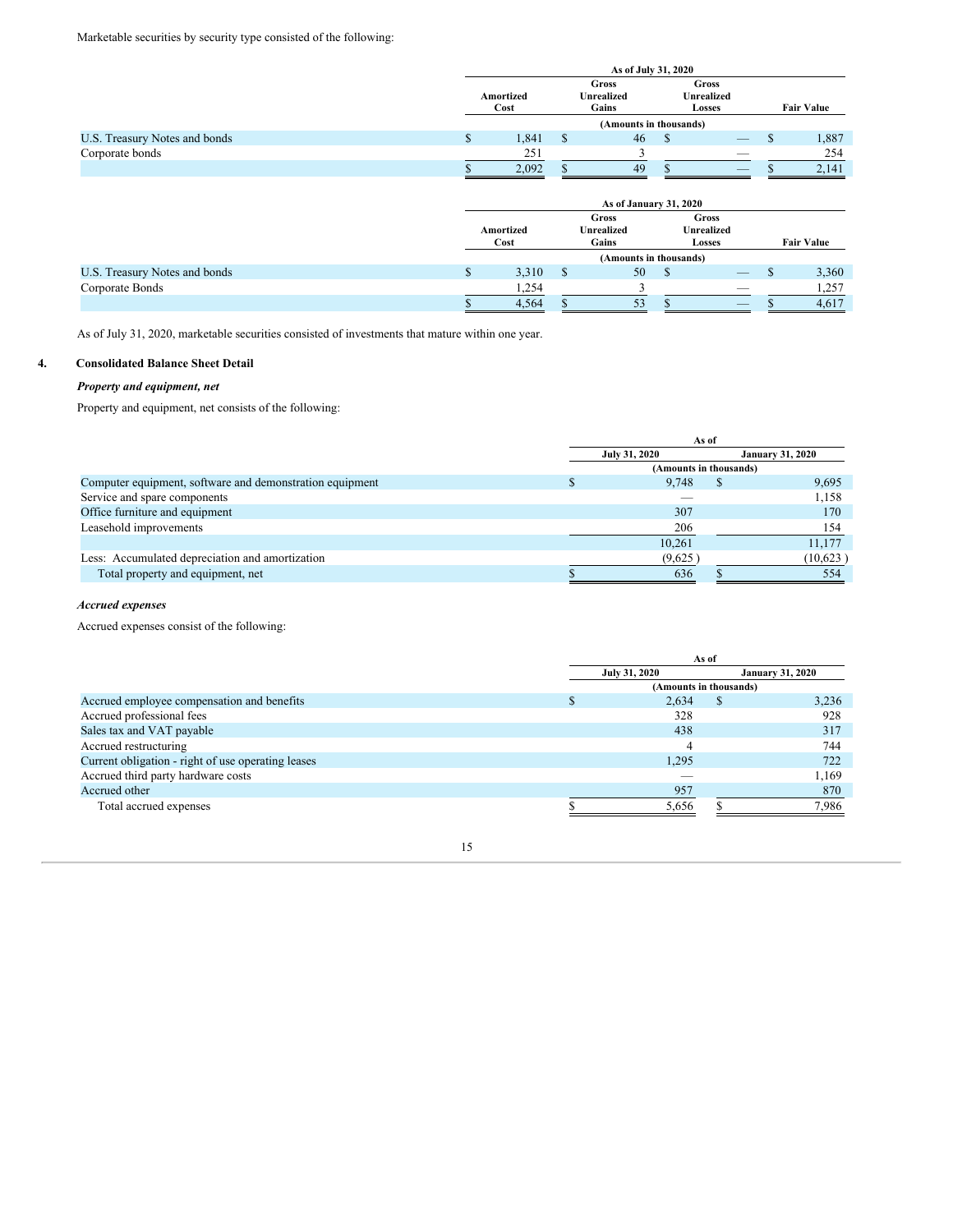#### **5**. **Goodwill and Intangible Assets**

Goodwill represents the difference between the purchase price and the estimated fair value of identifiable assets acquired and liabilities assumed. We are required to perform impairment tests related to our goodwill annually, which we perform during the third quarter of each fiscal year or if we identify certain events or circumstances that would more likely than not reduce the estimated fair value of the goodwill below its carrying amount. The following table represents the changes in goodwill since January 31, 2020:

|                                | Goodwill                  |
|--------------------------------|---------------------------|
|                                | (Amounts in<br>thousands) |
| Balance as of January 31, 2020 | 9.775                     |
| Translation adjustment         | 666                       |
| Balance as of July 31, 2020    | 10.441                    |

Intangible assets, net, consisted of the following at July 31, 2020:

|                                        | As of July 31, 2020                                               |                        |  |      |  |            |   |            |  |
|----------------------------------------|-------------------------------------------------------------------|------------------------|--|------|--|------------|---|------------|--|
|                                        |                                                                   |                        |  |      |  | Cumulative |   |            |  |
|                                        | Translation<br>Accumulated<br>Adjustment<br>Amortization<br>Gross |                        |  |      |  |            |   | <b>Net</b> |  |
|                                        |                                                                   | (Amounts in thousands) |  |      |  |            |   |            |  |
| <b>Finite-lived intangible assets:</b> |                                                                   |                        |  |      |  |            |   |            |  |
| Acquired customer contracts            |                                                                   | 2,205                  |  | .084 |  | 32         | S | 1.153      |  |
| Acquired existing technology           |                                                                   | 1,364                  |  | 672  |  | 23         |   | 715        |  |
| Total finite-lived intangible assets   |                                                                   | 3,569                  |  | .756 |  | 55         |   | .868       |  |

We recognized amortization expense of intangible assets in operating expense categories on the consolidated statement of operations and comprehensive loss as follows:

|                          | <b>For the Three Months</b><br>Ended July 31, |  |      | For the Six Months<br>Ended July 31, |      |  |     |
|--------------------------|-----------------------------------------------|--|------|--------------------------------------|------|--|-----|
|                          | 2020<br>2019                                  |  | 2020 |                                      | 2019 |  |     |
|                          | (Amounts in thousands)                        |  |      | (Amounts in thousands)               |      |  |     |
| Selling and marketing    | 366                                           |  | 185  |                                      | 366  |  | 370 |
| Research and development | (67)<br>115                                   |  | 217  |                                      | 228  |  |     |
|                          | 299                                           |  | 300  |                                      | 583  |  | 598 |

Future estimated amortization expense of acquired intangibles as of July 31, 2020 is as follows:

|                                        |   | <b>Estimated</b>          |
|----------------------------------------|---|---------------------------|
|                                        |   | Amortization              |
| For the Fiscal Years Ended January 31, |   | <b>Expense</b>            |
|                                        |   | (Amounts in<br>thousands) |
| 2021                                   | D | 623                       |
| 2022                                   |   | 1,245                     |
| Total                                  |   | 1,868                     |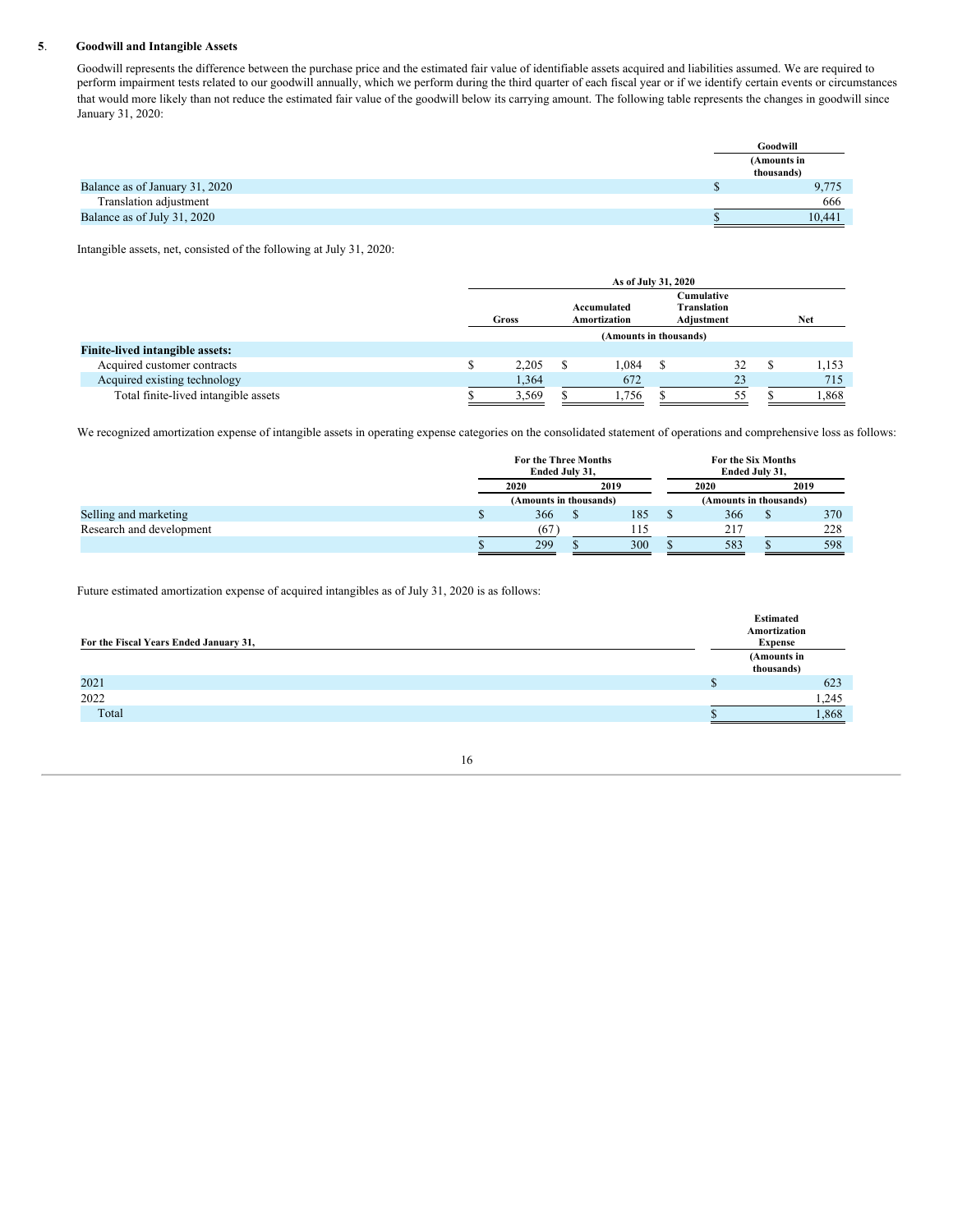#### **6. Commitments and Contingencies**

#### *Litigation*

Certain conditions may exist as of the date the consolidated financial statements are issued which may result in a loss to the Company, but which will only be resolved when one or more future events occur or fail to occur. We assess such contingent liabilities, and such assessment inherently involves an exercise of judgment. In assessing loss contingencies related to legal proceedings that are pending against us, or unasserted claims that may result in such proceedings, we evaluate the perceived merits of any legal proceedings or unasserted claims, as well as the perceived merits of the amount of relief sought or expected to be sought therein.

If the assessment of a contingency indicates that it is probable that a material loss has been incurred and the amount of the liability can be estimated, then the estimated liability would be accrued in our consolidated financial statements. If our assessment indicates that a potentially material loss contingency is not probable, but is reasonably possible, or is probable but cannot be estimated, then the nature of the contingent liability and an estimate of the range of possible losses, if determinable and material, would be disclosed. Loss contingencies considered remote are generally not disclosed, unless they involve guarantees, in which case the guarantees would be disclosed.

#### *Indemnification and Warranties*

We provide indemnification, to the extent permitted by law, to our officers, directors, employees and agents for liabilities arising from certain events or occurrences while the officer, director, employee or agent is, or was, serving at our request in such capacity. With respect to acquisitions, we provide indemnification to, or assume indemnification obligations for, the current and former directors, officers and employees of the acquired companies in accordance with the acquired companies' governing documents. As a matter of practice, we have maintained directors' and officers' liability insurance including coverage for directors and officers of acquired companies.

We enter into agreements in the ordinary course of business with customers, resellers, distributors, integrators and suppliers. Most of our historical agreements require us to defend and/or indemnify the other party against intellectual property infringement claims brought by a third-party with respect to our products. From time to time, we also indemnify customers and business partners for damages, losses and liabilities they may suffer or incur relating to personal injury, personal property damage, product liability, and environmental claims relating to the use of our products and services or resulting from the acts or omissions of us, our employees, authorized agents or subcontractors. From time to time, we have received requests from customers for indemnification of patent litigation claims. Management cannot reasonably estimate any potential losses, but these claims could result in material liability for us. There are no current pending legal proceedings, in the opinion of management that would have a material adverse effect on our financial position, results from operations and cash flows. There is no assurance that future legal proceedings arising from ordinary course of business or otherwise, will not have a material adverse effect on our financial position, results from operations or cash flows.

We warrant that our products, including software products, will substantially perform in accordance with our standard published specifications in effect at the time of delivery. In addition, we provide maintenance support to our customers and therefore allocate a portion of the product purchase price to the initial warranty period and recognize revenue on a straight-line basis over that warranty period related to both the warranty obligation and the maintenance support agreement. When we receive revenue for extended warranties beyond the standard duration, it is deferred and recognized on a straight-line basis over the contract period. Related costs are expensed as incurred.

#### **7. Operating Leases**

The Company has noncancelable operating leases for facilities and equipment expiring at various dates through 2025 and thereafter.

The components of lease expense are as follows:

|                       | <b>Three Months Ended</b><br><b>July 31, 2020</b> |  | <b>Six Months Ended</b><br>July 31, 2020 |  |  |
|-----------------------|---------------------------------------------------|--|------------------------------------------|--|--|
|                       | (Amounts in thousands)                            |  |                                          |  |  |
| Operating lease cost  | 306                                               |  | 628                                      |  |  |
| Short term lease cost |                                                   |  |                                          |  |  |
| Total lease cost      | 315                                               |  | 668                                      |  |  |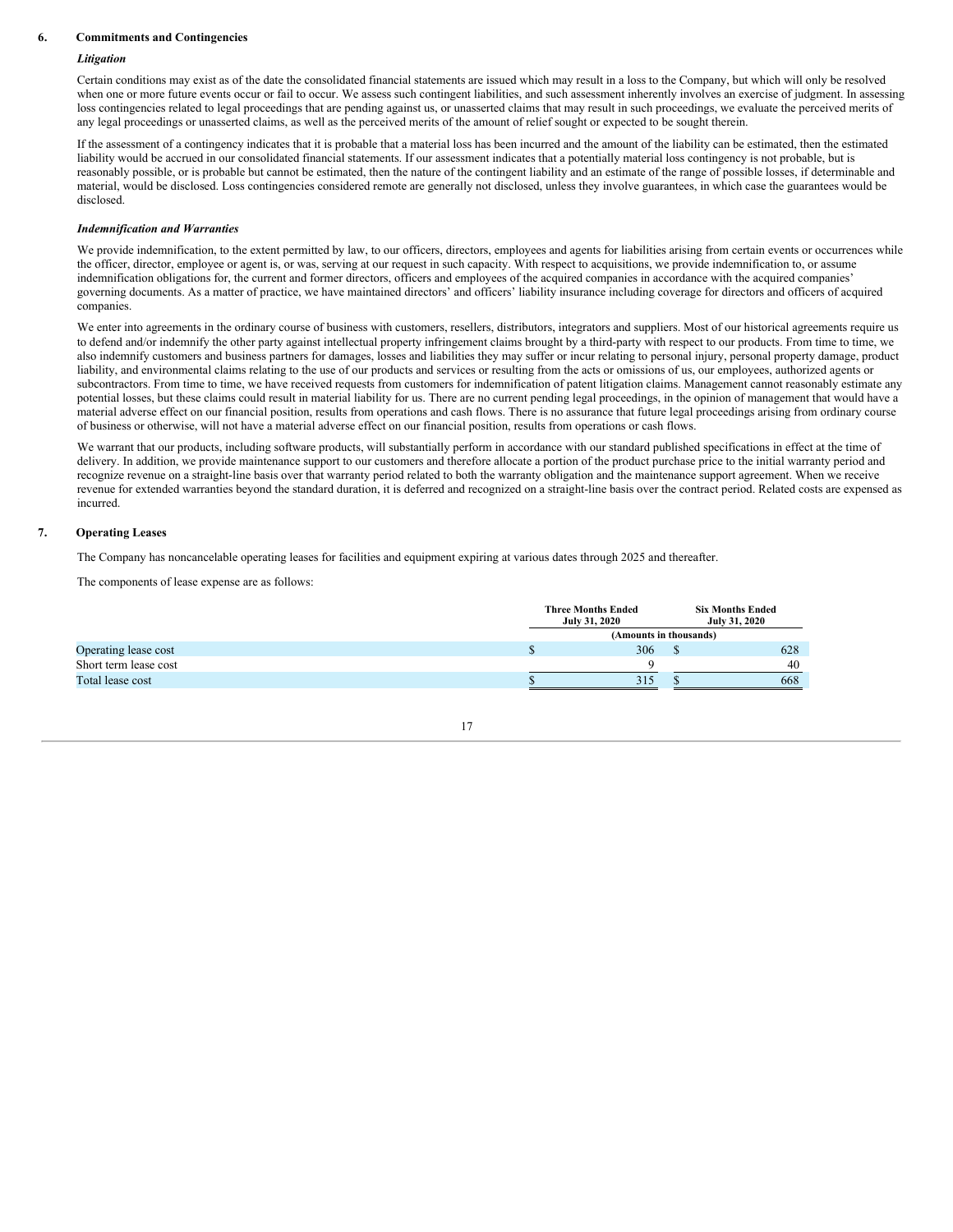Supplemental cash flow information related to the Company's operating leases was as follows:

|                                                                        | <b>Three Months Ended</b><br>July 31, 2020 |     | <b>Six Months Ended</b><br>July 31, 2020 |      |  |
|------------------------------------------------------------------------|--------------------------------------------|-----|------------------------------------------|------|--|
|                                                                        | (Amounts in thousands)                     |     |                                          |      |  |
| Cash paid for amounts included in the measurement of lease liabilities |                                            |     |                                          |      |  |
| Operating cash flows from operating leases                             |                                            | 244 | -S                                       | 566. |  |

Supplemental balance sheet information related to the Company's operating leases was as follows:

|                                               | July 31, 2020 |                        | <b>January 31, 2020</b> |       |  |  |
|-----------------------------------------------|---------------|------------------------|-------------------------|-------|--|--|
|                                               |               | (Amounts in thousands) |                         |       |  |  |
| Operating lease right-of-use assets           |               | 5.505                  | S                       | 4,860 |  |  |
|                                               |               |                        |                         |       |  |  |
| Current portion, operating lease liabilities  |               | 1,295                  |                         | 722   |  |  |
| Operating lease liabilities, long term        |               | 4,607                  |                         | 4,348 |  |  |
| Total operating lease liabilities             |               | 5.902                  |                         | 5.070 |  |  |
|                                               |               |                        |                         |       |  |  |
| Weighted average remaining lease term (years) |               | 4.5                    |                         |       |  |  |
| Weighted average incremental borrowing rate   |               | $5.0\%$                |                         |       |  |  |

The current portion, operating lease liabilities is included in the balance of accrued expenses at July 31, 2020. Rent payments for continuing operations were approximately \$0.3 million for the three months ended July 31, 2020 and \$0.7 million for the six months ended July 31, 2020. Future minimum lease payments for operating leases, with initial or remaining terms in excess of one year at July 31, 2020, are as follows:

|                                        | <b>Payments</b> for<br><b>Operating Leases</b> |                        |  |  |  |  |  |
|----------------------------------------|------------------------------------------------|------------------------|--|--|--|--|--|
| For the fiscal years ended January 31, |                                                | (Amounts in thousands) |  |  |  |  |  |
| 2021                                   | ъ                                              | 552                    |  |  |  |  |  |
| 2022                                   |                                                | 1,213                  |  |  |  |  |  |
| 2023                                   |                                                | 1,337                  |  |  |  |  |  |
| 2024                                   |                                                | 1,373                  |  |  |  |  |  |
| 2025                                   |                                                | 1,413                  |  |  |  |  |  |
| Thereafter                             |                                                | 59                     |  |  |  |  |  |
| Total lease payments                   |                                                | 5,947                  |  |  |  |  |  |
| Less interest                          |                                                | 45                     |  |  |  |  |  |
| Total operating lease liabilities      |                                                | 5,902                  |  |  |  |  |  |

## **8. Severance and Restructuring Costs**

During the three and six months ended July 31, 2020, we incurred severance and restructuring costs of \$0.5 million and \$1 million, respectively, primarily for employeerelated termination benefits driven by the COVID-19 pandemic and the transfer of our technical support operations to our Poland location. In fiscal 2020, we continued to streamline our operations and closed our service organizations in Ireland and the Netherlands.

The following table shows the change in accrued restructuring balances since January 31, 2020 primarily related to our fiscal 2020 restructuring efforts, reported as a component of accrued expenses on the consolidated balance sheets:

|                                        | <b>Employee-</b>       |
|----------------------------------------|------------------------|
|                                        | Related                |
|                                        | <b>Benefits</b>        |
|                                        | (Amounts in thousands) |
| Accrued balance as of January 31, 2020 | 744                    |
| Restructuring charges incurred         |                        |
| Cash payments                          | (737)                  |
| Other charges                          |                        |
| Accrued balance as of July 31, 2020    |                        |
|                                        |                        |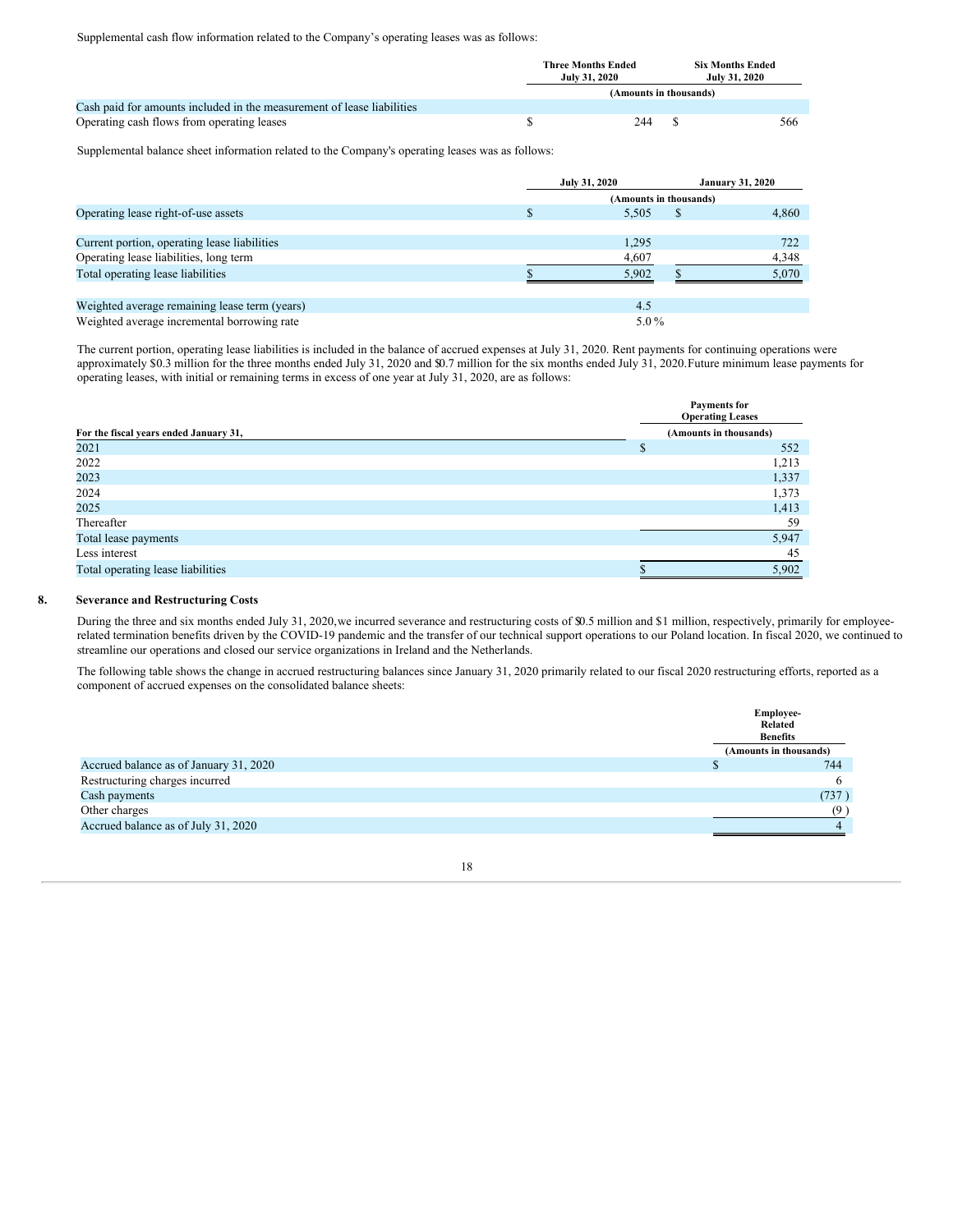#### **9. Stock-Based Compensation Expense**

#### *Equity Plans*

#### *2011 Compensation and Incentive Plan*

Our 2011 Compensation and Incentive Plan (the "2011 Plan") provides for the grant of incentive stock options, nonqualified stock options, restricted stock, restricted stock units ("RSUs"), deferred stock units ("DSUs"), performance stock units ("PSUs") and other equity based non-stock option awards as determined by the plan administrator to our officers, employees, consultants and directors. We may satisfy awards upon the exercise of stock options or the vesting of stock units with newly issued shares or treasury shares. The Board of Directors is responsible for the administration of the 2011 Plan and determining the terms of each award, award exercise price, the number of shares for which each award is granted and the rate at which each award vests. In certain instances, the Board of Directors may elect to modify the terms of an award. The number of shares authorized for issuance under the 2011 Plan is 9,300,000. Additionally, outstanding awards under the 2005 Equity Compensation and Incentive Plan that, since adoption of the 2011 Plan, expire, terminate, or are surrendered or canceled without having been fully exercised are available for issuance under the 2011 Plan. As of July 31, 2020, there were2,188,287 shares available for future grant.

Nonemployee members of the Board of Directors may elect to receive DSUs or stock options in lieu of RSUs. The number of units subject to the DSUs is determined as of the grant date and shall fully vest one year from the grant date. The shares underlying the DSUs are not vested and issued until the earlier of the director ceasing to be a member of the Board of Directors (provided such time is subsequent to the first day of the succeeding fiscal year) or immediately prior to a change in control.

Option awards may be granted to employees at an exercise price per share of not less than100% of the fair market value per common share on the date of the grant. Option awards granted under the 2011 Plan generally vest over a period of one to three years and expire ten years from the date of the grant.

We have a Long-Term Incentive Program, adopted in fiscal 2016, under which the named executive officers and other of our key employees may receive long-term equity-based incentive awards, which are intended to align the interests of our named executive officers and other key employees with the long-term interests of our stockholders and to emphasize and reinforce our focus on team success. Long-term equity-based incentive compensation awards are made in the form of stock options, RSUs and PSUs subject to vesting based in part on the extent to which employment continues.

#### *2015 Employee Stock Purchase Plan*

Under our 2015 Employee Stock Purchase Plan (the "ESPP), six-month offering periods begin on October 1 and April 1 of each year during which eligible employees may elect to purchase shares of our common stock according to the terms of the offering. On each purchase date, eligible employees can purchase our stock at a price per share equal to 85% of the closing price of our common stock on the exercise date, but no less than par value. The maximum number of shares of our common stock authorized for sale under the ESPP is 1,150,000 shares, of which 1,075,024 remain available under the ESPP as of July 31, 2020. Under the ESPP,5,702 and 7,819 shares were purchased during the first three months of fiscal 2021 and fiscal 2020, respectively. The Company has suspended the ESPP as of April 1, 2020 and is still evaluating when suspension will be lifted, if at all.

#### *Award Activity*

There were no awards in the first quarter of fiscal 2021. In the second quarter of fiscal 2021, we granted300,998 option awards, which include PSU options, and 607,807 RSU awards, which include DSUs and PSUs, with a combined fair value totaling \$1.5 million. In the first quarter of fiscal 2021, we canceled114,260 option awards and 98,841 RSU awards. In the second quarter of fiscal 2021, we canceled184,999 option awards and 49,998 RSU awards.

#### *Stock-Based Compensation*

We recognized stock-based compensation expense within the accompanying consolidated statements of operations and comprehensive loss as follows:

|                            |                        | For the Three Months<br>Ended July 31, |  |      |   |                        |   |      |
|----------------------------|------------------------|----------------------------------------|--|------|---|------------------------|---|------|
|                            | 2020                   |                                        |  | 2019 |   | 2020                   |   | 2019 |
|                            | (Amounts in thousands) |                                        |  |      |   | (Amounts in thousands) |   |      |
| Cost of revenue            |                        | $-$                                    |  | 22   | S | (8)                    | D | 19   |
| Research and development   |                        | 68                                     |  | 82   |   | 135                    |   | 150  |
| Sales and marketing        |                        | 55                                     |  | 77   |   | 95                     |   | (9)  |
| General and administrative |                        | 137                                    |  | 450  |   | 395                    |   |      |
|                            |                        | 260                                    |  | 631  |   | 617                    |   | 197  |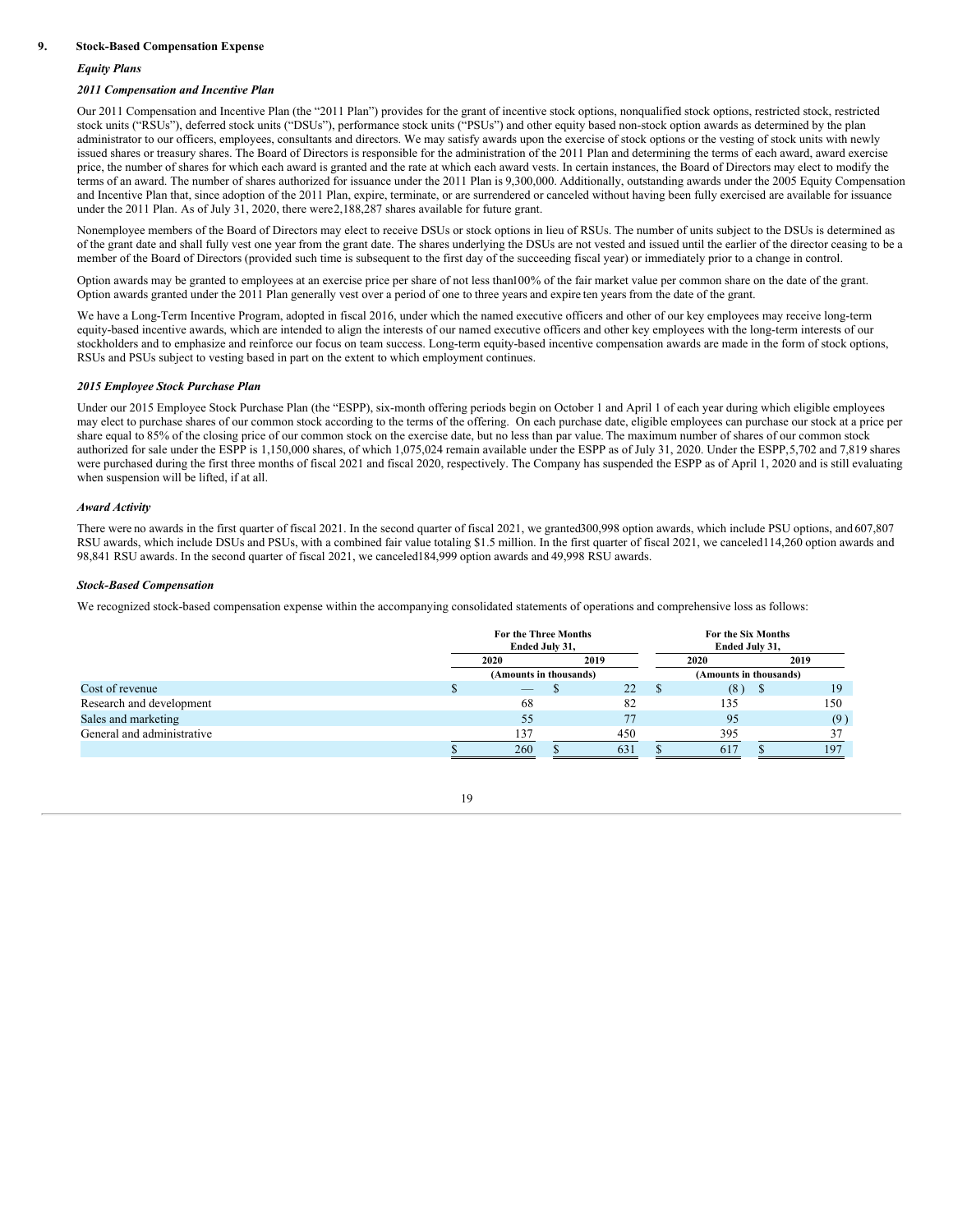As of July 31, 2020, unrecognized stock-based compensation expense related to unvested stock options was approximately\$1.4 million, which is expected to be recognized over a weighted average period of 1.8 years. As ofJuly 31, 2020, unrecognized stock-based compensation expense related to unvested RSUs and DSUs was \$1.2 million, which is expected to be recognized over a weighted average amortization period of1.5 years. Additionally, as of July 31, 2020, unrecognized stock-based compensation expenses related to unvested PSUs was approximately \$0.2 million, which is expected to be recognized over a weighted average amortization period of1.6 years.

#### **10. Revenues from Contracts with Customers**

# *Disaggregated Revenue*

The following table shows our revenue disaggregated by revenue stream for the three months ended July 30, 2020 and 2019:

|                       | <b>For the Three Months</b><br>Ended July 31. |  |        | For the Six Months<br>Ended July 31, |        |                        |        |  |
|-----------------------|-----------------------------------------------|--|--------|--------------------------------------|--------|------------------------|--------|--|
|                       | 2019<br>2020                                  |  |        |                                      | 2020   | 2019                   |        |  |
|                       | (Amounts in thousands)                        |  |        |                                      |        | (Amounts in thousands) |        |  |
| Product               | 1,066                                         |  | 1.968  |                                      | 4,164  | D                      | 13,147 |  |
| Professional services | 360                                           |  | 1,845  |                                      | 624    |                        | 3,926  |  |
| Maintenance           | 3,569                                         |  | 4,999  |                                      | 7,122  |                        | 10,224 |  |
| Total revenue         | 4,995                                         |  | 18,812 |                                      | 11,910 |                        | 27,297 |  |

#### *Transaction Price Allocated to Future Performance Obligations*

The aggregate amount of transaction price that is allocated to performance obligations that have not yet been satisfied or are partially satisfied as of July 31, 2020 is \$6.7 million. This amount includes amounts billed for undelivered services that are included in deferred revenue.

#### **11. Segment Information and Geographic Information**

We have determined that we operate inone segment.

#### *Geographic Information*

The following summarizes revenue by customers' geographic locations:

|                                             |                                                                                          |                                                | <b>For the Three Months</b><br>Ended July 31. |    |        |       | <b>For the Six Months</b><br>Ended July 31. |        |               |    |        |               |  |  |
|---------------------------------------------|------------------------------------------------------------------------------------------|------------------------------------------------|-----------------------------------------------|----|--------|-------|---------------------------------------------|--------|---------------|----|--------|---------------|--|--|
|                                             |                                                                                          | 2020<br>$\frac{6}{6}$<br>2019<br>$\frac{0}{0}$ |                                               |    |        |       |                                             | 2020   | $\frac{0}{0}$ |    | 2019   | $\frac{6}{9}$ |  |  |
|                                             | (Amounts in thousands, except percentages)<br>(Amounts in thousands, except percentages) |                                                |                                               |    |        |       |                                             |        |               |    |        |               |  |  |
| Revenue by customers' geographic locations: |                                                                                          |                                                |                                               |    |        |       |                                             |        |               |    |        |               |  |  |
| North America (1)                           |                                                                                          | 2.318                                          | 46%                                           | S. | 11,567 | 62%   | S.                                          | 5.896  | 50%           | S. | 15,656 | 57%           |  |  |
| Europe and Middle East                      |                                                                                          | 2.150                                          | 43%                                           |    | 2.724  | 14%   |                                             | 4.132  | 35%           |    | 5.694  | 21%           |  |  |
| Latin America                               |                                                                                          | 343                                            | $7\%$                                         |    | 4,132  | 22%   |                                             | 1.476  | 12%           |    | 5,179  | 19%           |  |  |
| Asia Pacific                                |                                                                                          | 184                                            | $4\%$                                         |    | 389    | $2\%$ |                                             | 406    | 3%            |    | 768    | 3%            |  |  |
| Total revenue                               |                                                                                          | 4.995                                          |                                               |    | 18,812 |       |                                             | 11.910 |               |    | 27,297 |               |  |  |

(1) Includes total revenue for the United States for the periods shown as follows:

|                    | For the Three Months<br>Ended July 31,        |  | For the Six Months<br>Ended July 31, |  |                                               |   |        |  |
|--------------------|-----------------------------------------------|--|--------------------------------------|--|-----------------------------------------------|---|--------|--|
|                    | 2020<br>2019                                  |  |                                      |  | 2020                                          |   | 2019   |  |
|                    | (Amounts in thousands,<br>except percentages) |  |                                      |  | (Amounts in thousands.<br>except percentages) |   |        |  |
| <b>US Revenue</b>  | .662                                          |  | 9.666                                |  | 4.005                                         | Φ | 13,064 |  |
| % of total revenue | 33 %                                          |  | 51%                                  |  | 34%                                           |   | 48%    |  |

The following summarizes long-lived assets by geographic locations: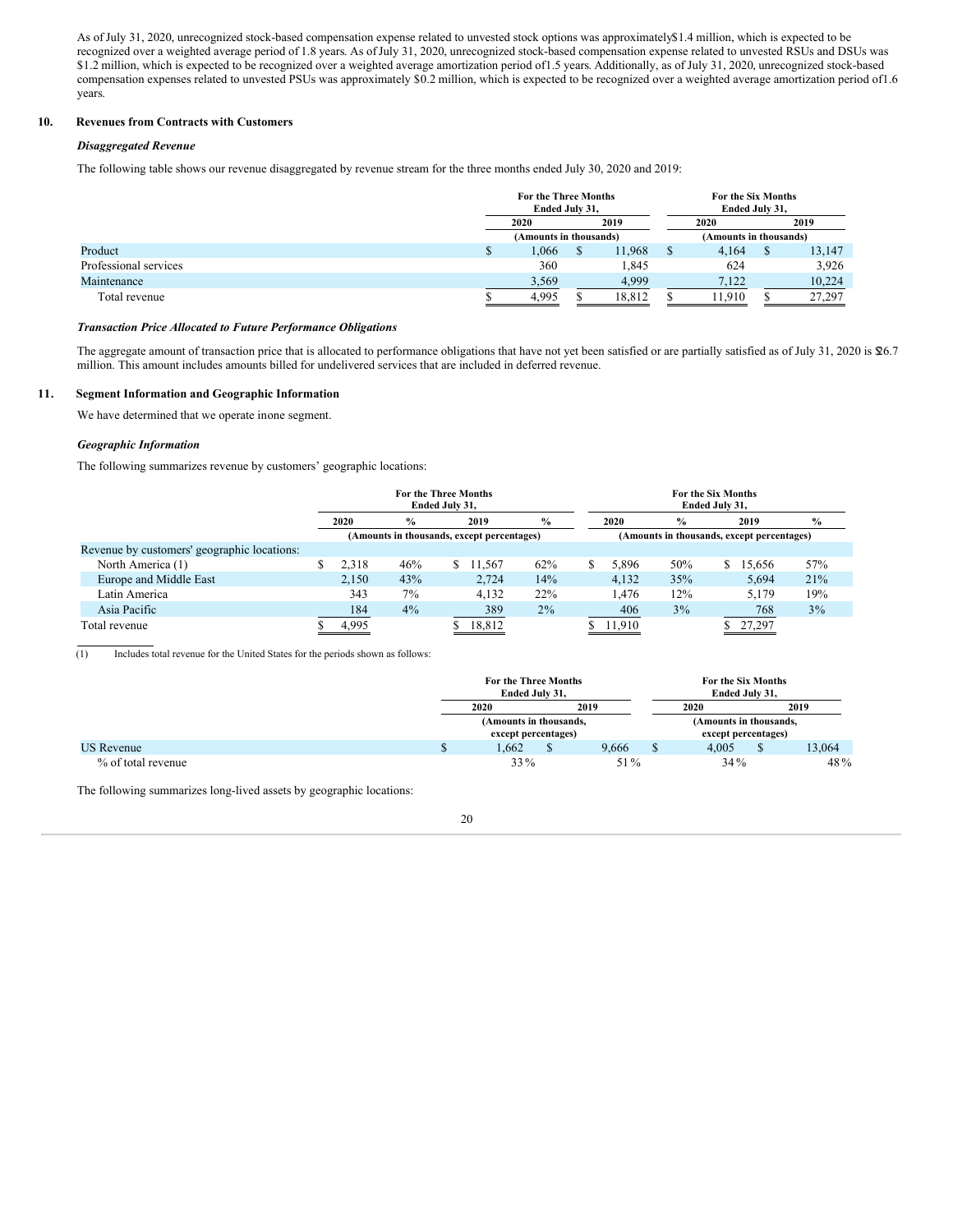|                                                | As of July 31, 2020 | $\frac{0}{0}$                              |  | 2020   | $\frac{6}{9}$ |  |
|------------------------------------------------|---------------------|--------------------------------------------|--|--------|---------------|--|
|                                                |                     | (Amounts in thousands, except percentages) |  |        |               |  |
| Long-lived assets by geographic locations (1): |                     |                                            |  |        |               |  |
| North America                                  | 12.549              | 70%                                        |  | 13.293 | 75%           |  |
| Europe and Middle East                         | 5.293               | 30%                                        |  | 4.359  | 25%           |  |
| Asia Pacific                                   | 31                  | 0%                                         |  |        | $0\%$         |  |
| Total long-lived assets by geographic location | 17,873              |                                            |  | 17,683 |               |  |

**As of January 31,**

(1) Excludes long-term marketable securities and goodwill.

#### **12. Income Taxes**

Each interim period is considered an integral part of the annual period and, accordingly, we measure our income tax expense using an estimated annual effective tax rate. A company is required, at the end of each interim reporting period, to make its best estimate of the annual effective tax rate for the full fiscal year and use that rate to provide for income taxes on a current year-to-date basis, as adjusted for discrete taxable events that occur during the interim period.

We recorded an income taxbenefit of less than \$0.1 million and \$0.6 million for the three months ended July 31, 2020 and July 31, 2019, respectively. We recorded an income tax benefit of \$0.1 million and \$0.2 million for the six months ended July 31, 2020 and July 31, 2019, respectively.The tax provision for the six months ended July 31, 2020 includes a \$0.2 million tax benefit related to the reversal of tax reserves for uncertain tax positions due to the expiration of the Polish statute of limitations. Our effective tax rate in fiscal 2021 and in future periods may fluctuate on a quarterly basis as a result of changes in our jurisdictional forecasts where losses cannot be benefitted due to the existence of valuation allowances on our deferred tax assets, changes in actual results versus our estimates, or changes in tax laws, regulations, accounting principles or interpretations thereof.

We review all available evidence to evaluate the recovery of deferred tax assets, including the recent history of losses in all tax jurisdictions, as well as its ability to generate income in future periods. As of July 31, 2020, due to the uncertainty related to the ultimate use of certain deferred income tax assets, we have recorded a valuation allowance on certain deferred assets.

We file income tax returns in the U.S. federal jurisdiction, various state jurisdictions and various foreign jurisdictions. We have closed out an audit with the Internal Revenue Service through fiscal 2013; however, the taxing authorities will still have the ability to review the propriety of certain tax attributes created in closed years if such tax attributes are utilized in an open tax year, such as our federal research and development credit carryovers.

On March 4, 2019, our Board of Directors approved and adopted a Tax Benefits Preservation Plan to potentially limit our ability to use net operating loss carryforwards and certain other tax attributes ("NOLs") to reduce our potential future federal income tax obligations. In connection with the Tax Benefits Preservation Plan, we declared a dividend of one preferred share purchase right for each share of our common stock issued and outstanding as ofMarch 15, 2019 to our stockholders of record on that date. The Tax Benefits Preservation Plan expires no later than March 4, 2022, and was approved by our stockholders at our 2019 annual meeting of stockholders on July 11, 2019.

In response to the COVID-19 pandemic, the CARES Act was signed into law in March 2020. The CARES Act includes several provisions that provide economic relief for individuals and businesses. The Company does not expect the CARES Act to result in a material impact on our income taxes.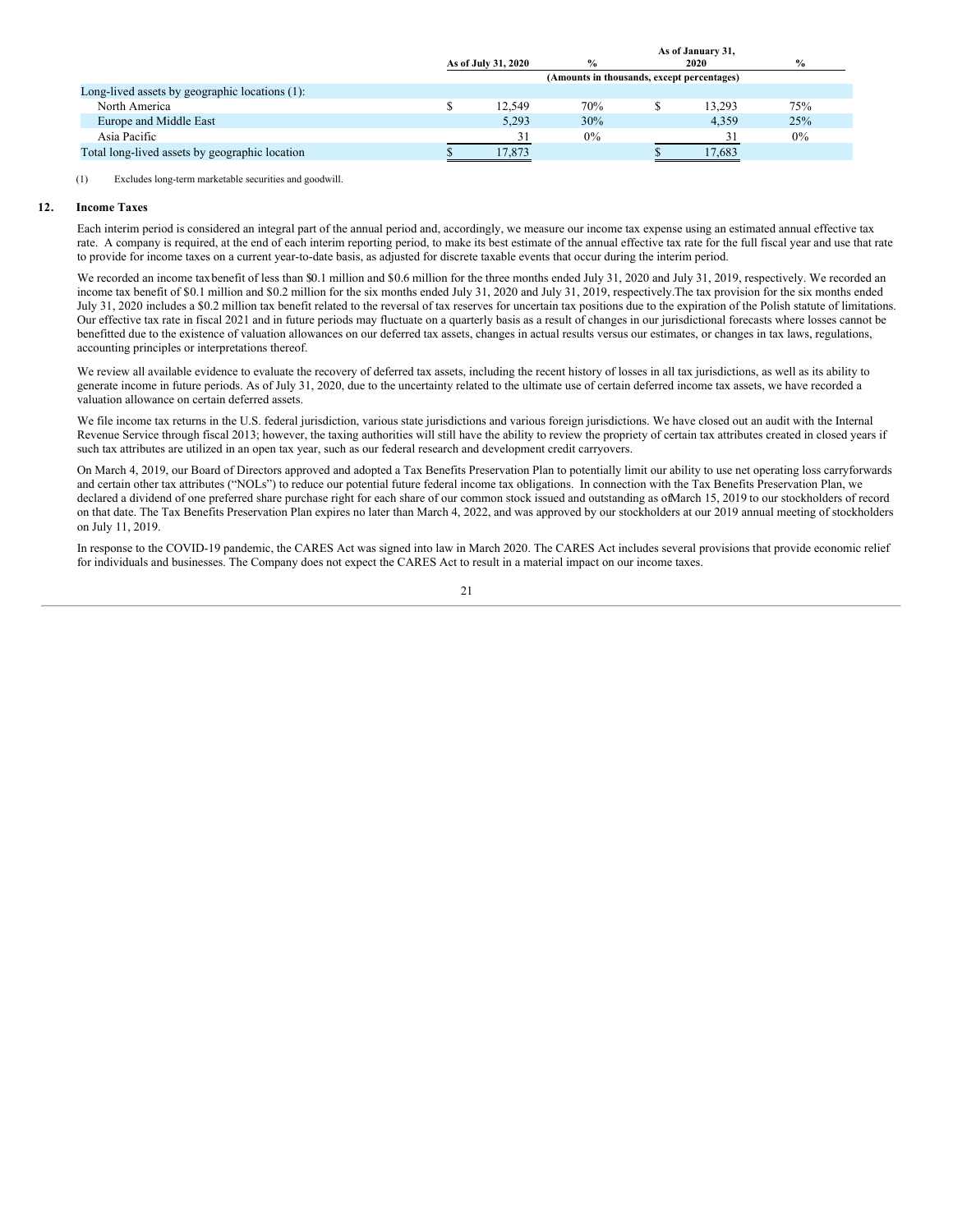#### **ITEM 2. Management's Discussion and Analysis of Financial Condition and Results of Operations**

#### <span id="page-22-0"></span>*Forward-Looking Statements*

This Form 10-Q contains or incorporates forward-looking statements within the meaning of the Private Securities Litigation Reform Act of 1995, and such statements involve risks and uncertainties. The following information should be read in conjunction with the unaudited consolidated financial information and the notes thereto included in this Form 10-Q. You should not place undue reliance on these forward-looking statements. Actual events or results may differ materially due to competitive factors and other factors referred to in Part I, Item 1A. "Risk Factors" in our Annual Report on Form 10-K (the "Form 10-K") for our fiscal year ended January 31, 2020 and elsewhere in this Form 10-Q. These factors may cause our actual results to differ materially from any forward-looking statement. These forward-looking statements are based on current expectations, estimates, forecasts and projections about the industry and markets in which we operate, and management's beliefs and assumptions. We undertake no obligation to publicly update or revise the statements in light of future developments. In addition, other written or oral statements that constitute forwardlooking statements may be made by us or on our behalf. Words such as "expect," "seek," "anticipate," "intend," "plan," "believe," "could," "estimate," "may," "target," "project," or variations of such words and similar expressions are intended to identify such forward-looking statements. These statements are not guarantees of future performance and involve certain risks, uncertainties, and assumptions that are difficult to predict.

#### **Business Overview**

SeaChange International, Inc., a Delaware corporation ("SeaChange," the "Company," "us," or "we") founded on July 9, 1993, is an industry leader in the delivery of multiscreen, advertising and premium over the top ("OTT") video management solutions headquartered in Waltham, Massachusetts. Our software products and services facilitate the aggregation, licensing, management and distribution of video and advertising content for service providers, telecommunications companies, satellite operators and broadcasters. We sell our software products and services worldwide, primarily to service providers including: operators, such as Liberty Global, plc., Altice NV, Cox Communications, Inc. and Rogers Communications, Inc.; telecommunications companies, such as Verizon Communications, Inc., AT&T, Inc. and Frontier Communications Corporation; satellite operators such as Direct TV and Dish Network Corporation; and broadcasters.

Our software products and services are designed to empower video providers to create, manage and monetize the increasingly personalized, highly engaging experiences that viewers demand. Using our products and services, we believe customers can increase revenue by offering services such as video-on-demand ("VOD") programming on a variety of consumer devices, including televisions, mobile telephones ("smart phones"), personal computers ("PCs"), tablets and OTT streaming players. Our solutions enable service providers to offer other interactive television services that allow subscribers to receive personalized services and interact with their video devices, thereby enhancing their viewing experience. Our products also allow our customers to insert advertising into broadcast and VOD content.

SeaChange serves an exciting global marketplace where multiscreen viewing is increasing, consumer device options are evolving rapidly, and viewing habits are shifting. The primary driver of our business is enabling the delivery of video assets in the changing multiscreen television environment. Through strategic collaborations, we have expanded our capabilities, products and services to address the delivery of content to devices other than television set-top boxes, namely PCs, tablets, smart phones and OTT streaming players. We believe that our strategy of expanding into adjacent product lines will also position us to further support and maintain our existing service provider customer base. Providing our customers with more scalable software platforms enables them to further reduce their infrastructure costs, improve reliability and expand service offerings to their customers. Additionally, we believe we are well positioned to capitalize on new customers entering the multiscreen marketplace and increasingly serve adjacent markets. Our core technologies provide a foundation for software products and services that can be deployed in next generation video delivery systems capable of increased levels of subscriber activity across multiple devices.

We have historically sold and licensed our products and services on a standalone basis. Commencing February 2019, we adopted a value-based selling approach as part of which we offer our customers the ability to license all of our product and services, including specified upgrades, for a fixed period of time for a fixed price which we refer to as Framework deals.

We initiated restructuring efforts in fiscal 2020 to improve operations and optimize our cost structure. In October 2019, we continued to streamline our operations and closed our service organizations in Ireland and the Netherlands resulting in annualized cost savings of approximately \$6.0 million. We will also realize cost savings in fiscal 2021 related to the reduction in headcount driven by COVID-19.

On February 28, 2019, we entered into a Cooperation Agreement with TAR Holdings LLC and Karen Singer (collectively, "TAR Holdings"). As of the date of the Cooperation Agreement, TAR Holdings beneficially owned approximately 20.6% of our outstanding common stock. Pursuant to the Cooperation Agreement, we agreed to set the size of the Board of Directors of the Company (the "Board") at eight members, appoint Robert Pons to the Board as a Class II Director, and appoint Jeffrey Tuder to the Board as a Class III Director. Mr. Pons and Mr. Tuder were accordingly appointed to our Board upon execution of the Cooperation Agreement on February 28, 2019. On August 8, 2019, we amended the Cooperation Agreement to permit TAR Holdings, together with its affiliates, to own up to 25% of our securities.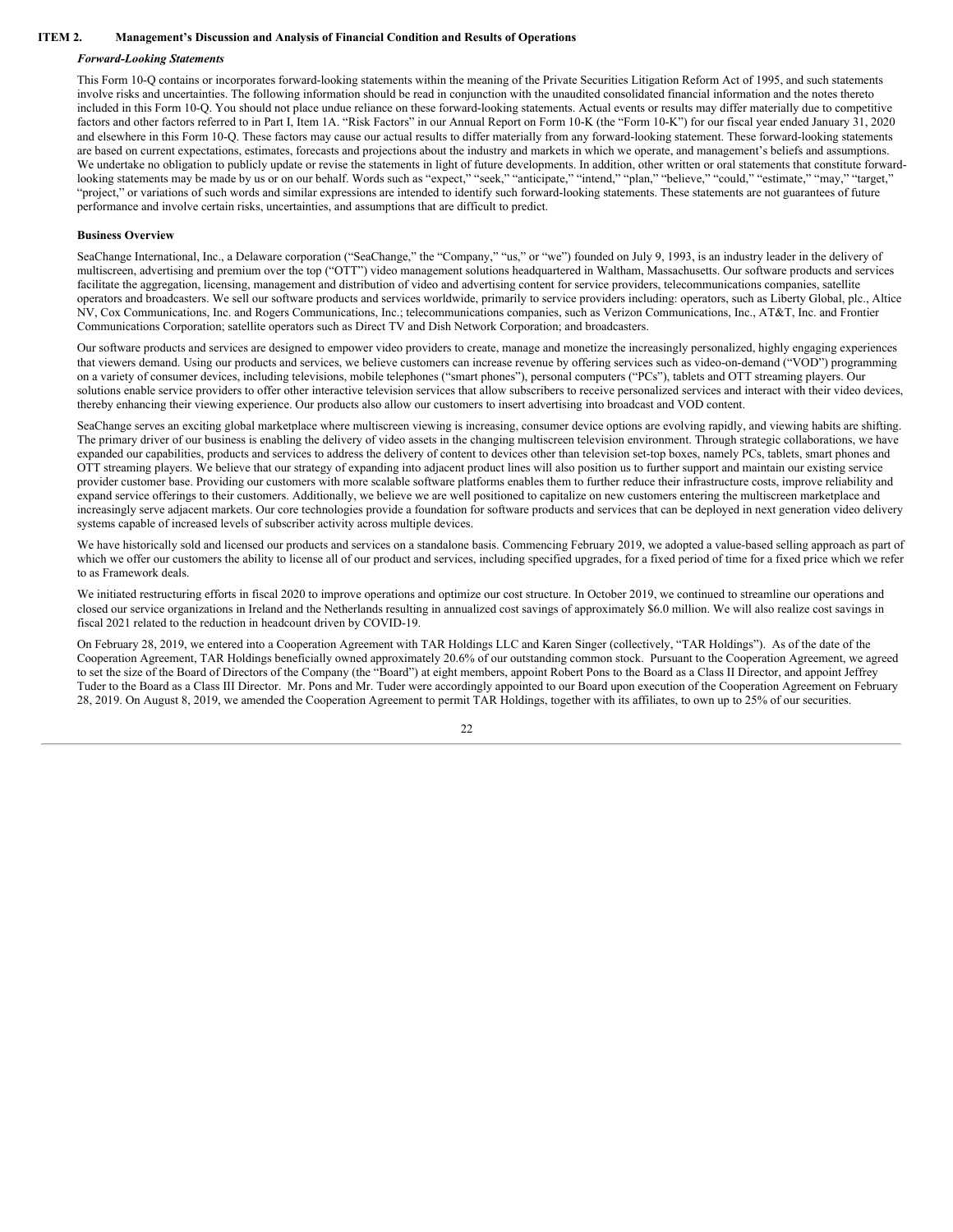On March 4, 2019, our Board approved and adopted a Tax Benefits Preservation Plan to deter acquisitions of our common stock that would potentially limit our ability to use net operating loss carryforwards and certain other tax attributes ("NOLs") to reduce our potential future federal income tax obligations, which was subsequently approved by our stockholders at our 2019 annual meeting of stockholders. In connection with the Tax Benefits Preservation Plan, we declared a dividend of one preferred share purchase right for each share of our common stock issued and outstanding as of March 15, 2019 to our stockholders of record on that date. The Tax Benefits Preservation Plan expires no later than March 4, 2022. On August 8, 2019, we amended the Tax Benefits Preservation Plan to permit TAR Holdings, together with its affiliates, to own up to 25% of our securities.

In the first quarter of fiscal 2021, we experienced a ransomware attack on our information technology system. While such attack did not have a material adverse effect on our business operation, it caused a temporary disruption. A forensic investigation is being conducted to determine if any data was compromised.

#### **Results of Operations**

The following discussion summarizes the key factors our management believes are necessary for an understanding of our consolidated financial statements.

#### *Revenue and Gross Profit*

The components of our total revenue and gross profit are described in the following table:

|                             | <b>For the Three Months</b><br>Ended July 31, |          | Change                                        |               | For the Six Months<br>Ended July 31,               |   |          |     | Change   |               |  |  |
|-----------------------------|-----------------------------------------------|----------|-----------------------------------------------|---------------|----------------------------------------------------|---|----------|-----|----------|---------------|--|--|
|                             | 2020                                          | 2019     |                                               | $\frac{0}{0}$ | 2020                                               |   | 2019     |     |          | $\frac{0}{0}$ |  |  |
|                             |                                               |          | (Amounts in thousands, except for percentage) |               |                                                    |   |          |     |          |               |  |  |
|                             |                                               | data)    |                                               |               | (Amounts in thousands, except for percentage data) |   |          |     |          |               |  |  |
| Revenue:                    |                                               |          |                                               |               |                                                    |   |          |     |          |               |  |  |
| Product                     | 1.066<br>S.                                   | \$11,968 | \$(10,902)                                    | $(91.1\%)$ \$ | 4,164                                              | S | 13,147   | \$. | (8,983)  | $(68.3\%)$    |  |  |
| Service                     | 3,929                                         | 6,844    | (2,915)                                       | $(42.6\%)$    | 7,746                                              |   | 14,150   |     | (6, 404) | $(45.3\%)$    |  |  |
| Total revenue               | 4.995                                         | 18,812   | (13, 817)                                     | $(73.4\%)$    | 11.910                                             |   | 27,297   |     | (15,387) | $(56.4\%)$    |  |  |
| Cost of product revenue     | 788                                           | 3,039    | (2,251)                                       | $(74.1\%)$    | 2,368                                              |   | 3,948    |     | (1,580)  | $(40.0\%)$    |  |  |
| Cost of service revenue     | 2,393                                         | 4,885    | (2,492)                                       | $(51.0\%)$    | 5,219                                              |   | 9,553    |     | (4,334)  | $(45.4\%)$    |  |  |
| Total cost of revenue       | 3,181                                         | 7,924    | (4,743)                                       | $(59.9\%)$    | 7,587                                              |   | 13,501   |     | (5,914)  | $(43.8\%)$    |  |  |
| Gross profit                | 1,814                                         | \$10,888 | \$ (9,074)                                    | $(83.3\%)$    | 4,323                                              |   | 13,796   |     | (9, 473) | $(68.7\%)$    |  |  |
| Gross product profit margin | $26.1\%$                                      | 74.6%    |                                               | $(48.5\%)$    | $43.1\%$                                           |   | 70.0%    |     |          | $(26.9\%)$    |  |  |
| Gross service profit margin | $39.1\%$                                      | 28.6%    |                                               | $10.5\%$      | 32.6%                                              |   | $32.5\%$ |     |          | $0.1\%$       |  |  |
| Gross profit margin         | $36.3\%$                                      | 57.9%    |                                               | $(21.6\%)$    | $36.3\%$                                           |   | 50.5%    |     |          | $(14.2\%)$    |  |  |

Two customers accounted for 22% and 11% of total revenue for the three months ended July 31, 2020 and one customer accounted for 18% of total revenue for the six months ended July 31, 2020. Two customers accounted for 20% and 10% of total revenue for the three months ended July 2019 and one customer accounted for 14% of total revenue for the six months ended July 31, 2019. See Part I Item I, Note 2, *"Significant Accounting Policies,"* to this Form 10-Q for more information.

International revenue accounted for 67% and 49% of total revenue in the three months ended July 31, 2020 and 2019, respectively. International revenue accounted for 66% and 52% for the six months ended July 31, 2020 and 2019, respectively. The increase in international sales as a percentage of total revenue in the three and six months ended July 31, 2020 as compared to the three and six months ended July 31, 2019 is primarily due to a decrease in U.S. revenue generated.

#### *Product Revenue*

Product revenue decreased by \$10.9 million and \$9.0 million for the three and six months ended July 31, 2020, respectively, as compared to the three and six months ended July 31, 2019. The decrease for the three and six months ended July 31, 2020 was primarily due to the COVID-19 pandemic, resulting in lower sales.

#### *Service Revenue*

Service revenue decreased by \$2.9 million and \$6.4 million for the three and six months ended July 31, 2020, respectively, as compared to the three and six months ended July 31, 2019. The decrease for the three and six months ended July 31, 2020 was primarily due to a decrease in our legacy professional service revenue related to our individual product sales and upgrades and a reduction to maintenance and support revenue provided on post warranty contracts as customers continue to provide their own solutions and legacy products are decommissioned.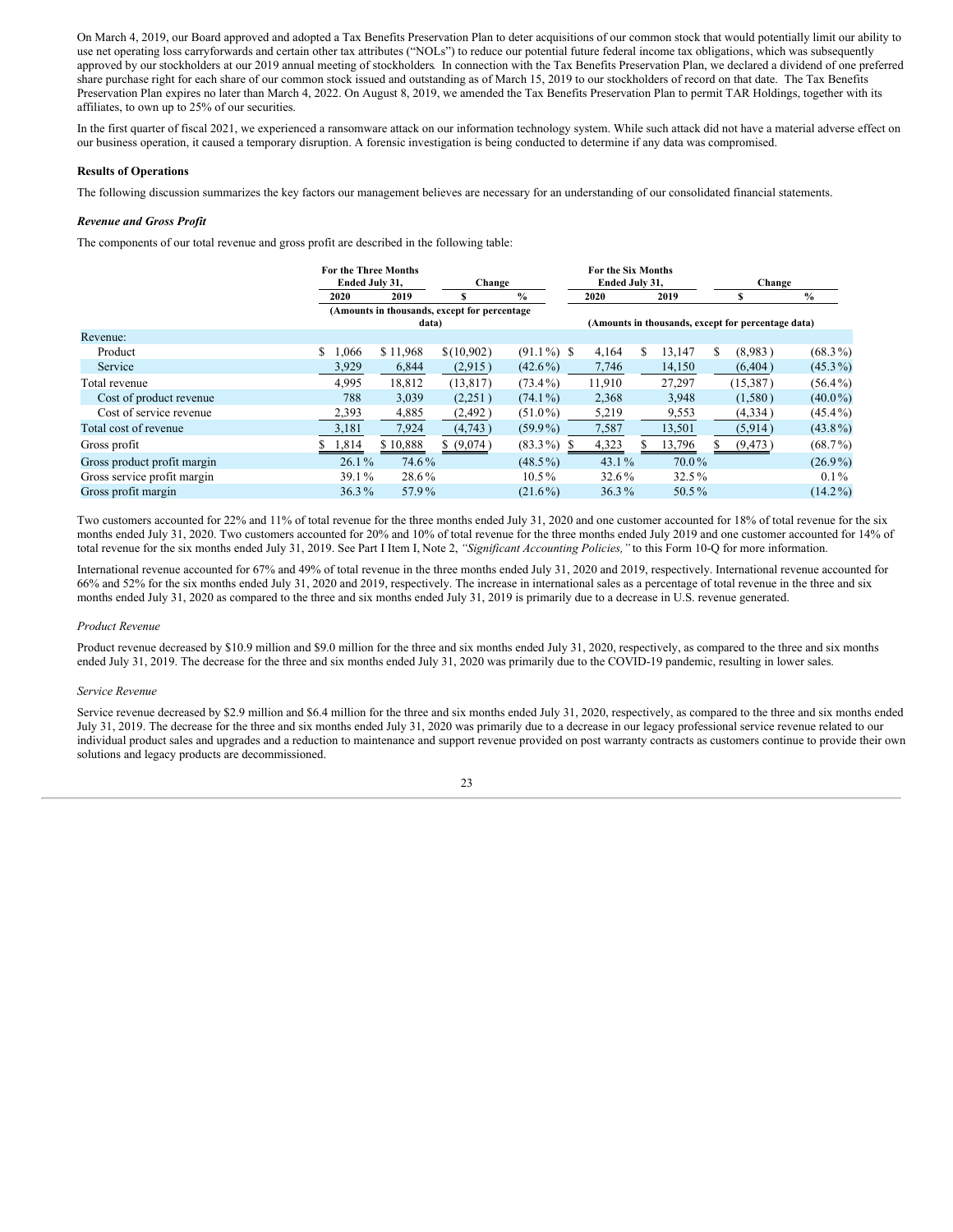#### *Gross Profit and Margin*

Cost of revenue consists primarily of the cost of resold third-party products and services, purchased components and subassemblies, labor and overhead relating to the assembly, testing and implementation and ongoing maintenance of complete systems.

Our gross profit margin decreased by 22% and 14% for the three and six months ended July 31, 2020, respectively, as compared to the three and six months ended July 31, 2019 primarily due to lower revenue generated as a result of the COVID-19 pandemic. Product profit margin decreased by 49% and 27% for the three and six months ended July 31, 2020, respectively, as compared to the three and six months ended July 31, 2019 primarily due to lower revenue generated as a result of the COVID-19 pandemic. Service profit margins increased by 11% and 0.1% for the three and six months ended July 31, 2020, respectively, as compared to the three and six months ended July 31, 2019 primarily due to a reduction in headcount driven by the COVID-19 pandemic while still recognizing legacy revenue.

#### *Operating Expenses*

#### *Research and Development*

Research and development expenses consist of salaries and related costs, including stock-based compensation, for personnel in software development and engineering functions as well as contract labor costs, depreciation of development and test equipment and an allocation of related facility expenses. The following table provides information regarding the change in research and development expenses during the periods presented:

|                                   |                                               | For the Three Months<br>Ended July 31. |  |       | Change                                             | For the Six Months | Ended July 31, |          | Change |               |
|-----------------------------------|-----------------------------------------------|----------------------------------------|--|-------|----------------------------------------------------|--------------------|----------------|----------|--------|---------------|
|                                   | 2020                                          | 2019                                   |  |       | $\frac{0}{0}$                                      | 2020               |                | 2019     |        | $\frac{0}{0}$ |
|                                   | (Amounts in thousands, except for percentage) |                                        |  |       | (Amounts in thousands, except for percentage data) |                    |                |          |        |               |
| Research and development expenses | \$3,360                                       | 3.775                                  |  | (415) | $(11.0\%)$ \$                                      | 7.526              |                | 8.027    | (501)  | $(6.2\%)$     |
| % of total revenue                | 67.3%                                         | $20.1\%$                               |  |       |                                                    | 63.2%              |                | $29.4\%$ |        |               |

Research and development expenses decreased by \$0.4 million and \$0.5 million for the three and six months ended July 31, 2020, respectively, as compared to the three and six months ended July 31, 2019 primarily due to a decrease in labor costs associated with the lower headcount resulting from the cost-savings efforts implemented as part of our restructuring program in the second half of fiscal 2020 as well as a reduction in headcount in the first and second quarters of fiscal 2021 driven by the COVID-19 pandemic.

#### *Selling and Marketing*

Selling and marketing expenses consist of salaries and related costs, including stock-based compensation, for personnel engaged in selling and marketing functions, as well as commissions, travel expenses, certain promotional expenses and an allocation of related facility expenses. The following table provides information regarding the change in selling and marketing expenses during the periods presented:

|                                |             | <b>For the Three Months</b><br>Ended July 31, |                                                        | Change        | For the Six Months<br>Ended July 31, |          | Change                                             |               |
|--------------------------------|-------------|-----------------------------------------------|--------------------------------------------------------|---------------|--------------------------------------|----------|----------------------------------------------------|---------------|
|                                | <b>2020</b> | 2019                                          |                                                        | $\frac{0}{0}$ | 2020                                 | 2019     |                                                    | $\frac{0}{0}$ |
|                                |             |                                               | (Amounts in thousands, except for percentage)<br>data) |               |                                      |          | (Amounts in thousands, except for percentage data) |               |
| Selling and marketing expenses | \$1.728     | 2,963                                         | \$(1.235)                                              | $(41.7\%)$ \$ | 3.854                                | 5.815    | (1.961)                                            | $(33.7\%)$    |
| % of total revenue             | 34.6%       |                                               | 15.8%                                                  |               | 32.4%                                | $21.3\%$ |                                                    |               |

Selling and marketing expenses decreased by \$1.2 and \$2.0 million for the three and six months ended July 31, 2020, respectively, as compared to the three and six month ended July 31, 2019 primarily due to a decrease in labor costs associated with lower headcount from the cost-saving efforts implemented as part of our restructuring program in the second half of fiscal 2020 as well as a reduction in headcount, salaries and compensation, and a decrease in travel related expenses due to the COVID-19 pandemic.

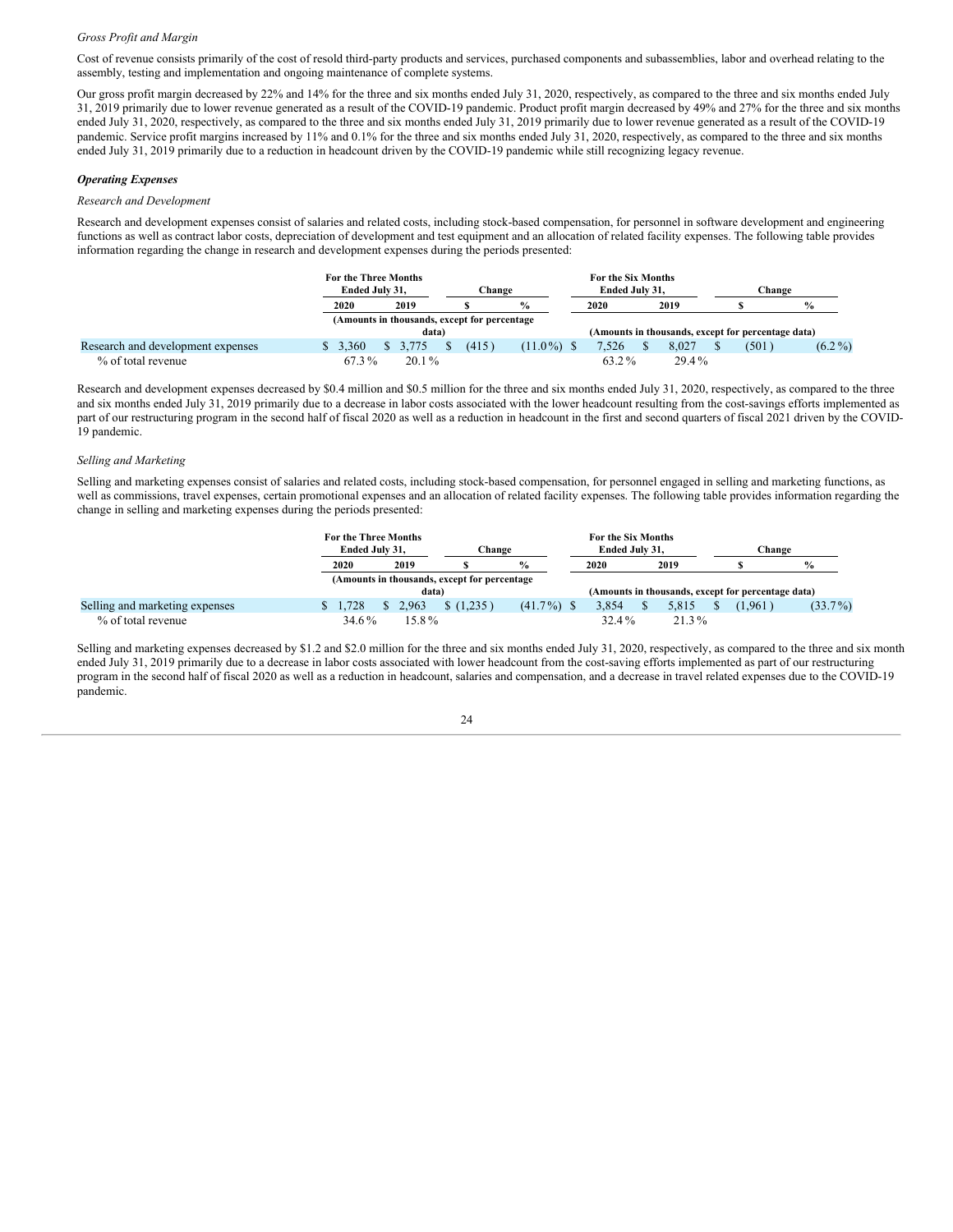#### *General and Administrative*

General and administrative expenses consist of salaries and related costs, including stock-based compensation, for personnel in executive, finance, legal, human resources, information technology and administrative functions, as well as legal and accounting services, insurance premiums and an allocation of related facilities expenses. The following table provides information regarding the change in general and administrative expenses during the periods presented:

|                                                                                                     | For the Three Months | Ended July 31. |                    | Change        |  | For the Six Months<br>Ended July 31. |  |       |  | Change  |               |  |
|-----------------------------------------------------------------------------------------------------|----------------------|----------------|--------------------|---------------|--|--------------------------------------|--|-------|--|---------|---------------|--|
|                                                                                                     | 2020                 | 2019           |                    | $\frac{0}{0}$ |  | 2020                                 |  | 2019  |  |         | $\frac{0}{0}$ |  |
| (Amounts in thousands, except for percentage)<br>(Amounts in thousands, except for percentage data) |                      |                |                    |               |  |                                      |  |       |  |         |               |  |
|                                                                                                     |                      |                | data)              |               |  |                                      |  |       |  |         |               |  |
| General and administrative expenses                                                                 | \$2.367              |                | \$(1.783)<br>4.150 | $(43.0\%)$ \$ |  | 4.421                                |  | 8.399 |  | (3.978) | $(47.4\%)$    |  |
| % of total revenue                                                                                  | $47.4\%$             |                | $22.1\%$           |               |  | 37.1 %                               |  | 30.8% |  |         |               |  |

General and administrative expenses decreased by \$1.8 million for the three months ended July 31, 2020 as compared to the three months ended July 31, 2019 primarily due to a \$1.2 million reduction in salaries and compensation driven by the COVID-19 pandemic, a \$0.2 million decrease in bad debt expense, and reduction in other general expenditures. General and administrative expenses decreased by \$4.0 million for the six months ended July 31, 2020 as compared to the six months ended July 31, 2019 primarily due to a \$0.9 million reduction in salaries and compensation driven by the COVID-19 pandemic, a \$1.8 million reduction in the use of outside services, a \$0.6 million reduction to bad debt expense, and a reduction in other general expenditures.

#### *Severance and Restructuring Costs*

Severance costs consist of employee-related severance charges not related to a restructuring plan. Restructuring costs consist of charges related to restructuring including employee-related severance charges, remaining lease obligations and termination costs, and the disposal of equipment.

|                                   | <b>For the Three Months</b><br>Ended July 31, |         | Change                                       |               | For the Six Months<br>Ended July 31, |  |         |  | Change                                             |               |
|-----------------------------------|-----------------------------------------------|---------|----------------------------------------------|---------------|--------------------------------------|--|---------|--|----------------------------------------------------|---------------|
|                                   | 2020                                          | 2019    |                                              | $\frac{0}{0}$ | 2020                                 |  | 2019    |  |                                                    | $\frac{0}{0}$ |
|                                   |                                               | data)   | (Amounts in thousands, except for percentage |               |                                      |  |         |  | (Amounts in thousands, except for percentage data) |               |
| Severance and restructuring costs | 543                                           | 659     | (116)                                        | $(17.6\%)$ \$ | .029                                 |  | 870     |  | 159                                                | $18.3\%$      |
| % of total revenue                | $10.9\%$                                      | $3.5\%$ |                                              |               | $8.6\%$                              |  | $3.2\%$ |  |                                                    |               |

Severance and restructuring costs decreased by \$0.1 million for the three months ended July 31, 2020 as compared to the three months ended July 31, 2019 primarily due to the cost-saving efforts implemented as part of our restructuring program in fiscal 2020. Severance and restructuring costs increased by \$0.2 million for the six months ended July 31, 2020 as compared to the six months ended July 31, 2019 primarily due to the termination costs related to a reduction in headcount driven by the COVID-19 pandemic.

#### *Other Income (Expense), Net*

The table below provides detail regarding our other income (expense), net:

|                                              |  | <b>For the Three Months</b><br>Ended July 31. |  |      | Change |                                                    |               | For the Six Months<br>Ended July 31. |  |         | Change |       |               |
|----------------------------------------------|--|-----------------------------------------------|--|------|--------|----------------------------------------------------|---------------|--------------------------------------|--|---------|--------|-------|---------------|
|                                              |  | 2020                                          |  | 2019 |        |                                                    | $\frac{0}{0}$ | 2020                                 |  | 2019    |        |       | $\frac{0}{0}$ |
| (Amounts in thousands, except for percentage |  |                                               |  |      |        |                                                    |               |                                      |  |         |        |       |               |
|                                              |  | data)                                         |  |      |        | (Amounts in thousands, except for percentage data) |               |                                      |  |         |        |       |               |
| Interest income, net                         |  | 13                                            |  | 90   |        | 23                                                 | $25.6\%$      | 232                                  |  | 173     |        | 59    | $34.1\%$      |
| Foreign exchange gain (loss), net            |  | 240                                           |  | 186) |        | 426                                                | $(229.0\%)$   | (91)                                 |  | (2.081  |        | .990  | $(95.6\%)$    |
| Miscellaneous income (expense), net          |  | 20                                            |  | 18   |        |                                                    | $11.1\%$      | 24                                   |  | 39      |        | (15)  | $(38.5\%)$    |
|                                              |  | 373                                           |  | 78)  |        | 451                                                |               | 165                                  |  | (1.869) |        | 2.034 |               |

The principal components of other income (expense), net were interest income, net of \$0.1 million and foreign exchange gain, net of \$0.2 million for the three months ended July 31, 2020 and interest income, net of \$0.1 million and foreign exchange loss, net of \$0.2 million for the three months ended July 31, 2019. The principal components of other income (expense), net were interest income, net of \$0.2 million and foreign exchange loss, net of \$0.1 million for the six months ended July 31, 2020 and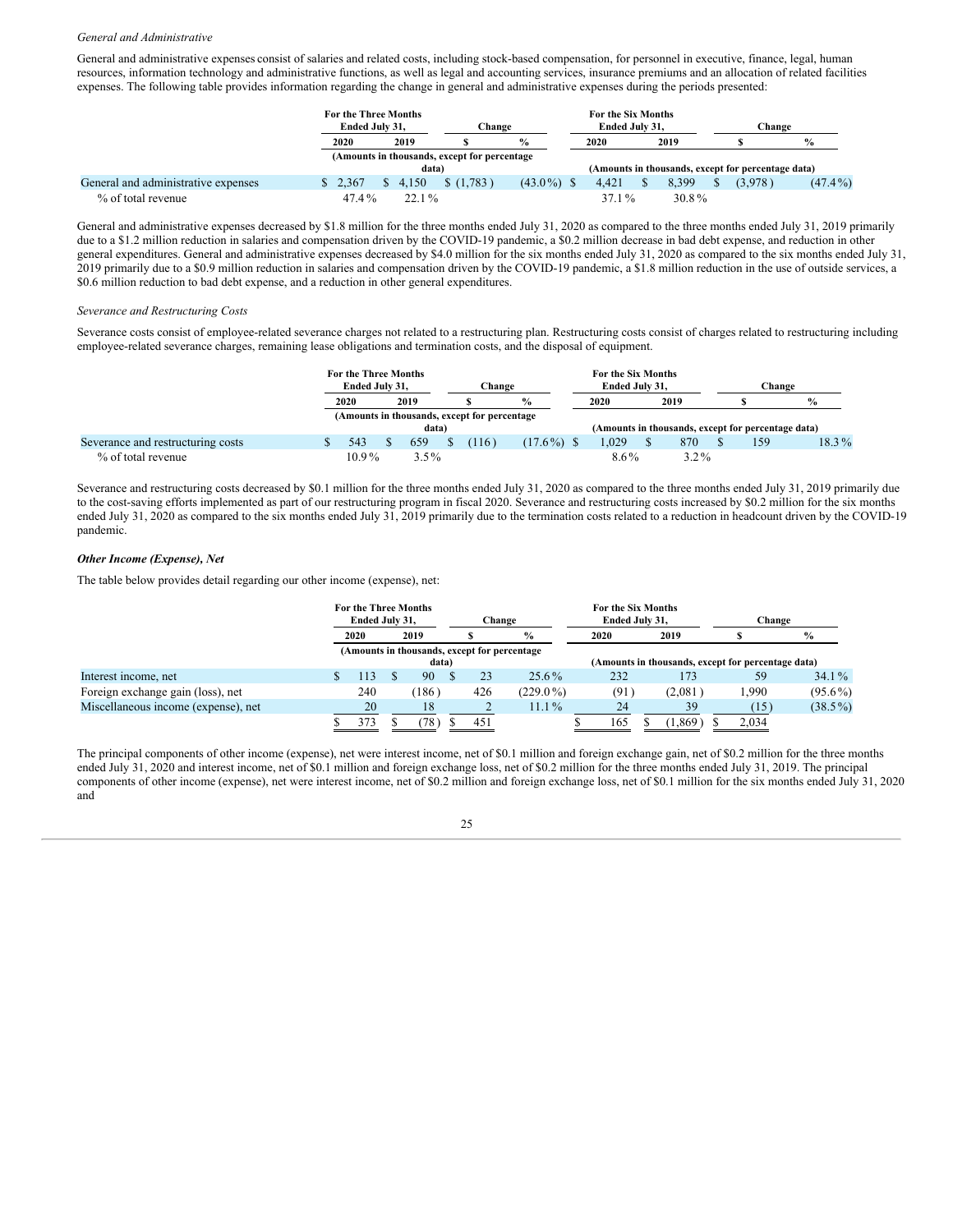interest income, net of \$0.2 million and foreign exchange loss, net of \$2.1 million for the six months ended July 31, 2019. Our foreign exchange gain (loss), net is primarily due to the revaluation of intercompany notes.

#### *Income Tax Benefit*

We recorded an income tax benefit of less than \$0.1 million and \$0.6 million for the three months ended July 31, 2020 and July 31, 2019, respectively. We recorded an income tax benefit of \$0.1 million and \$0.2 million for the six months ended July 31, 2020 and July 31, 2019, respectively. The tax provision for the six months ended July 31, 2020 includes a \$0.2 million tax benefit related to the reversal of tax reserves for uncertain tax positions due to the expiration of the Polish statute of limitations. Our effective tax rate in fiscal 2021 and in future periods may fluctuate on a quarterly basis as a result of changes in our jurisdictional forecasts where losses cannot be benefitted due to the existence of valuation allowances on our deferred tax assets, changes in actual results versus our estimates, or changes in tax laws, regulations, accounting principles or interpretations thereof.

We review all available evidence to evaluate the recovery of deferred tax assets, including the recent history of losses in all tax jurisdictions, as well as its ability to generate income in future periods. As of July 31, 2020, due to the uncertainty related to the ultimate use of certain deferred income tax assets, we have recorded a valuation allowance on certain deferred assets.

We file income tax returns in the U.S. federal jurisdiction, various state jurisdictions, and various foreign jurisdictions. We have closed out an audit with the Internal Revenue Service through fiscal 2013. We are no longer subject to U.S. federal examinations before fiscal 2015. However, the taxing authorities will still have the ability to review the propriety of certain tax attributes created in closed years if such tax attributes are utilized in an open tax year, such as our federal research and development credit carryovers.

#### **Liquidity and Capital Resources**

The following table includes key line items of our consolidated statements of cash flows:

|                                                            | For the Six Months<br>Ended July 31, |           |  |  |  |
|------------------------------------------------------------|--------------------------------------|-----------|--|--|--|
|                                                            | 2019<br>2020                         |           |  |  |  |
|                                                            | (Amounts in thousands)               |           |  |  |  |
| Net cash used in operating activities                      | (5, 546)                             | (8,038)   |  |  |  |
| Net cash provided by (used in) investing activities        | 2,274                                | (3,221)   |  |  |  |
| Net cash provided by (used in) financing activities        | 2.470                                | (133)     |  |  |  |
| Effect of exchange rate changes on cash, cash equivalents  |                                      |           |  |  |  |
| and restricted cash                                        | (840)                                | 277       |  |  |  |
| Net decrease in cash, cash equivalents and restricted cash | (1,642)                              | (11, 115) |  |  |  |

Historically, we have financed our operations and capital expenditures primarily with our cash and investments. Our cash, cash equivalents, and restricted cash and marketable securities totaled \$9.8 million at July 31, 2020.

In fiscal 2020, we closed our Ireland and Netherlands service organizations in the continued streamlining of our operations resulting in annualized cost savings of approximately \$6.0 million. In the first and second quarters of fiscal 2021, we reduced our headcount across all departments in response to the COVID-19 pandemic, which will result in approximately \$7.6 million of annualized cost savings. Additionally, in the second quarter of fiscal 2021 we transferred our technical support services to our Poland location.

We believe that existing cash and investments and cash expected to be provided by future operating activities, augmented by the plans highlighte above, are adequate to satisfy our working capital, capital expenditure requirements and other contractual obligations for at least the next 12 months.

If our expectations are incorrect, we may need to raise additional funds to fund our operations, to take advantage of unanticipated strategic opportunities or to strengthen our financial position. In the future, we may enter into other arrangements for potential investments in, or acquisitions of, complementary businesses, services or technologies, which could require us to seek additional equity or debt financing. If adequate funds are not available or are not available on acceptable terms, we may not be able to take advantage of market opportunities, to develop new products or to otherwise respond to competitive pressures.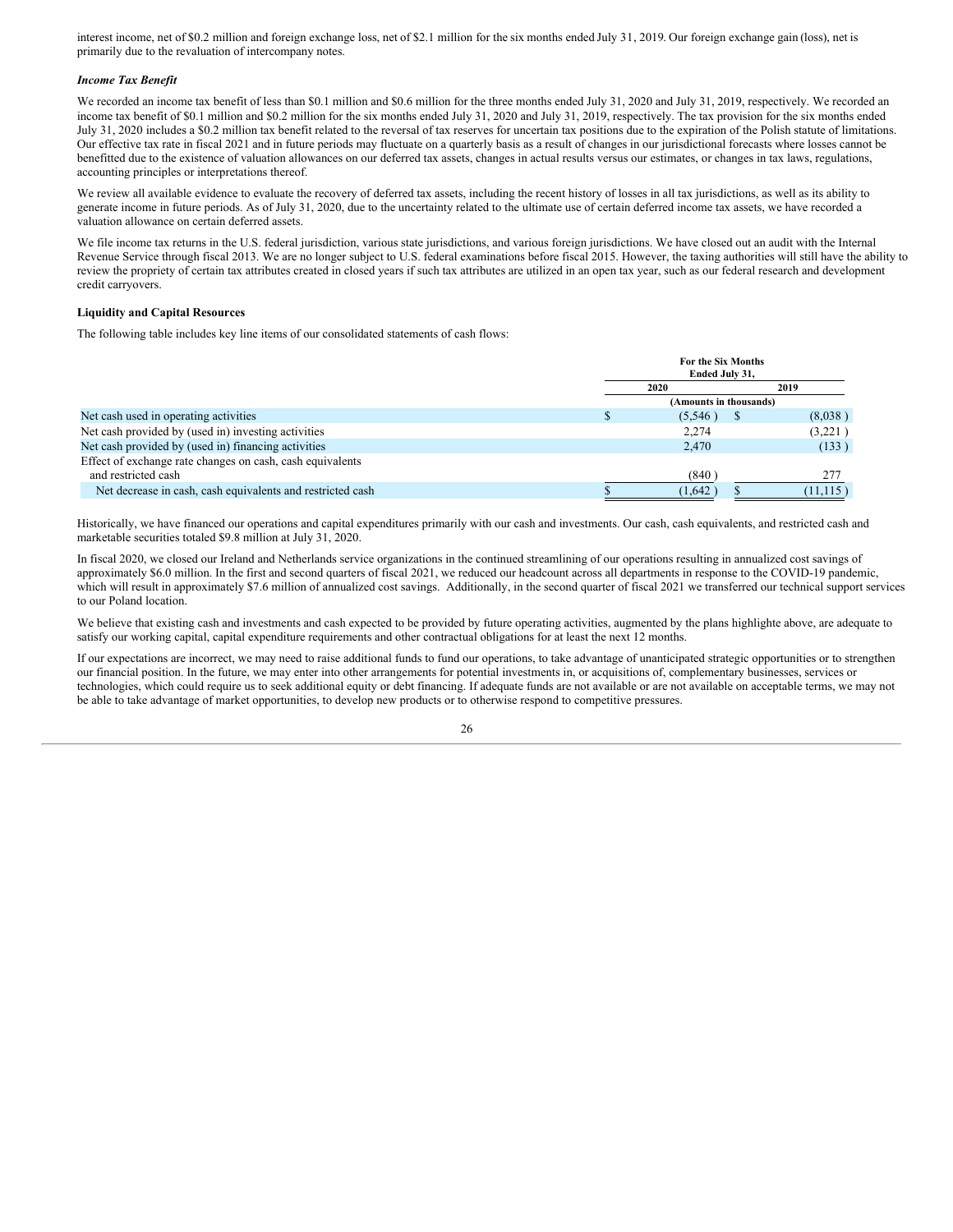On June 4, 2019, the Board authorized a share repurchase program, which expired on June 4, 2020, of up to \$5.0 million of then outstanding shares of the Company. Under the share repurchase program, the Company is authorized to repurchase outstanding shares of common stock in accordance with applicable laws both on the open market, including under trading plans established pursuant to Rule 10b5-1 under the Securities Exchange Act of 1934(the "Exchange Act"), as amended, and in privately negotiated transactions. There was no stock repurchase activity in the first quarter of fiscal 2021.

#### *Net cash used in operating activities*

Net cash used in operating activities was \$5.5 million for the six months ended July 31, 2020. Net cash used in operating activities was primarily the result of our net loss of \$12.3 million, a \$1.6 million non-cash foreign currency transaction loss, and changes in working capital, which includes a \$6.3 million decrease in accounts receivable and a \$2.3 million decrease in unbilled receivables, a \$1.3 million decrease in accounts payable, a \$2.8 million decrease in accrued expenses and other liabilities, and a \$1.1 million decrease in deferred revenue.

Net cash used in operating activities was \$8.0 million for the six months ended July 31, 2019. Net cash used in operating activities was primarily the result of our net loss of \$11.0 million, a \$1.3 million non-cash foreign currency transaction loss, and changes in working capital, which includes a \$8.5 million decrease in accounts receivable, \$2.5 million decrease in accrued expenses and other liabilities, and a \$1.6 million decrease in deferred revenue partially offset by a \$6.6 million increase in unbilled receivables and a \$1.4 million increase in accounts payable.

#### *Net cash provided by (used in) investing activities*

Net cash provided by investing activities was \$2.3 million for the six months ended July 31, 2020 and was primarily due to the proceeds from the sales and maturities of marketable securities partially offset by purchases of property and equipment. Net cash used in investing activities was \$3.2 million for the six months ended July 31, 2019 and was primarily due to cash paid for the acquisition of Xstream A/S in February 2019 partially offset by the net proceeds from the sales and maturities of marketable securities.

#### *Net cash provided by (used in) financing activities*

Net cash provided by financing activities was \$2.5 million for the six months ended July 31, 2020 due to the \$2.4 million in proceeds from the Paycheck Protection Program ("PPP") and \$0.1 million from the issuance of common stock related to option exercises and purchases through the Employee Stock Purchase Plan partially offset by \$0.1 million in payments to the taxing authorities in connection with shares directly withheld from employees. Net cash used in financing activities was \$0.1 million for the six months ended July 31, 2019 due to the \$9 thousand in proceeds from the issuance of common stock offset by \$0.1 million for the repurchases of common stock.

#### *Impact of COVID-19 Pandemic*

In the first quarter of fiscal 2021, concerns related to the spread of COVID-19 began to create global business disruptions as well as disruptions in our operations and to create potential negative impacts on our revenues and other financial results. COVID-19 was declared a pandemic by the World Health Organization on March 11, 2020. The extent to which COVID-19 will impact our financial condition or results of operations is currently uncertain and depends on factors including the impact on our customers, partners, and vendors and on the operation of the global markets in general. Due to our business model, the effect of COVID-19 on our results of operations may also not be fully reflected for some time.

We are currently conducting business with substantial modifications to employee travel, employee work locations, virtualization or cancellation of customer and employee events, and remote sales, implementation, and support activities, among other modifications. These decisions may delay or reduce sales and harm productivity and collaboration. We have observed other companies and governments making similar alterations to their normal business operations, and in general, the markets are experiencing a significant level of uncertainty at the current time. Virtualization of our team's sales activities could foreclose future business opportunities, particularly as our customers limit spending, which could negatively impact the willingness of our customers to enter into or renew contracts with us. The pandemic has impacted our ability to complete certain implementations, negatively impacting our ability to recognize revenue, and could also negatively impact the payment of accounts receivable and collections. We may take further actions that alter our business operations as the situation evolves. As a result, the ultimate impact of the COVID-19 pandemic and the effects of the operational alterations we have made in response on our business, financial condition, liquidity, and financial results cannot be predicted at this time.

On March 27, 2020, President Trump signed into law the Coronavirus Aid, Relief and Economic Security Act (the "CARES) Act"). The CARES Act, among other things, includes provisions relating to refundable payroll tax credits, deferment of employer side social security payments, net operating loss carryback periods, alternative minimum tax credit refunds, modifications to the net interest deduction limitations and technical corrections to tax depreciation methods for qualified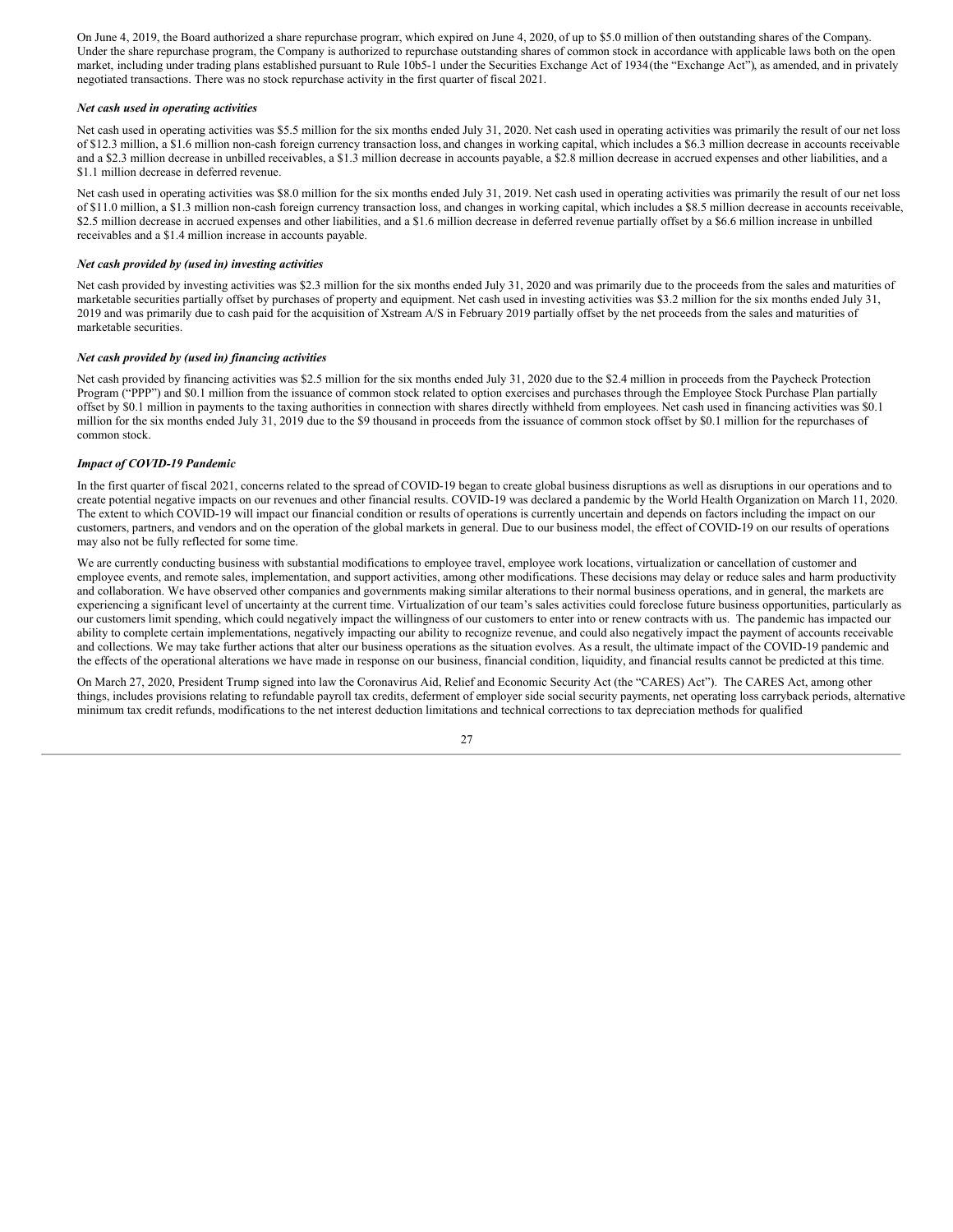improvement property. We continue to examine the impact that theCARES Act may have on our business, includingthe extent of our PPP loan forgiveness eligibility.

#### The Paycheck Protection Program

On May 5, 2020, the Company entered into a promissory note (the "Note") with Silicon Valley Bank (the "Lender") evidencing an unsecured loan in an aggregate principal amount of \$2,412,890 pursuant to the PPP under the CARES Act administered by the U.S. Small Business Administration ("SBA").

Interest accrues on the Note at a fixed rate of one percent (1%) per annum, with the payment of the first six months of interest and principal deferred. The Note has an initial term of two years, is unsecured and is guaranteed by the SBA. The Company may apply to the Lender for forgiveness of the Note, with the amount which may be forgiven equal to the sum of qualifying expenses, including payroll costs, covered rent obligations, and covered utility payments incurred by the Company during the twenty-four week period beginning on May 7, 2020, calculated in accordance with the terms of the CARES Act.

Subject to any forgiveness under the PPP, the Note will mature on May 5, 2022. Beginning on the seven-month anniversary of the date of the Note, the Company is required to make 18 monthly payments of principal and interest. The Note may be prepaid at any time prior to maturity with no prepayment penalties. The Note provides for customary events of default including, among others, those relating to breaches of the Company's obligations under the Note, including a failure to make payments, any bankruptcy or similar proceedings involving the Company, and certain material effects on the Company's ability to repay the Note. The Note may be accelerated upon the occurrence of an event of default.

#### **Critical Accounting Policies and Significant Judgments and Estimates**

We prepare our consolidated financial statements in accordance with accounting principles generally accepted in the United States of America. The preparation of consolidated financial statements also requires us to make estimates and assumptions that affect the reported amounts of assets, liabilities, revenues, costs and expenses and related disclosures. We base our estimates on historical experience and on various other assumptions that we believe to be reasonable under the circumstances. Actual results could differ significantly from the estimates made by our management.

There have been no material changes to our critical accounting policies and estimates from those disclosed in our financial statements and the related notes and other financial information included in our Form 10-K on file with the Securities and Exchange Commission (the "SEC").

#### **Off-Balance Sheet Arrangements**

We did not have during the periods presented, and we do not currently have, any off-balance sheet arrangements, as defined in the rules and regulations of the SEC.

#### **Recently Issued Accounting Pronouncements**

A description of recently issued accounting pronouncements that may potentially impact our financial position and results of operations is disclosed in Note 2 to our unaudited consolidated financial statements included in this Quarterly Report on Form 10-Q.

#### **ITEM 3. Quantitative and Qualitative Disclosures About Market Risk**

<span id="page-28-0"></span>We are a smaller reporting company, as defined in Rule 12b-2 under the Securities Exchange Act of 1934, as amended, for this reporting period and are not required to provide the information required under this item.

#### **ITEM 4. Controls and Procedures**

<span id="page-28-1"></span>*Evaluation of disclosure controls and procedures.* We maintain "disclosure controls and procedures," as defined in Rules 13a‑15(e) and 15d‑15(e) under the Exchange Act, that are designed to ensure that information required to be disclosed in the reports that we file or submit under the Exchange Act is (1) recorded, processed, summarized and reported, within the time periods specified in the SEC's rules and forms and (2) accumulated and communicated to our management, including our principal executive officer and chief financial officer, to allow timely decisions regarding required disclosure. Management recognizes that any controls and procedures, no matter how well designed and operated, can provide only reasonable assurance of achieving their objectives and management necessarily applies its judgment in evaluating the cost-benefit relationship of possible controls and procedures.

Based on the evaluation of our disclosure controls and procedures as of July 31, 2020, our chief executive officer and chief financial officer concluded that, as of that date, our disclosure controls and procedures were effective.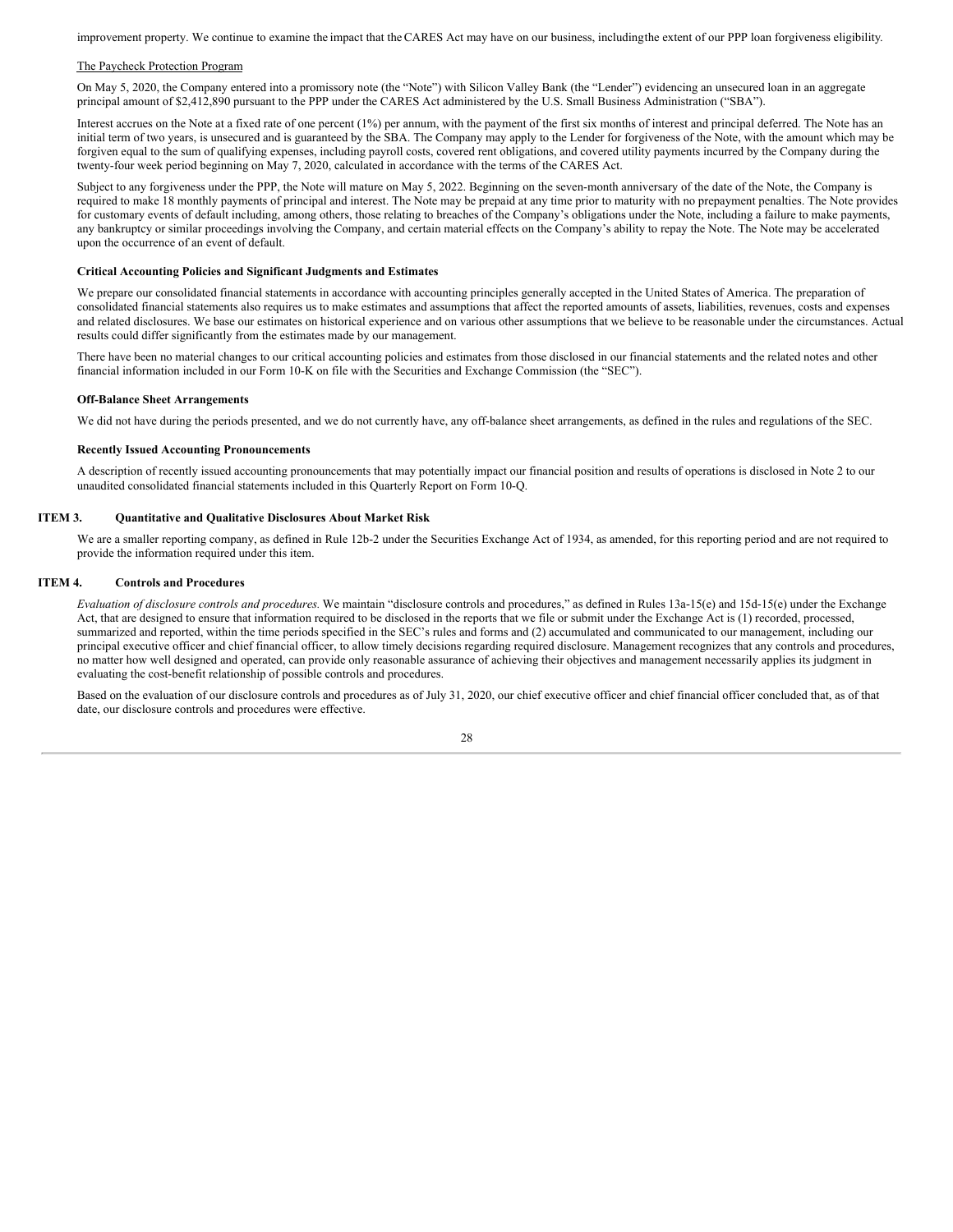*Changes in internal control over financial reporting.*There were no changes in our internal controls over financial reporting during thethree months ended July 31, 2020 that have materially affected, or are reasonably likely to materially affect, our internal controls over financial reporting.We have not experienced any material impact to our internal controls over financial reporting despite the fact that most of our employees are working remotely due to the COVID-19 pandemic. We are continually monitoring and assessing the COVID-19 situation on our internal controls to minimize the impact of their design and operating effectiveness.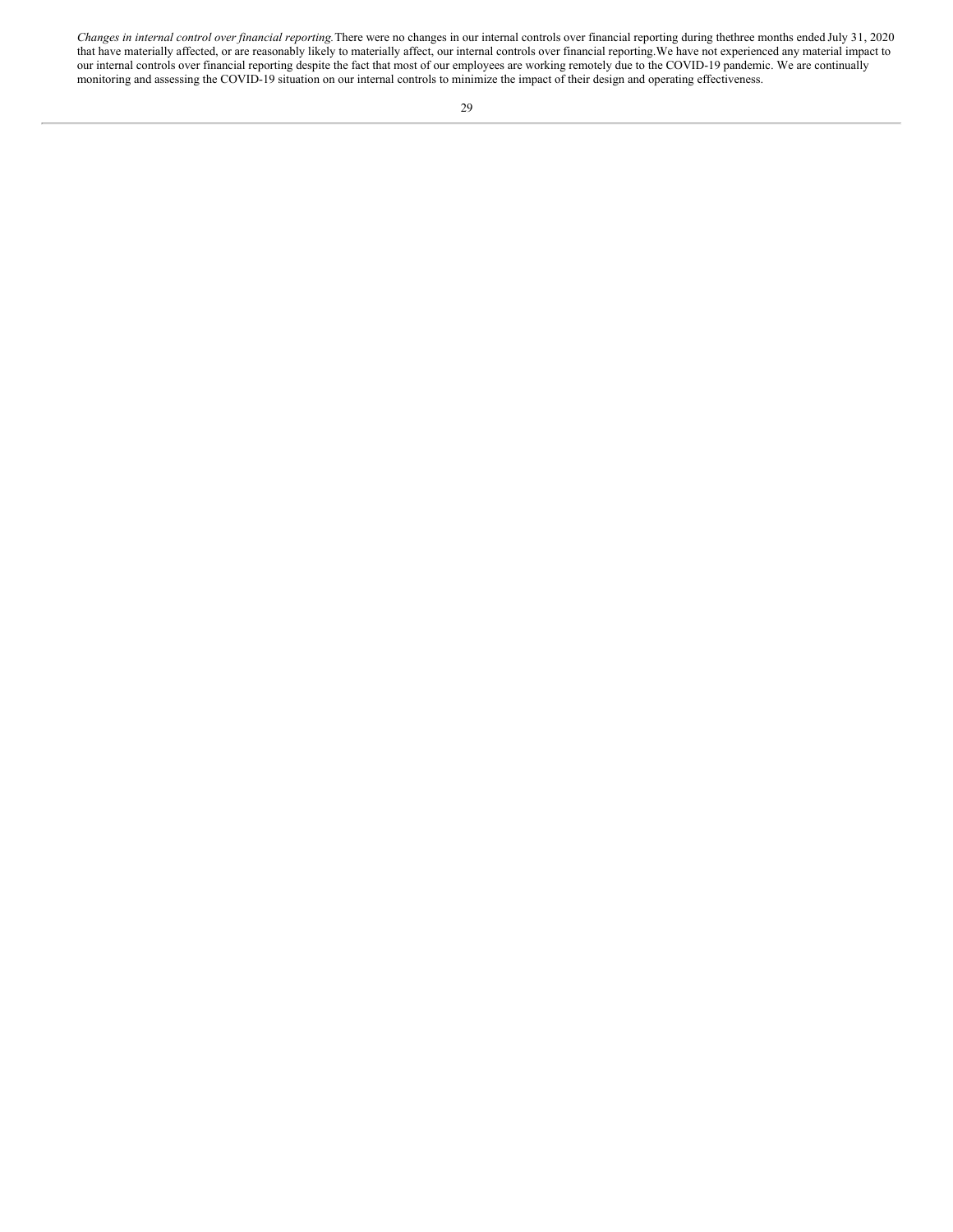#### <span id="page-30-0"></span>**PART II. OTHER INFORMATION**

# **ITEM 1. Legal Proceedings**

<span id="page-30-1"></span>We enter into agreements in the ordinary course of business with customers, resellers, distributors, integrators and suppliers. Most of our historical agreements require us to defend and/or indemnify the other party against intellectual property infringement claims brought by a third party with respect to our products. From time to time, we also indemnify customers and business partners for damages, losses and liabilities they may suffer or incur relating to personal injury, personal property damage, product liability, and environmental claims relating to the use of our products and services or resulting from the acts or omissions of us, our employees, authorized agents or subcontractors. Management cannot reasonably estimate any potential losses, but these claims could result in material liability for us (see Note 6).

#### **ITEM 1A. Risk Factors**

<span id="page-30-2"></span>In addition to other information set forth in this Form 10-Q, you should carefully consider the risk factors discussed in Part I, "Item 1A. Risk Factors" in our Form 10-K for the fiscal year ended January 31, 2020, which could materially affect our business, financial conditions, and results of operations. The risks described in our Form 10- K are not the only risks that we face. Additional risks and uncertainties not currently known to us or that we currently deem to be immaterial also may materially adversely affect our business, financial condition or future results. There have been no material changes in our risk factors from those disclosed in the Form 10-K.

#### **ITEM 5. Other Information**

<span id="page-30-3"></span>None.

# **ITEM 6. Exhibits**

# <span id="page-30-4"></span>(a) Exhibits

The following list of exhibits includes exhibits submitted with this Form 10-Q as filed with the SEC and those incorporated by reference to other filings.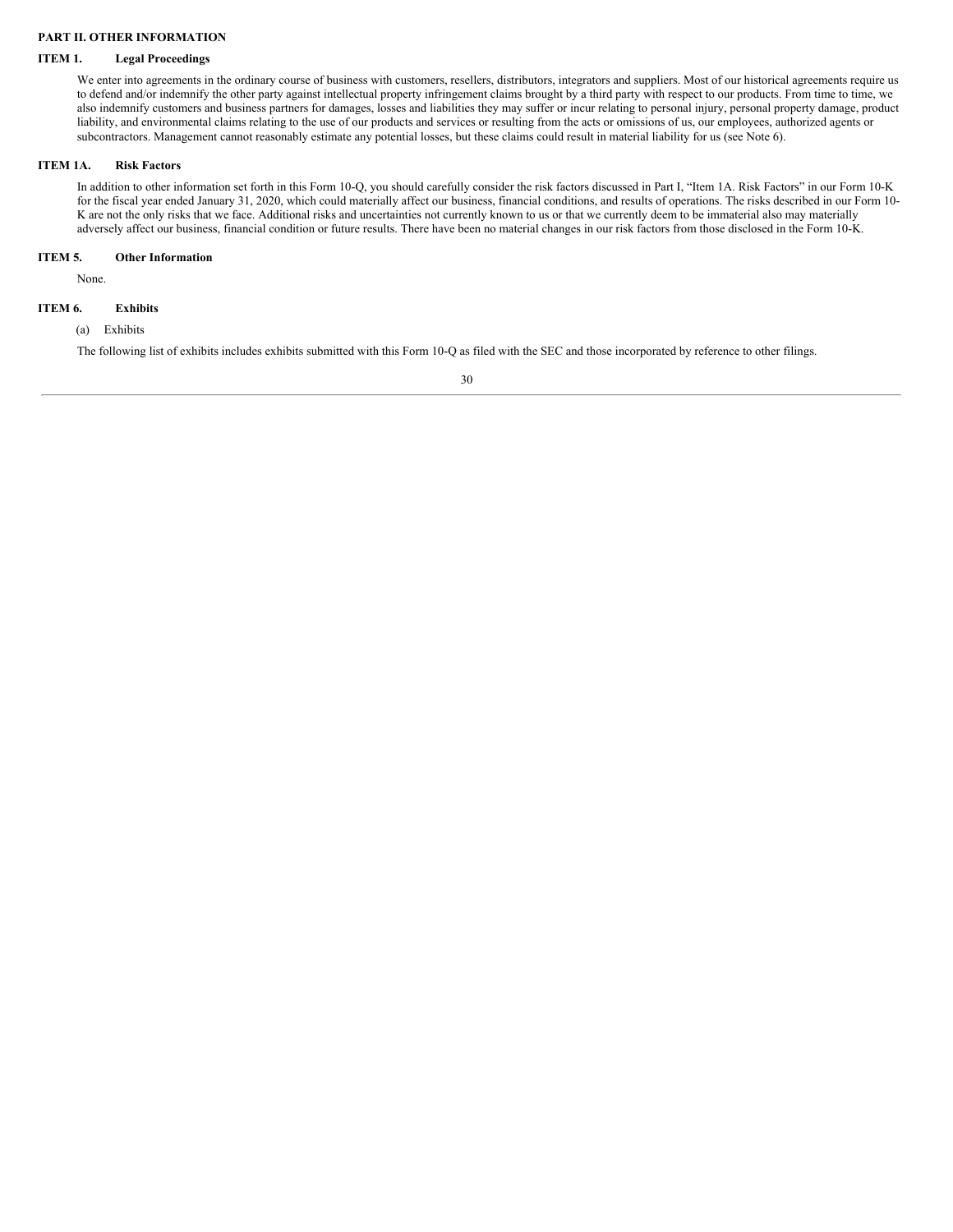#### **Index to Exhibits**

| No.             | <b>Description</b>                                                                                                                                                                                                                                         |
|-----------------|------------------------------------------------------------------------------------------------------------------------------------------------------------------------------------------------------------------------------------------------------------|
| $10.1*$         | Offer letter, dated as of December 10, 2018, by and between SeaChange International, Inc. and Marek Kielczewski.                                                                                                                                           |
| $10.2*$         | Offer letter, dated as of August 28, 2019, by and between SeaChange International, Inc. and Chad Hassler.                                                                                                                                                  |
| $10.3*$         | Change-in-Control Severance Agreement, dated as of August 29, 2019, by and between SeaChange International, Inc. and Chad Hassler.                                                                                                                         |
| 10.4            | Note, dated May 5, 2020, between SeaChange International, Inc. and Silicon Valley Bank (filed as Exhibit 10.1 to the Company's Current Report on Form<br>8-K filed on May 11, 2020 with the Commission and incorporated herein by reference).              |
| 10.5            | Letter of Intent, dated July 2, 2020, between SeaChange International, Inc. and CCUR Holdings, Inc. (filed as Exhibit 10.1 to the Company's Current Report<br>on Form 8-K filed on July 8, 2020 with the Commission and incorporated herein by reference). |
| $31.1*$         | Certification Pursuant to Rule 13a-14(a) of the Exchange Act, as Adopted Pursuant to Section 302 of the Sarbanes-Oxley Act of 2002.                                                                                                                        |
| $31.2*$         | Certification Pursuant to Rule 13a-14(a) of the Exchange Act, as Adopted Pursuant to Section 302 of the Sarbanes-Oxley Act of 2002.                                                                                                                        |
| $32.1*$         | Certification Pursuant to 18 U.S.C. Section 1350, as Adopted Pursuant to Section 906 of the Sarbanes-Oxley Act of 2002.                                                                                                                                    |
| $32.2*$         | Certification Pursuant to 18 U.S.C. Section 1350, as Adopted Pursuant to Section 906 of the Sarbanes-Oxley Act of 2002.                                                                                                                                    |
| 101.INS         | Inline XBRL Instance Document. The instance document does not appear in the interactive data file because its XBRL tags are embedded within the inline<br>XBRL document.                                                                                   |
| 101.SCH         | Inline XBRL Taxonomy Extension Schema Document.                                                                                                                                                                                                            |
| 101.CAL         | Inline XBRL Taxonomy Extension Calculation Linkbase Document.                                                                                                                                                                                              |
| 101.DEF         | Inline XBRL Taxonomy Extension Definition Linkbase Document.                                                                                                                                                                                               |
| 101.LAB         | Inline XBRL Taxonomy Extension Label Linkbase Document.                                                                                                                                                                                                    |
| 101.PRE         | Inline XBRL Taxonomy Extension Presentation Linkbase Document.                                                                                                                                                                                             |
| 104             | Cover Page Interactive Data File (formatted as Inline XBRL and contained in Exhibit 101 filed herewith).                                                                                                                                                   |
| *Filed herewith |                                                                                                                                                                                                                                                            |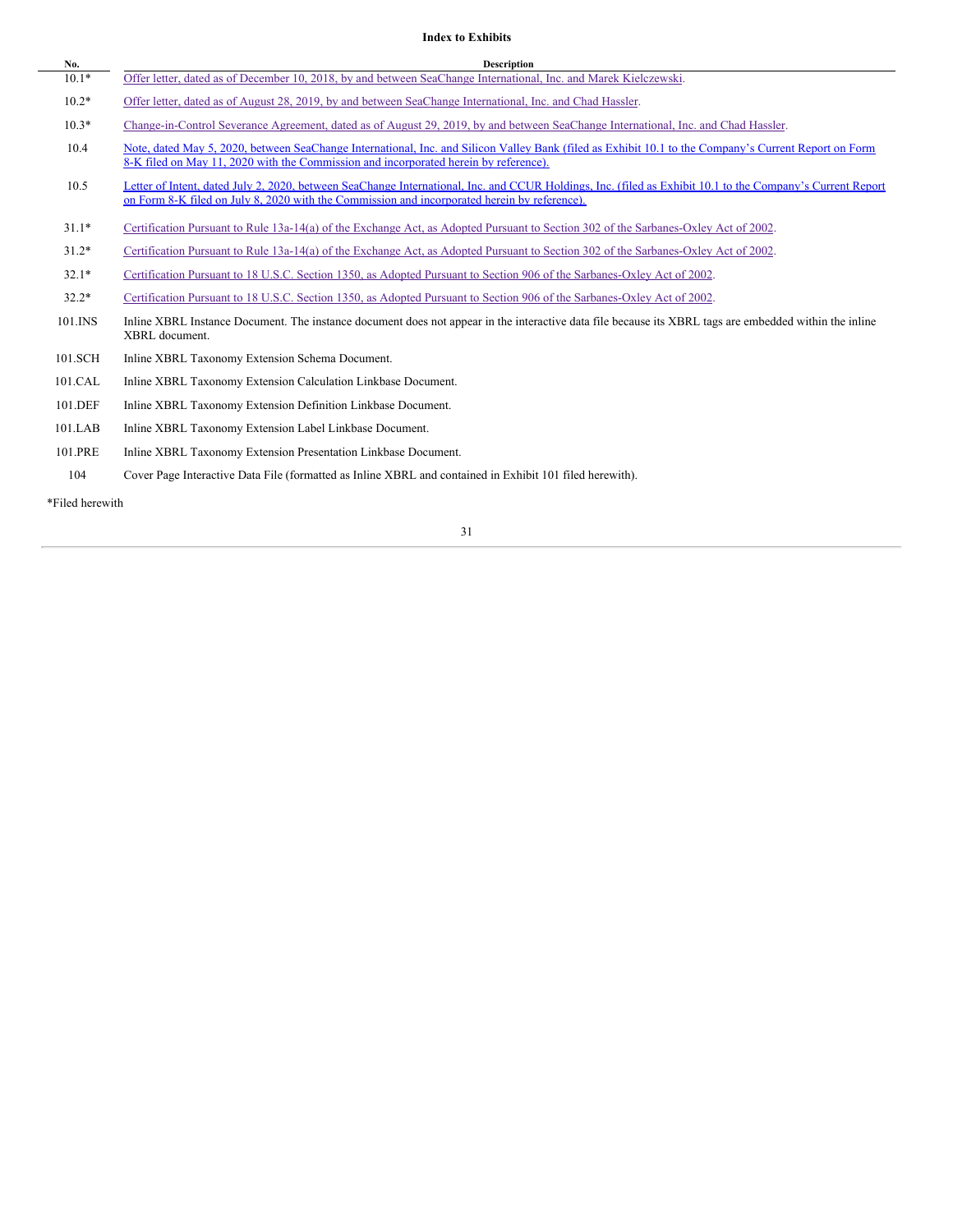#### **SIGNATURES**

<span id="page-32-0"></span>Pursuant to the requirements of the Securities Exchange Act of 1934, SeaChange International, Inc. has duly caused this report to be signed on its behalf by the undersigned, thereunto duly authorized.

Dated: September 9, 2020

# **SEACHANGE INTERNATIONAL, INC.**

by: /s/ YOSSI ALONI

Yossi Aloni *Chief Executive Of icer*

by: /s/ MICHAEL PRINN

Michael Prinn *Chief Financial Of icer, Senior Vice President and Treasurer*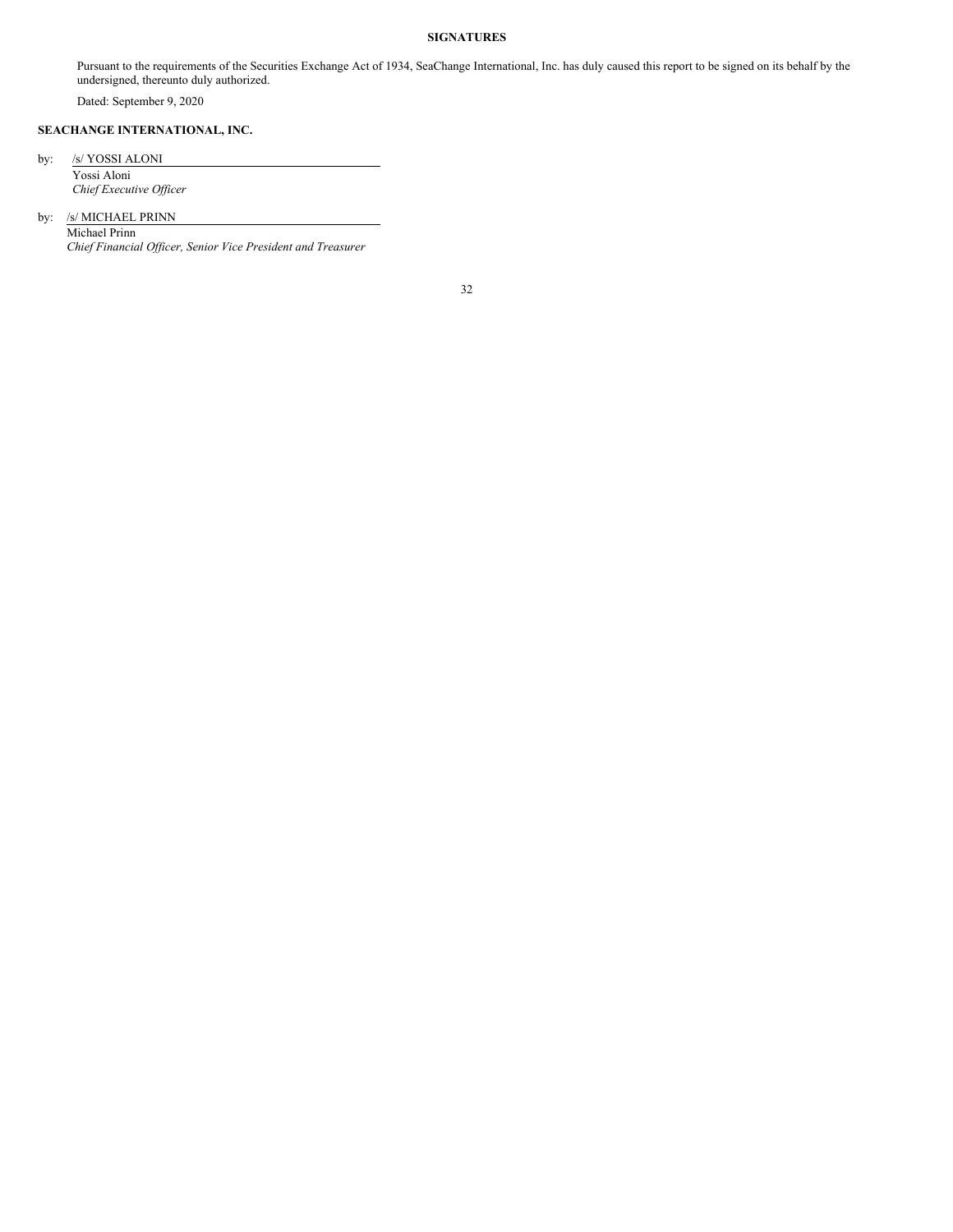

December 10, 2018

Marek Kielczewski 357 Caterina Heights Concord, MA 01742

Dear Marek,

This offer letter confirms the terms and conditions of your employment at SeaChange International, Inc. (the "Company") as the Chief Technology Officer reporting to Edward Terino, Chief Executive Officer, based in our office at 50 Nagog Park, Acton, MA 01720. The terms of this offer letter shall become effective on December 10, 2018 (the "Effective Date"). Your base annual salary shall continue at \$250,000 (less, of course, all required payroll taxes, deductions and withholdings), which will be paid bi-weekly at the rate of \$9,615.38. The Company shall also recognize your prior service with DCC Labs and SeaChange Polska as service with the Company. We expect that you will perform any and all duties and responsibilities typically associated with your position, and any other duties assigned to you, in a satisfactory manner and to the best of your abilities at all times. As you progress with the Company, your position, location and assignments are, of course, subject to change.

With respect to fiscal year 2019, you will be eligible to receive a discretionary bonus of up to fifty percent (50%) of your annual base salary, based on both the attainment of predefined written objectives as defined by you and Edward Terino and the Company's attainment of its financial performance goals. Starting on February 1, 2019 (FY2020) you will be eligible to receive each fiscal year a discretionary bonus up to sixty percent (60%) of your annual base salary, based on both the attainment of predefined written objectives as defined by you and Edward Terino and the Company's attainment of its financial performance goals. You also must be employed by the Company on the date such bonus payments are made in order to be eligible to receive such payment.

You have also been granted a one-time option to purchase 100,000 shares of the Company's common stock. The exercise price of such option was the fair market value of the stock, as determined by the closing sales price for our stock (or the closing bid, if no sales were reported) on the Nasdaq Stock Market on November 29, 2018. Option shares will vest annually in equal tranches over a three (3) year period.

You will also continue to be eligible each year for a Long-Term Equity Award (the "LTI Award"), based upon the achievement of certain to-bedetermined long-term goals.

The grant, vesting and exercise of any option, restricted stock unit or any other equity vehicle shall at all times be subject to and governed by the Company's Second Amended and Restated 2011 Compensation and Incentive Plan.

The foregoing equity awards are subject to Board approval, and the Company reviews them annually and reserves the right to modify the programs, including goals and targets, at its sole discretion at any time.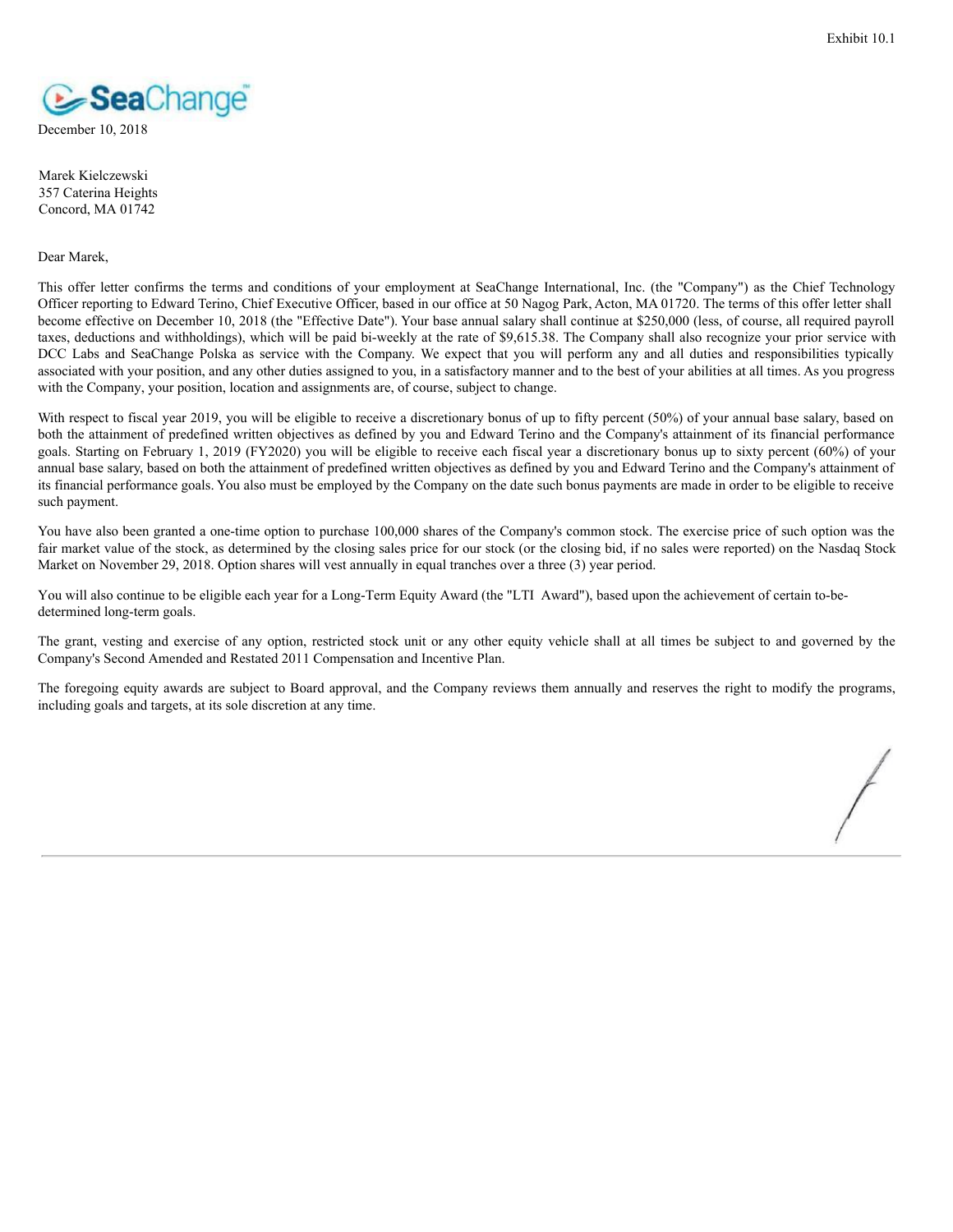<span id="page-34-0"></span>You will be eligible, on your Effective Date, on the same basis as other employees of the Company, to participate in and to receive benefits under a 401 (k) Plan and any Company group medical, dental, life, disability or other group insurance plan(s). Your eligibility to participate in and receive any particular benefit is subject to, and governed solely by, the applicable plan document. The Company will also provide you with paid time off (currently twenty (20) days per calendar year), to be accrued and used in accordance with its policies as in effect from time to time, plus those holidays observed by the Company. The Company reserves the right to modify, change or terminate its benefits and benefit plans from time to time in its sole discretion.

With respect to your 16-month assignment and relocation to Massachusetts, these additional terms and conditions shall apply:

**Home Expenses:** During your assignment with the Company, the Company will reimburse you for (i) the rent of your local housing (approximately \$105,600 for 16 months), (ii) the realtor commission in connection therewith (approximately \$6,600), (iii) additional utility and housing costs to be incurred (approximately \$17,374), and (iv) furniture (up to \$10,000). The foregoing payments will be "grossed up" for all applicable taxes born by you, including with respect to the gross-up payment.

**Shipping of Personal Belongings:** At the end of your assignment with the Company, the Company shall pay reasonable and customary fees for the shipment of your personal belongings back to the Poland.

**Home Leave:** The Company will provide you and your immediate family (spouse and children) with up to four home leave trips (coach class) to Warsaw, Poland (approximately \$16,000) during the course of your assignment.

**Tax Preparation and Consulting:** The Company will provide you with Polish and U.S. tax return preparation services from a designated tax service provider for each year or portion thereof that you are on this assignment. It is important that you contact our tax advisors to discuss any relevant tax implications of this assignment.

**Termination of Employment:** If you voluntarily resign, other than for Good Reason as defined in your Change in Control Severance Agreement, during this assignment, you shall cease to be entitled to any compensation described in this offer letter with respect to all periods commencing on the day following the last day of your employment. In addition, the Company will not be obligated to transport you, your immediate family and your personal effects to the Poland (orelsewhere).

**Monies Owed:** In the event that you owe the Company any monies in connection with this assignment including but not limited to taxes, expenses, overpayment of compensation or allowances you agree to pay such amounts due, plus any costs and attorney fees, incurred by the Company in seeking repayment. You also authorize the Company to deduct any amounts owed by you from any compensation or other monies owed to you by either the Company.

As a condition of your employment with the Company, you must sign and return the enclosed Employee Noncompetition, Nondisclosure and Developments Agreement prior to your Effective Date.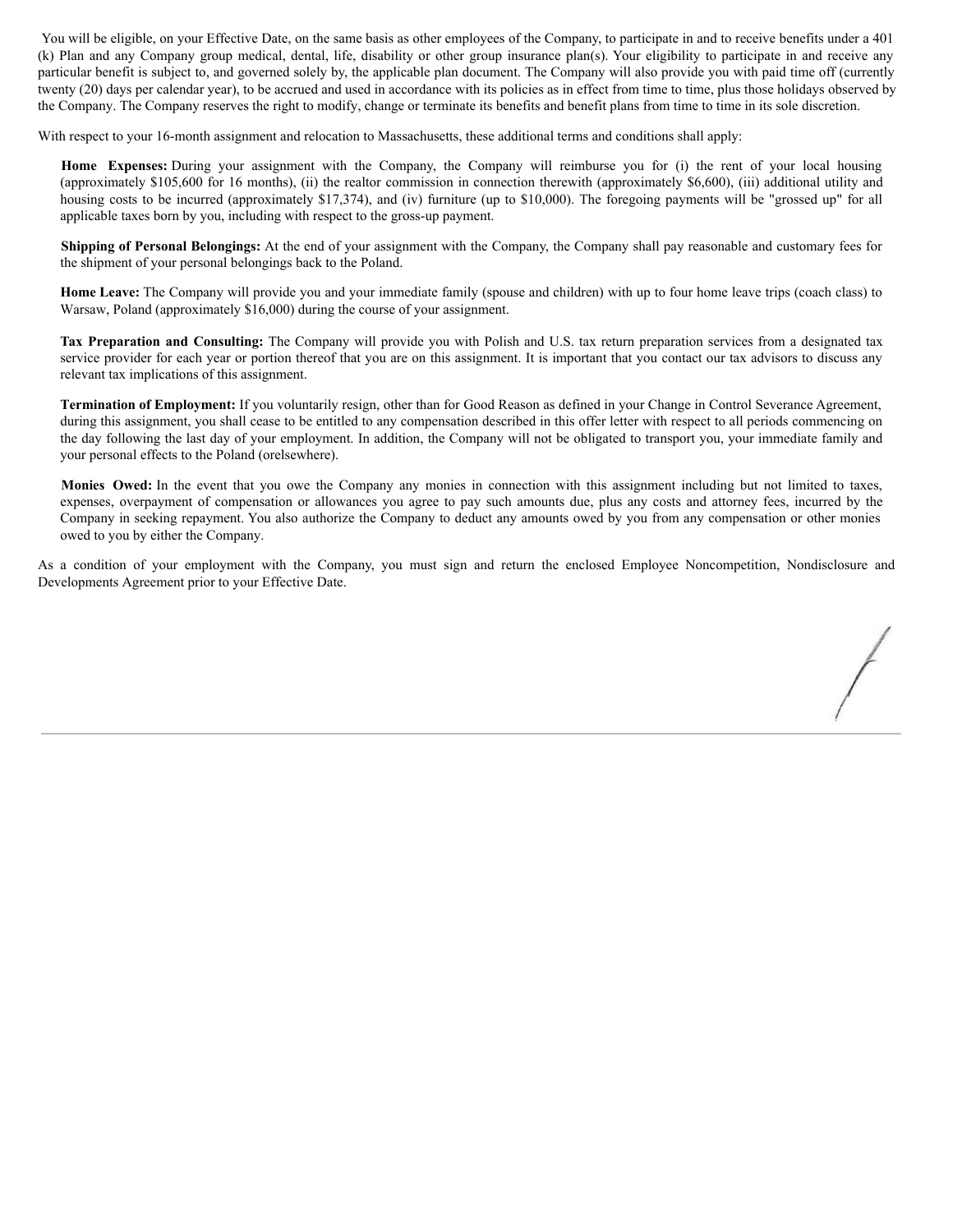Neither this offer letter nor its terms constitute a contract of employment or a guarantee of employment for a specific period of time. Your employment will be at-will, and both you and the Company will have the right to terminate the employment relationship at any time, with or without reason or notice.

This offer letter, in conjunction with your Indemnification Agreement dated July 1, 2017 and your Change In Control Severance Agreement dated October 12, 2018, constitutes the complete agreement between you and the Company, contains all of the terms of your employment with the Company and supersedes any prior agreements, representations or understandings (whether written, oral or implied) between you and the Company, including your Employment Agreement dated May 5, 2016, as amended on October 1, 2017. No variations, modifications or amendments to this offer shall be deemed valid unless reduced to writing and signed by the Company and you, provided that your employment will remain at-will unless otherwise set forth in a writing signed by the Company's Chief Executive Officer.

If you have any questions or require clarification, please contact me. To indicate acceptance of these terms, please sign and return a copy of this letter (via fax, pdf or regular mail).

We look forward to your continued contributions to the SeaChange Team in your new role!

Sincerely,

Silvia DeMelo Global Human Resources Director

Enclosures: *Employee Noncompetition, Nondisclosure and Developments Agreement)* List of 1-9 Acceptable Documents

#### **Response requested by December** 21, **2018:**

I accept the above employment offer and agree to its terms and conditions. By accepting this offer of employment, I acknowledge that no prior employment obligations or other contractual restrictions exist which preclude my employment with SeaChange International. I represent that I am not relying on any representations made to me by anyone other than as set forth above. I also hereby waive my right to the payment of any Polish statutory payments with the termination of my prior employment agreement with SeaChange Polska on December 9, 2018.

Accepted:

fter Alexan

Marek Kielczewski

Date: Dec 10, 2018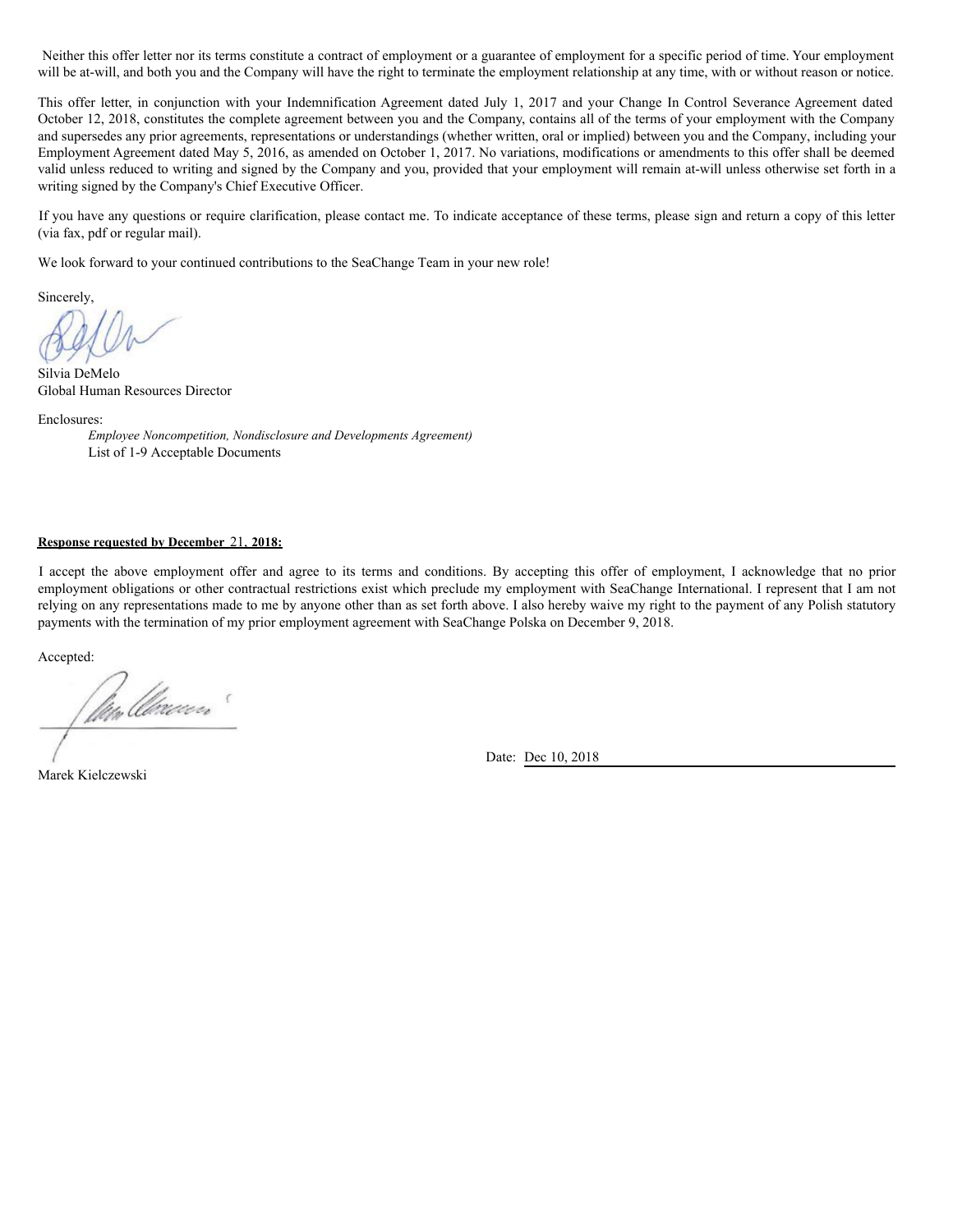SeaChange International 50 Nagog Park Acton, MA 01720, USA +1. 978.897.0100 **www.seachange.com**

# <span id="page-36-0"></span>**SeaChange**

August 28, 2019

Chad Hassler 255 Brewer Road Saxonburg, PA 16056

Dear Chad,

Congratulations! I am pleased to confirm our offer to you with Sea Change International, Inc. (the "Company) as Chief Commercial Officer reporting to Yossi Aloni, President & Chief Executive Officer effective on August 29, 2019. The starting salary for this position is \$300,000 (less, of course, all required payroll taxes, deductions and withholdings), which will be paid bi-weekly at the rate of \$11,538.46. We expect that you will perform any and all duties and responsibilities typically associated with your position, and any other duties assigned to you, in a satisfactory manner and to the best of your abilities at all times. As you progress with the Company, your position, location and assignments are, of course, subject to change.

You will continue to be eligible to participate in the Company's Sales Incentive Compensation Plan ("Incentive Plan"). Such compensation will be based on your achievement of certain defined personal goals and/or sales and business targets. The targeted payout under the Incentive Plan is approximately \$300,000 at 100% of your annual Sales Quota.

In addition, the Compensation Committee has approved a one-time grant of 75,000 stock options (the "Option Award") exercisable at the price of the Common Stock on September 4, 2019, with 25,000 shares to vest on September 4, 2020, 2021 and 2022.

You will also be eligible each year for a Long-Term Equity Award (the "L Tl Award"), based upon the achievement of certain to-be-determined long-term goals.

The grant, vesting and exercise of any option or any other equity vehicle shall at all times be subject to and governed by the Company's Amended and Restated 2011 Compensation and Incentive Plan.

All equity awards are subject to Board approval, and the Company reviews them annually and reserves the right to modify the programs, including goals and targets, at its sole discretion at any time.

You will continue to eligible on the same basis as other employees of the Company, to participate in and to receive benefits under a 401 (k) Plan and any Company group medical, dental, life, disability or other group insurance plan(s). Your eligibility to participate in and receive any particular benefit is subject to, and governed solely by, the applicable plan document The Company will also provide you with paid time off (currently fifteen (15) days per calendar year), to be accrued and used in accordance with its policies as in effect from time to time, plus those holidays observed by the Company. The Company reserves the right to modify, change or terminate its benefits and benefit plans from time to time in its sole discretion.

In addition the Company will enter into a Change in Control Agreement with you. If your employment with Sea Change is terminated by Sea Change without Cause (other than on account of death or Disability) and you are not entitled to payment pursuant to your Change in Control Agreement in connection therewith, subject to your execution of a general release and satisfaction agreement, in form and substance acceptable to the Sea Change, which shall include, without limitation, a noncompete provision of one year, you will be entitled to (i) a one-time payment in an amount equal to the sum of 12 months of Base Salary, payable over 12 months in equal monthly instalments, subject to applicable withholding, and (ii) an amount of your Annual Commission determined based on performance targets pro rated to the date of termination and based on actual performance through date of termination (with the RSU portion of the Annual Award to be subject to vesting on the last day of the following fiscal year). Capitalized terms used in this paragraph not otherwise defined in this letter shall have the meanings assigned to such terms in the Change in Control Agreement.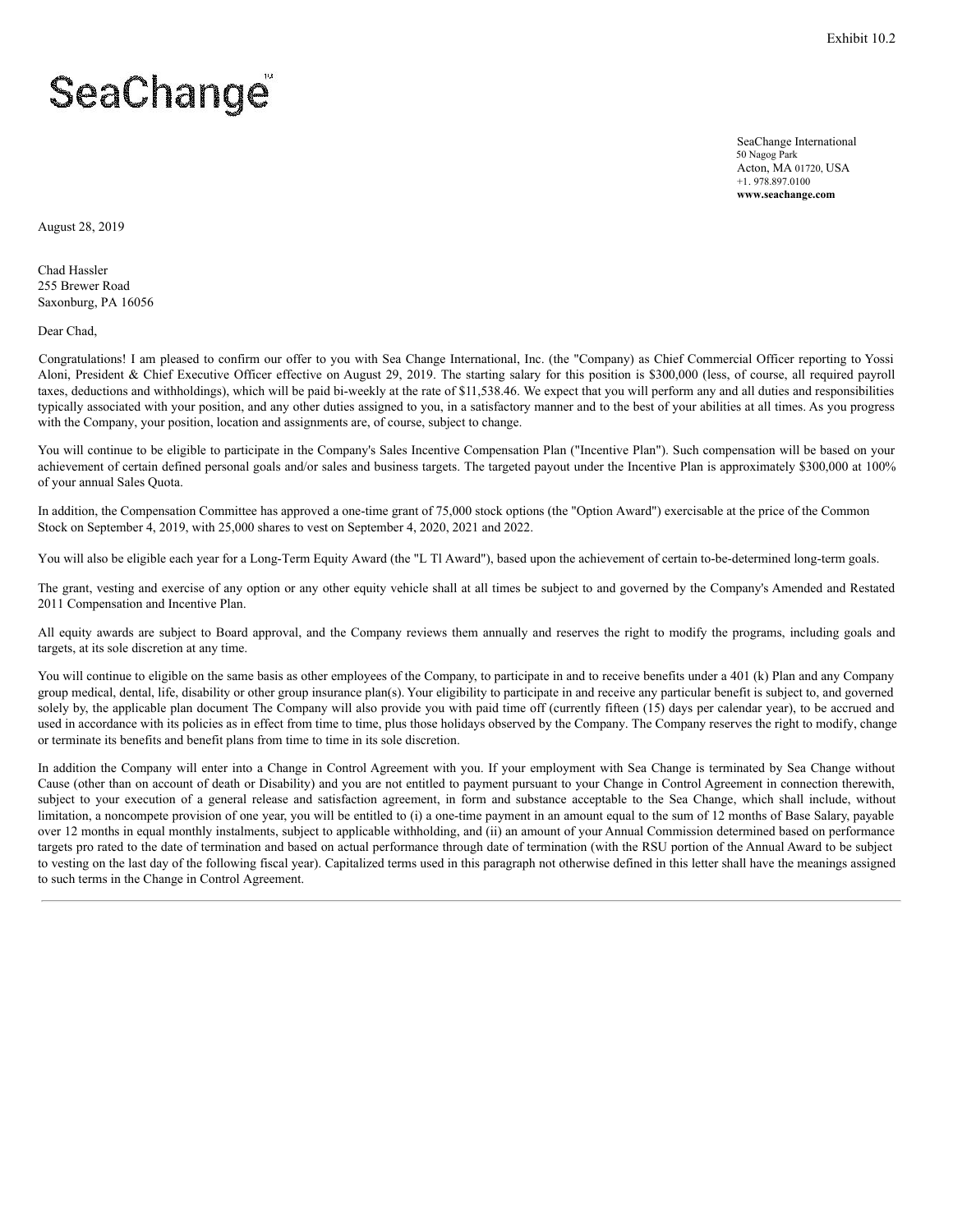With the exception of the matters outlined in the attached Change in Control Agreement, please be advised that neither this letter nor its terms, constitutes a contract of employment, or a guarantee of employment for a specific period of time.

This offer constitutes the complete agreement between you and the Company, contains all of the terms of your proposed employment with the Company and supersedes any prior agreements, representations or understandings (whether written, oral or implied) between you and the Company. No variations, modifications or amendments to this offer shall be deemed valid unless reduced to writing and signed by the Company and you, provided that your employment will remain atwill unless otherwise set forth in a writing signed by the Company's Chief Executive Officer.

If you have any questions or require clarification, please contact me. To indicate acceptance of these terms, please sign and return a copy of this letter (via fax, pdf or regular mail).

We look forward to your acceptance.

Sincerely,

JBonney WB

Mark Bonney Executive Chair, SeaChange International, Inc.

ACKNOWLEDGED AND AGREED:

Within

Date: August 28, 2019

Chad Hassler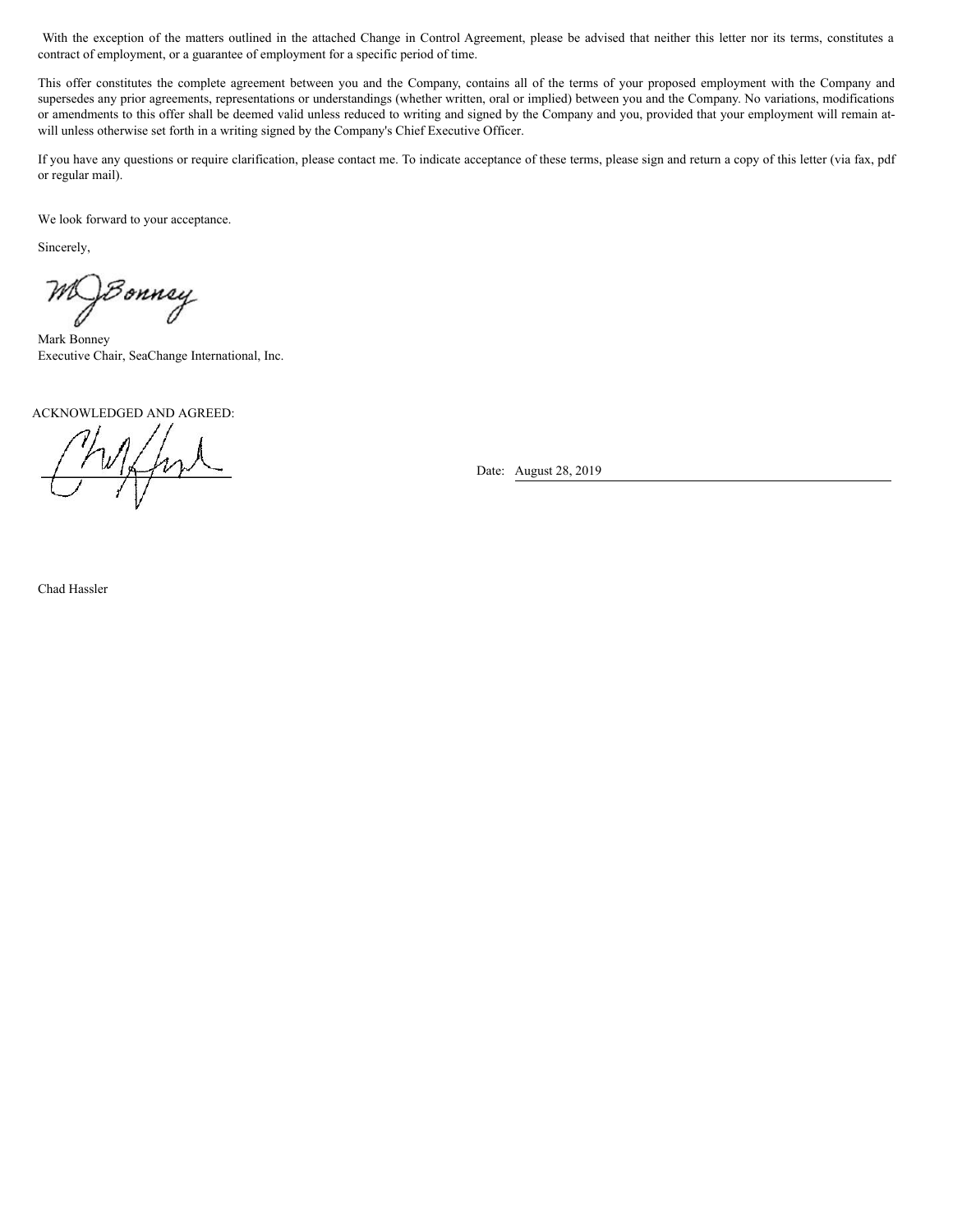# **CHANGE IN CONTROL SEVERANCE AGREEMENT**

THIS CHANGE IN CONTROL SEVERANCE AGREEMENT (this "Agreement"), dated as of August 29, 2019, by and between SeaChange International, Inc., with its principal place of business at 50 Nagog Park, Acton, MA 01720 (the "Company"), and Chad Hassler (the "Executive").

WHEREAS, the Executive is employed as the Company's Chief Commercial Officer;

WHEREAS, the Company considers it essential to the best interests of its stockholders to foster the continuous employment of key management personnel, and recognizes that, as is the case with many publicly held corporations, the possibility of a change in control may exist and that such possibility, and the uncertainty and questions which it may raise among management, may result in the distraction or departure of management personnel to the detriment of the Company and its stockholders; and

WHEREAS, the Board of Directors of the Company has determined that appropriate steps should be taken to reinforce and encourage the Executive's continued attention and dedication to the Executive's assigned duties without distraction in the face of potentially disturbing circumstances arising from the possibility of a change in control of the Company, although no such change is presently known to be contemplated.

NOW THEREFORE, in consideration of the mutual covenants and agreements hereinafter contained and other good and valuable consideration, the receipt and sufficiency of which are hereby acknowledged, the parties hereto agree as follows:

## **Section 1**

# **DEFINITIONS**

Except as may otherwise be specified or as the context may otherwise require, the following terms shall have the respective meanings set forth below whenever used herein:

"Annual Bonus" shall mean the Executive's target annual bonus (excluding any annual target long-term incentive compensation opportunity) for the Company's fiscal year in which the Covered Termination occurs.

"Base Salary" shall mean the annual base rate of regular compensation of the Executive immediately before a Covered Termination, or if greater, the highest annual rate at any time during the 12-month period immediately preceding the Covered Termination.

"Board" shall mean the Board of Directors of the Company.

"Cause" shall mean (i) the Executive's engaging in willful and repeated gross negligence or gross misconduct, (ii) the Executive's breaching of a material fiduciary duty to the Employer, or (iii) the Executive's being convicted of a felony, in either case, to the demonstrable and material injury to the Employer. For purposes hereof, no act, or failure to act, on the Executive's part, shall

7939299v3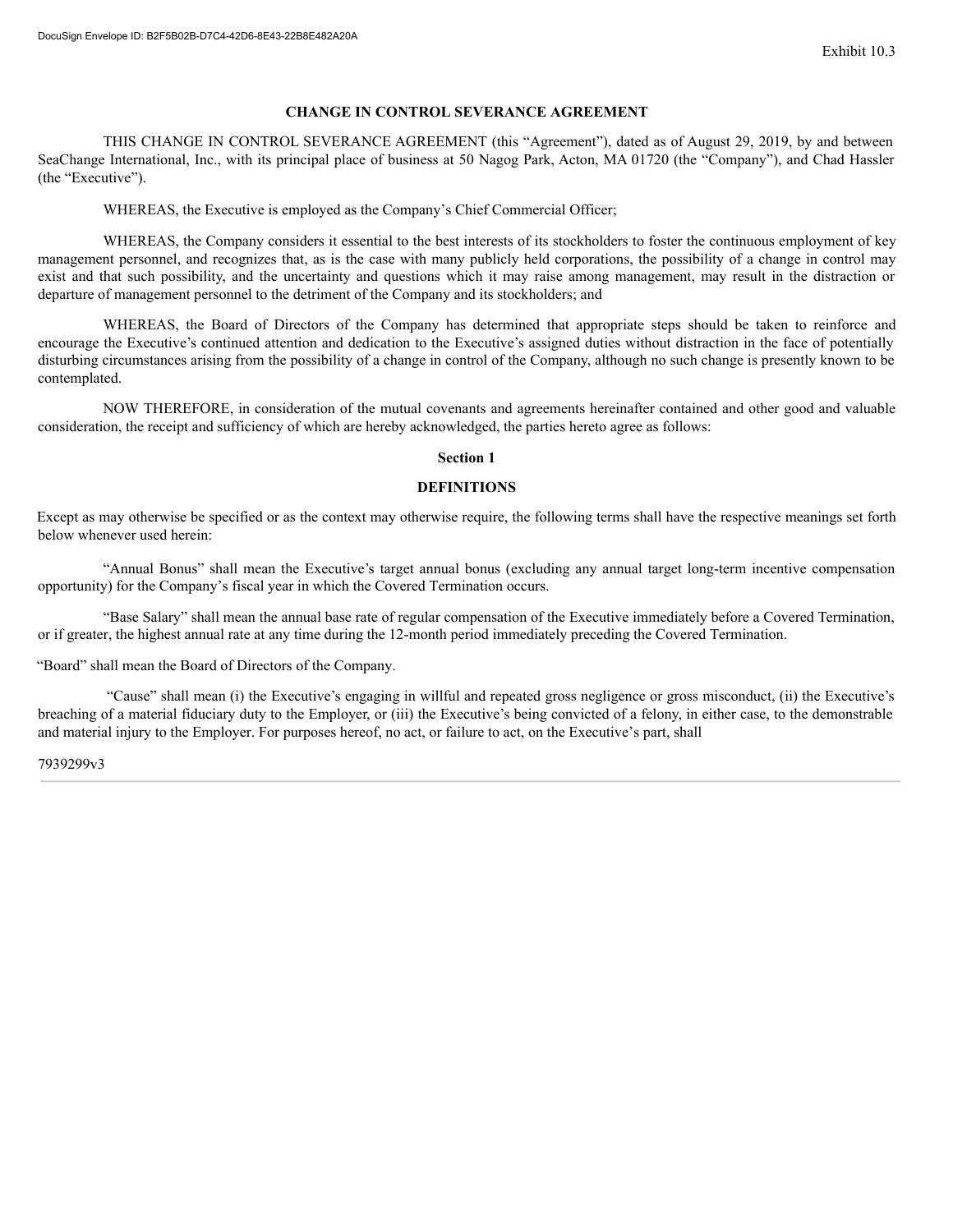be deemed "willful" unless done, or omitted to be done, by the Executive not in good faith and without reasonable belief that any act or omission was in the best interest of the Employer.

"Change in Control" shall mean the first to occur, after the date hereof, of any of the following:

(i) the members of the Board at the beginning of any consecutive 12-calendar-month period (the "Incumbent Directors") cease for any reason other than due to death to constitute at least a majority of the members of the Board; provided that any director whose election, or nomination for election by the Company's stockholders, was approved by a vote of at least a majority of the members of the Board then still in office who were members of the Board at the beginning of such 12-calendar-month period, shall be deemed to be an Incumbent Director;

(ii) any consolidation or merger of the Company where the stockholders of the Company, immediately prior to the consolidation or merger, would not, immediately after the consolidation or merger, beneficially own (as such term is defined in Rule 13d-3 under the Securities Exchange Act), directly or indirectly, shares of Stock representing in the aggregate 50% or more of the combined voting power of the securities of the corporation issuing cash or securities in the consolidation or merger (or of its ultimate parent corporation, if any);

there shall occur (A) any sale, lease, exchange or other transfer (in one transaction or a series of transactions contemplated or arranged by any party as a single plan) of all or substantially all of the assets of the Company, other than a sale or disposition by the Company of all or substantially all of the Company's assets to an entity, at least 50% of the combined voting power of the voting securities of which are owned by Persons in substantially the same proportion as their ownership of the Company immediately prior to such sale or (B) the approval by stockholders of the Company of any plan or proposal for the liquidation or dissolution of the Company; or

(iv) any corporation or other legal person, pursuant to a tender offer, exchange offer, purchase of stock (whether in a market transaction or otherwise) or other transaction or event acquires securities representing 40% or more of the combined voting power of the voting securities of the Company, or there is a report filed on Schedule 13D or Schedule 14D-1 (or any successor schedule, form or report), each as promulgated pursuant to the U.S. Securities Exchange Act, disclosing that any "person" (as such term is used in Section 13(d)(3) or Section 14(d)(2) of the Securities Exchange Act) has become the "beneficial owner" (as such term is used in Rule 13d-3 under the Securities Exchange Act) of securities representing 40% or more of the combined voting power of the voting securities of the Company.

Notwithstanding the foregoing, none of the foregoing event(s) shall constitute a Change in Control unless such event(s) constitutes a "change in the ownership or effective control" or a change "in the ownership of a substantial portion of the assets," in each case within the meaning of Section  $409A(a)(2)(A)(v)$  of the Code and any regulations and other guidance in effect from time-to-time thereunder.

Upon the occurrence of a Change in Control as provided above, no subsequent event or condition shall constitute a Change in Control for purposes of this Agreement, with the result that there can be no more than one Change in Control hereunder.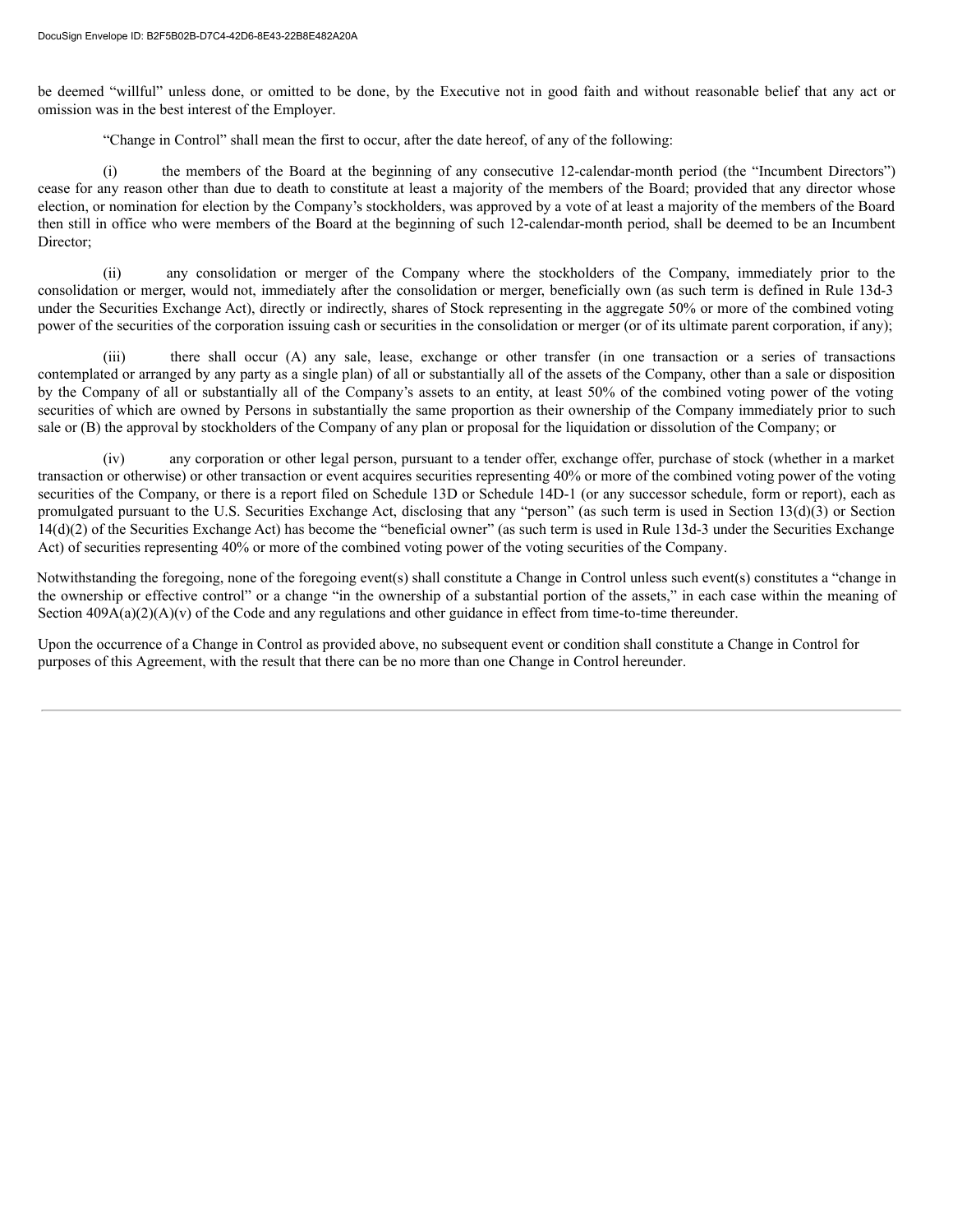"Code" shall mean the Internal Revenue Code of 1986, as amended.

"Company" shall mean, subject to Section 6.1(a), SeaChange International, Inc., a Delaware corporation.

"Covered Termination" shall mean if, within the two (2) year period immediately following a Change in Control, the Executive (i) is terminated by the Employer without Cause (other than on account of death or Disability), or (ii) terminates the Executive's employment with the Employer for Good Reason. The Executive shall not be deemed to have been terminated for purposes of this Agreement merely because the Executive ceases to be employed by the Employer and becomes employed by a new employer involved in the Change in Control; provided that such new employer shall be bound by this Agreement as if it were the Employer hereunder with respect to the Executive. It is expressly understood that no Covered Termination shall be deemed to have occurred merely because, upon the occurrence of a Change in Control, the Executive ceases to be employed by the Employer and does not become employed by a successor to the Employer after the Change in Control if the successor makes an offer to employ the Executive on terms and conditions which, if imposed by the Employer, would not give the Executive a basis on which to terminate employment for Good Reason.

"Date of Termination" shall mean (i) if the Executive's employment is terminated by the Company for Cause, the date of receipt of the Notice of Termination for Cause or any later date specified therein (which date shall be not more than thirty (30) days after giving such notice), as the case may be; (ii) if the Executive's employment is terminated by the Executive for Good Reason, the 30th day following receipt by the Company of the Notice of Termination for Good Reason; (iii) if the Executive's employment is terminated by the Company other than for Cause or Disability, the date on which the Company notifies the Executive of such termination, (iv) if the Executive's employment is terminated by reason of death or Disability, the date of death of the Executive or the date on which it is determined that the Executive has a Disability, as the case may be, and (v) if the Executive's employment is terminated by the Executive without Good Reason (and not due to Disability), the date of receipt of the Notice of Termination (which date shall be not more than thirty (30) days after giving such notice). Notwithstanding the foregoing, in no event shall the Date of Termination with respect to a Covered Termination occur until the Executive experiences a separation from service within the meaning of Section 409A of the Code, and the date on which such separation from service takes place shall be the Date of Termination.

"Disability" shall mean the occurrence after a Change in Control of the incapacity of the Executive due to physical or mental illness, whereby the Executive shall have been absent from the full-time performance of the Executive's duties with the Employer for six (6) consecutive months or, in any one (1) year period, for an aggregate of six (6) months.

"Employer" shall mean the Company (if and for so long as the Executive is employed thereby) and each Subsidiary which may now or hereafter employ the Executive or, where the context so requires, the Company and such Subsidiaries collectively. A subsidiary which ceases to be, directly or indirectly, through one or more intermediaries, controlling, controlled by or under common control with the Company prior to a Change in Control (other than in connection with and as an integral part of a series of transactions resulting in a Change in Control) shall, automatically and without any further action, cease to be (or be part of) the Employer for purposes hereof.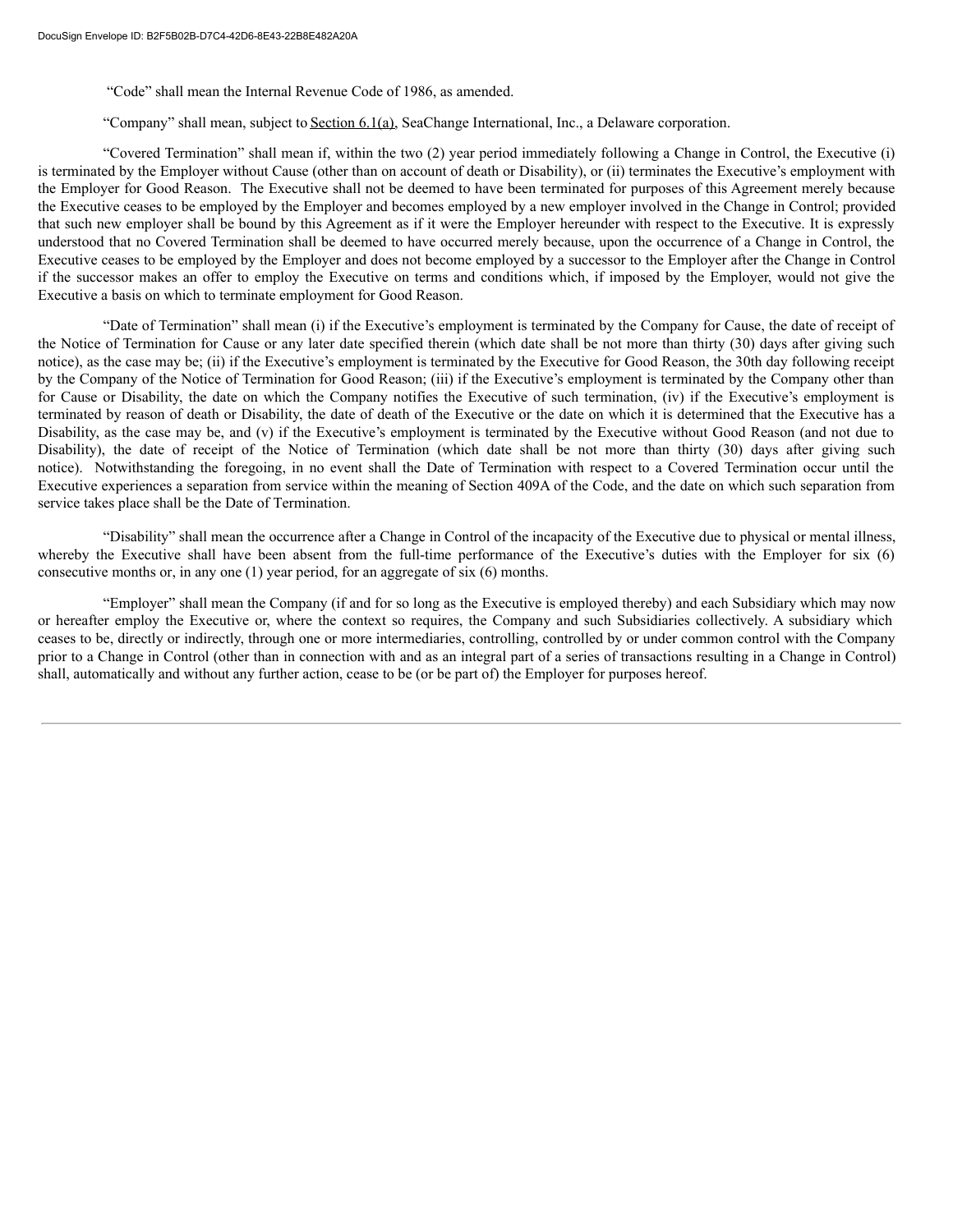"Good Reason" shall mean, without the express written consent of the Executive, the occurrence after a Change in Control of any of the following circumstances:

(i) the material reduction of the Executive's title, authority, duties or responsibilities, or the assignment to the Executive of any duties inconsistent with Executive's position, authority, duties or responsibilities from those in effect immediately prior to the Change in Control;

(ii) a requirement that the Executive report to anyone other than the Board and/or the chief executive officer of the acquiring entity and/or the chief business officer of the applicable business unit of the acquiring company;

(iii) a material reduction in the budget over which the Executive retains authority from that which exists as of immediately prior to the Change in Control;

(iv) a reduction in the Executive's Base Salary as in effect immediately before the Change in Control;

(v) a material reduction in the Executive's annual bonus opportunity or annual target long-term incentive compensation opportunity (whether payable in cash, shares of Stock or a combination thereof) as in effect on the Change in Control; provided, that for the avoidance of doubt, a material reduction of such annual target long-term incentive compensation opportunity shall not be deemed to occur if such opportunity becomes payable solely in cash;

(vi) the Company's requiring the Executive to be based at any other geographic location more than 50 miles from that location at which the Executive primarily performed Executive's services immediately prior to the occurrence of a Change in Control, except for required travel on the Company's business to an extent substantially consistent with Executive's business travel obligations immediately prior to such Change in Control;

(vii) the failure of the Company to obtain a reasonable agreement from any successor to assume and agree to perform this Agreement, as contemplated in Section 6.1(a);

(viii) the failure of the Company to pay the Executive any amounts due hereunder; or

(ix) any material breach by the Company of this Agreement, including but not limited to a breach of the obligation under Section 2 of this Agreement.

For avoidance of doubt, whether there has been a reduction of an annual bonus opportunity or an annual target long-term incentive compensation opportunity under clause (v) above shall take into account, without limitation, any target, minimum and maximum amounts payable and the attainability and otherwise the reasonableness of any performance hurdles, goals and other measures, each considered relative to the corresponding element with respect to the Executive in the period prior to the Change in Control.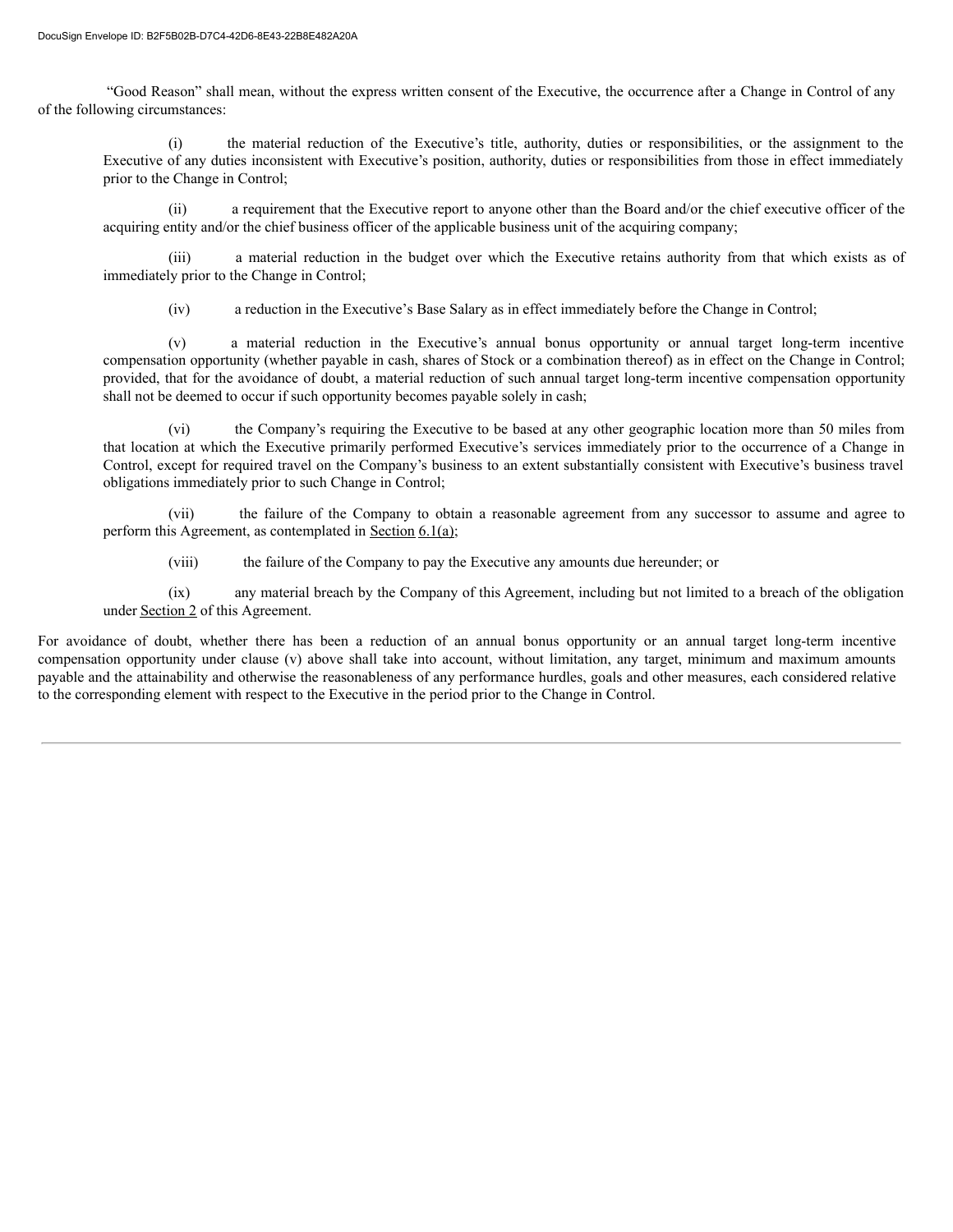Notwithstanding anything to the contrary contained herein, the Executive's termination of employment will not be treated as for Good Reason as the result of the occurrence of any event specified in the foregoing clauses (i) through (ix) unless, within ninety (90) days following the occurrence of such event, the Executive provides written notice to the Company of the occurrence of such event, which notice sets forth the nature of the event and the Executive terminates employment on the 30th day following receipt by the Company of such notice.

"Notice of Termination" shall mean a notice given by the Employer or Executive, as applicable, which shall indicate the date of termination and the specific termination provision in this Agreement relied upon and shall set forth in reasonable detail the facts and circumstances claimed to provide a basis for termination of the Executive's employment under the provisions so indicated.

"Person" shall have the meaning ascribed thereto by Section  $3(a)(9)$  of the Securities Exchange Act, as modified and used in Sections 13(d) and 14(d) thereof (except that such term shall not include (i) the Company or any of its Subsidiaries, (ii) a trustee or other fiduciary holding securities under an employee benefit plan of the Company or any of its Subsidiaries, (iii) an underwriter temporarily holding securities pursuant to an offering of such securities, (iv) a corporation owned, directly or indirectly, by the stockholders of the Company in substantially the same proportion as their ownership of stock of the Company, or (v) such Executive or any "group" (as such term is used in Sections 13(d) and 14(d) of the Securities Exchange Act) which includes the Executive).

"Securities Exchange Act" shall mean the Securities Exchange Act of 1934, as amended.

"Stock" shall mean the common stock, \$.01 par value, of the Company.

"Subsidiary" shall mean any entity, directly or indirectly, through one or more intermediaries, controlled by the Company.

# **Section 2**

# **CHANGE IN CONTROL SEVERANCE BENEFITS**

2.1 Cash Severance. If a Covered Termination occurs, then, subject to the provisions of Section 2.3(b) and Section 4 below, the Company shall pay to the Executive an amount equal to the sum of: (a) one (1) times the Executive's Base Salary, (b) 150% of the Annual Bonus, plus (c) \$62,000.

2.2 Accelerated Vesting for Equity Awards. The vesting of the Executive's Equity Awards shall be governed by this Section 2.2. The term "Equity Award" shall mean stock options, stock appreciation rights, restricted stock, restricted stock units, performance shares or any other form of award that is measured with reference to the Stock.

(a) If an Executive's Equity Award (other than a Performance-Vested Equity Award, as defined below) is continued, assumed or substituted and at any time on and after the Change in Control and the Executive suffers a Covered Termination, then the vesting and exercisability of all such unvested Equity Awards held by the Executive shall be accelerated in full and any reacquisition rights held by the Company with respect to any such Equity Award shall lapse in full, in each case, upon such termination. A "Performance-Vested Equity Award" means any Equity Award that provides for vesting upon achieving a goal based on business criteria (including but not limited to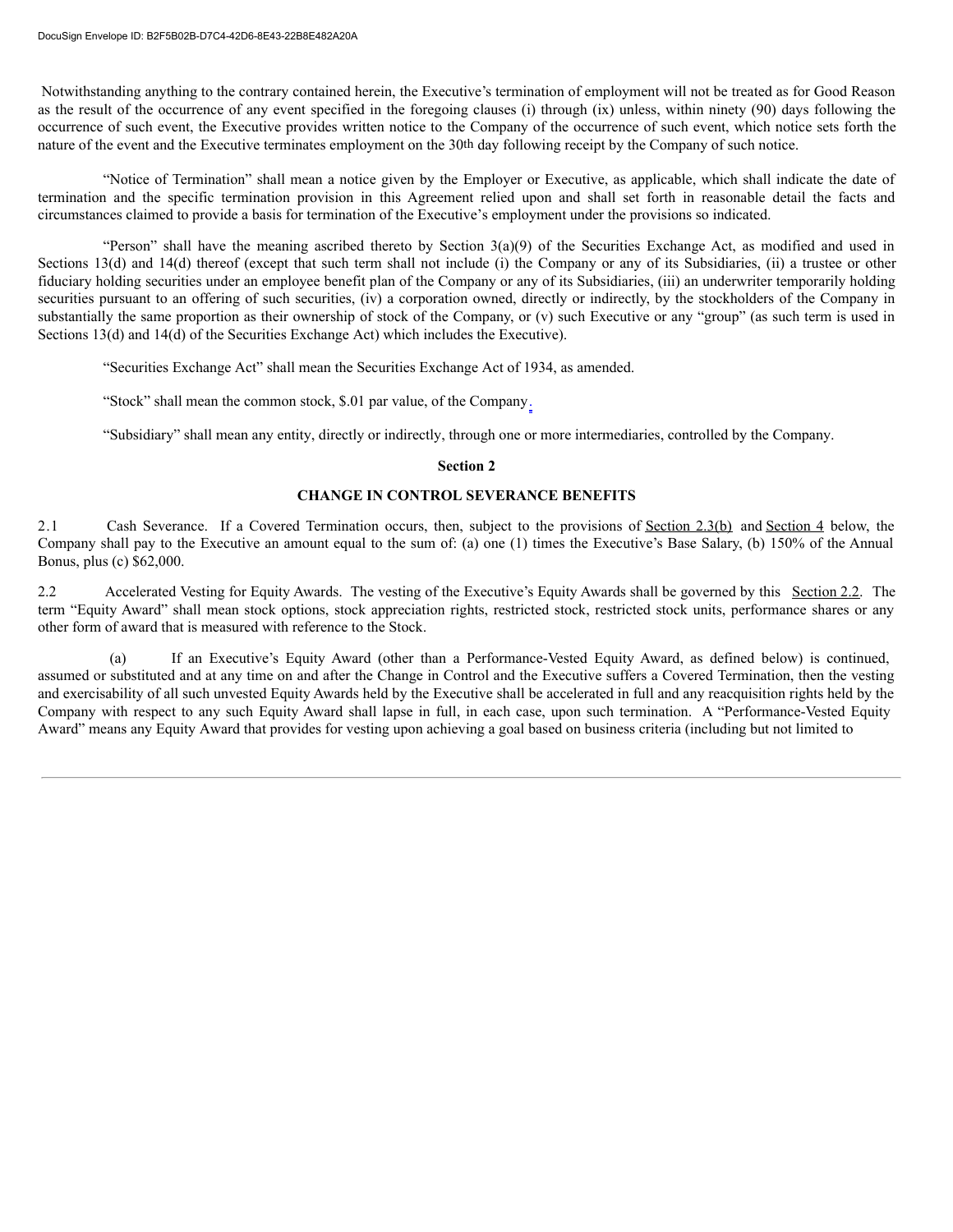stock price) that applies to the Executive, a business unit, division, Subsidiary, affiliate, the Company or any combination of the foregoing. Any accelerated vesting of a Performance-Vested Equity Award in connection with a Change in Control shall be determined under the terms of the underlying award agreement and the plan under which the Executive received such award.

(b) For avoidance of doubt, no change shall be made to any Equity Award (including, without limitation, any substitution or assumption of an Equity Award) that adversely affects the Executive unless it is consented to in writing by the Executive or is permitted under the terms of the plan under which the Equity Award was granted by the Company to the Executive.

2.3 (a) The payments and benefits provided for in Section 2.1 and Section 2.2 shall (except as otherwise expressly provided therein or as provided in Section 2.3(b) or Section 2.4(b), or as otherwise expressly provided hereunder) be made on the business day coinciding with or next following the 10th day following the Date of Termination with respect to a Covered Termination (the "Payment Date").

Notwithstanding any other provision of this Agreement, if the Executive is a "specified employee" as defined in Section 409A of the Code, any payment under this Agreement that would constitute deferred compensation for purposes of Section 409A of the Code that is payable on account of the Executive's separation from service shall be made in accordance with Section 2.4(b) hereof.

Notwithstanding any other provision of this Agreement to the contrary, no payment or benefit otherwise provided for under or by virtue of the foregoing provisions of this Agreement shall be paid or otherwise made available unless, on or before the Payment Date, the Executive has executed and not revoked a valid, binding and irrevocable general release of claims in favor of the Employer, in form and substance reasonably acceptable to the Employer. Failure by the Executive to timely deliver (and not revoke) a valid and binding release shall result in the forfeiture of all payments and benefits under this Agreement.

2.4 The Company and the Executive acknowledge and agree that the payments and benefits described in Section 2.1, Section 2.2 and Section 3.1 of this Agreement (the "Deferred Compensation") may constitute a "nonqualified deferred compensation plan" that is subject to Section 409A of the Code. The Company and the Executive intend to administer the Deferred Compensation in a manner that at all times is either exempt from or complies in form and operation with the applicable limitations and standards of Section 409A of the Code. Therefore, notwithstanding anything else contained herein, the following limitations are expressly imposed with respect to the Deferred Compensation.

(a) The Executive's entitlement to receive or begin receiving payment of the Deferred Compensation is conditioned upon the Executive's separation from service. For this purpose, the Executive shall have separated from service if and only if his level of services to the Company and its affiliates decreases and is expected to remain at a level equal to twenty percent (20%) or less of the average level of services performed by the Executive during the immediately preceding 36-month period.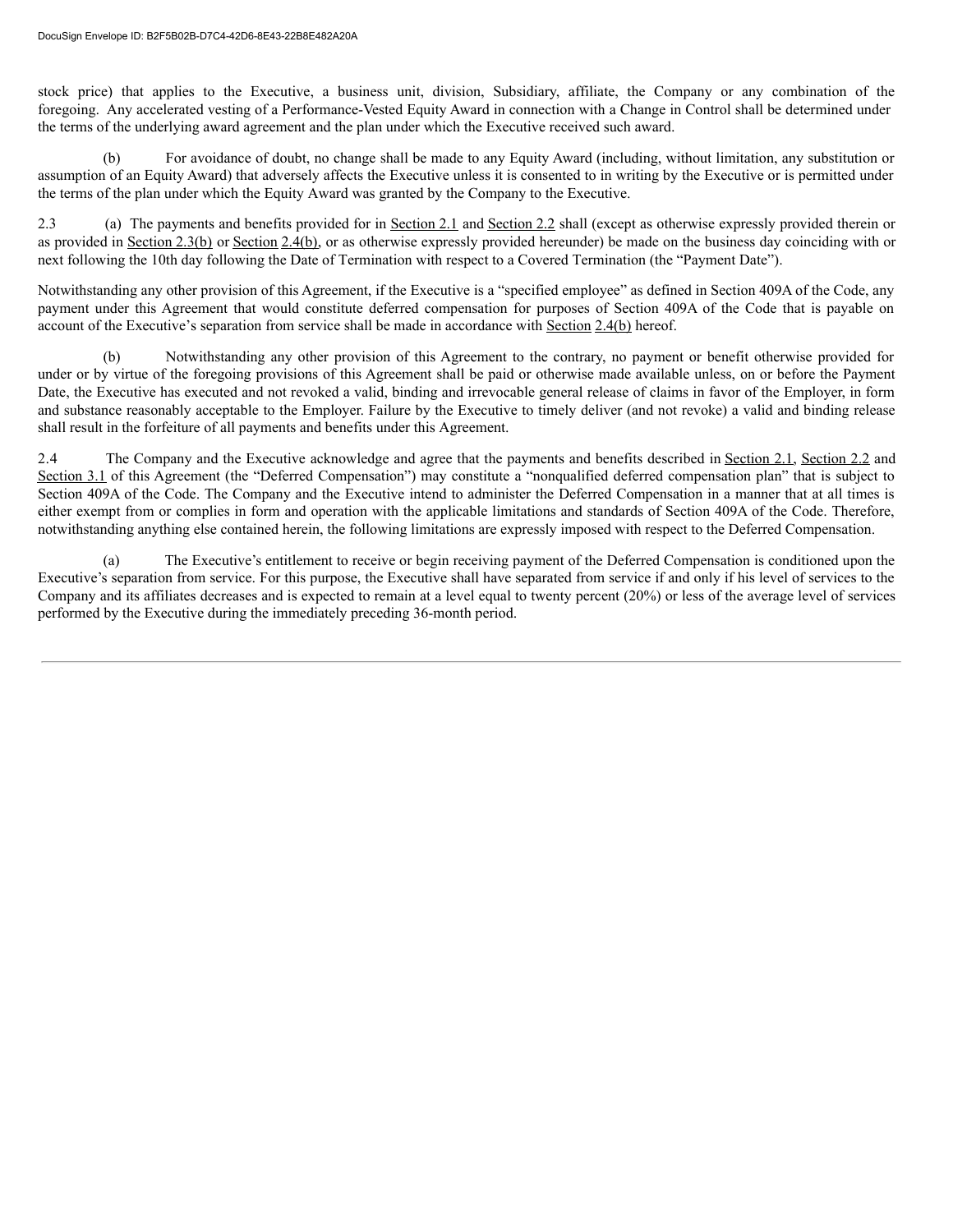<span id="page-44-0"></span>(b) If the Executive is a "specified employee" as defined in Section 409A of the Code with respect to the Company upon his separation from service, then any payment required hereunder, to the extent such payment would constitute deferred compensation for purposes of Section 409A of the Code that is payable on account of the Executive's separation from service, shall be deferred and shall not be paid to the Executive until the date that is the later of (1) the date such payment is due under the terms of this Agreement, or (2) 6 months and 1 day following the date of the Executive's separation from service.

It is intended that each installment, if any of the payments and benefits constituting Deferred Compensation shall be treated as a separate "payment" for purposes of Section 409A of the Code. Neither the Company nor the Executive shall have the right to accelerate or defer the delivery of any such payments or benefits except to the extent specifically permitted or required by Section 409A of the Code.

# **Section 3**

# **PARACHUTE TAX PROVISIONS**

3.1 If all, or any portion, of the payments and benefits provided under this Agreement, if any, either alone or together with other payments and benefits which the Executive otherwise receives or is entitled to receive from the Company or its affiliates (collectively, the "Total Payments") would constitute an excess "parachute payment" within the meaning of Section 280G of the Code (whether or not under an existing plan, arrangement or other agreement) and would result in the imposition on the Executive of an excise tax under Section 4999 of the Code (the "Excise Tax"), then the Executive shall be paid or provided, as the case may be, the Total Payments unless the after-tax amount that would be retained by the Executive (after taking into account any and all applicable federal, state and local excise, income or other taxes payable by the Executive, including the Excise Tax) is less than the after-tax amount that would be retained by the Executive (after taking into account any and all applicable federal, state and local excise, income or other taxes payable by the Executive, other than the Excise Tax) if the Executive were instead to be paid or provided, as the case may be, the maximum amount of the Total Payments that the Executive could receive without being subject to the Excise Tax (the "Reduced Payments"), in which case the Executive shall be entitled only to the Reduced Payments. After-tax amounts under this Section 3.1 shall be calculated at the highest marginal individual income tax rate as set forth in the Code as in effect at the time of employment termination, subject to any adjustment that the 280G Firm (as defined in Section 3.2 below) deems appropriate to reflect the phase out of any deductions, exclusions or exemptions with respect to compensation payable to the Executive by the Company.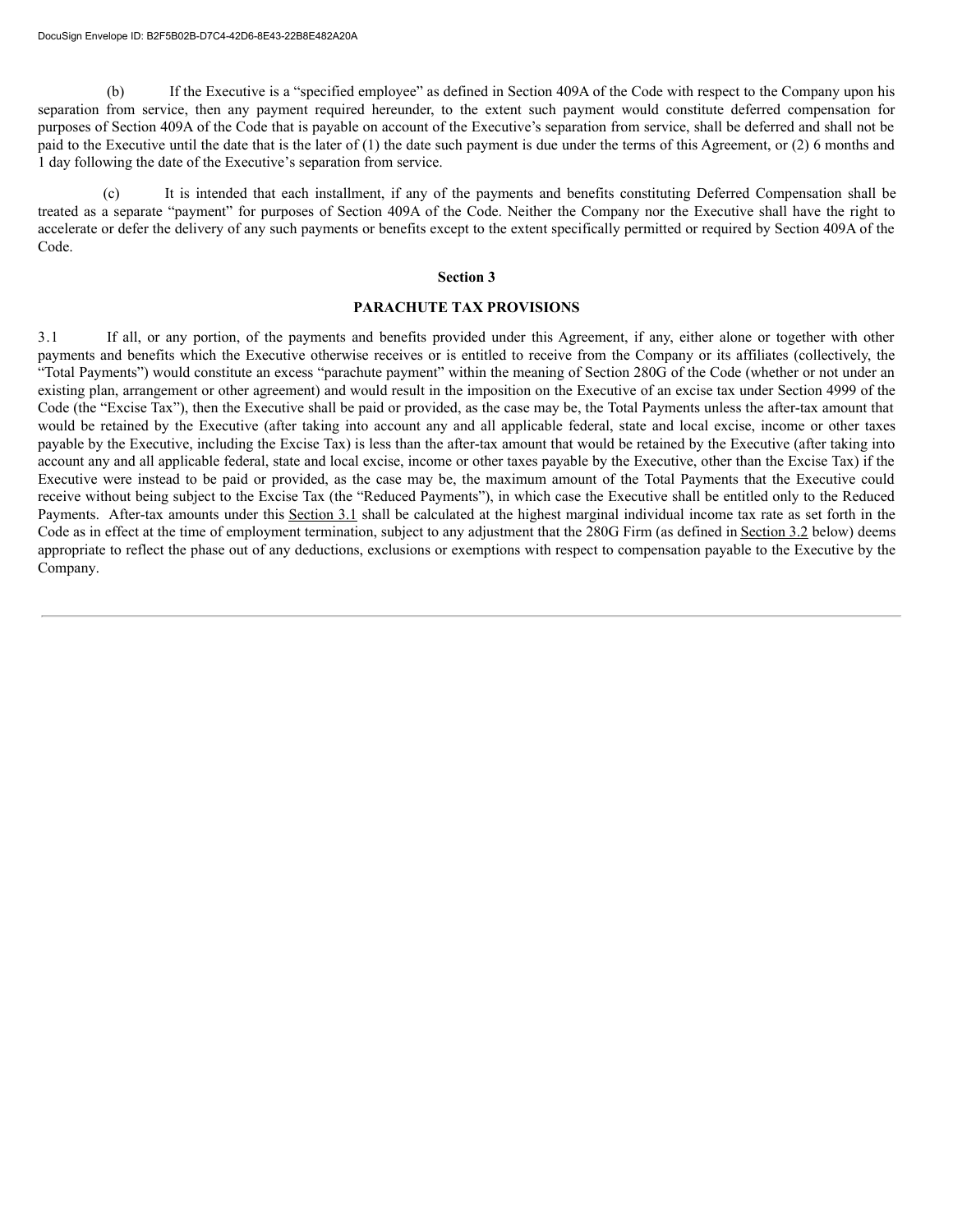3.2 The amount or amounts (if any) payable under this Section 3 shall be determined, at the sole cost of the Company, by the 280G Firm, whose determination or determinations shall be final and binding on all parties. The "280G Firm" for purposes of this Section 3 shall be an accounting firm or law firm of national reputation that is selected for this purpose by the Company's Chief Executive Officer prior to a Change in Control. In order to assess whether payments under this Agreement or otherwise qualify as reasonable compensation that is exempt from being a parachute payment under Section 280G of the Code, the 280G Firm may retain the services of an independent valuation expert. The Company will direct the 280G Firm to submit any determination it makes under Section 3 and provide detailed supporting calculations and any valuation report, if applicable, to both the Executive and the Company as soon as reasonably practicable.

3.3 If the 280G Firm determines that one or more reductions are required under Section 3, the 280G Firm shall also determine which of the Total Payments shall be reduced to the extent necessary so that no portion thereof shall be subject to the excise tax imposed by Section 4999 of the Code, and the Company shall pay only the Reduced Payments to the Executive. The 280G Firm shall make reductions required under Section 3 of this Agreement in a manner that maximizes the net after-tax amount payable to the Executive as follows: first, by reducing or eliminating the portion of the Total Payments that are payable in cash; second, by reducing or eliminating the portion of the Total Payments that are not payable in cash (other than Total Payments as to which Treasury Regulations Section 1.280G-1 Q/A 24(c) (or any successor provision thereto) applies ("Q&A-24(c) Payments")); and, third, by reducing or eliminating Q/A-24(c) Payments. In the event that any Q&A-24(c) Payment or acceleration is to be reduced, such Q/A-24(c) Payment shall be reduced or cancelled in the reverse order of the date of grant of the awards.

3.4 As a result of the uncertainty in the application of Section 280G at the time that the 280G Firm makes its determinations under this Section 3, it is possible that amounts will have been paid or distributed to the Executive that should not have been paid or distributed (collectively, the "Overpayments"), or that additional amounts should be paid or distributed to the Executive (collectively, the "Underpayments"). If the 280G Firm determines, based on either the assertion of a deficiency by the Internal Revenue Service against the Company or the Executive which assertion the 280G Firm believes has a high probability of success or controlling precedent or substantial authority, that an Overpayment has been made, the Executive must repay the Overpayment to the Company, without interest. If the 280G Firm determines, based upon controlling precedent or substantial authority, that an Underpayment has occurred, the 280G Firm will notify the Executive and the Company of that determination and the amount of that Underpayment will be paid promptly by the Company to the Executive.

3.5 The Executive will provide the 280G Firm access to, and copies of, any books, records, and documents in the Executive's possession as reasonably requested by the 280G Firm, and otherwise cooperate with the 280G Firm in connection with the preparation and issuance of the determinations and calculations contemplated by Section 3. Cooperation may include, among other things, being interviewed in order for the 280G Firm to assess whether any payments may be exempt from being parachute payments by virtue of qualifying as reasonable compensation for purposes of Section 280G of the Code.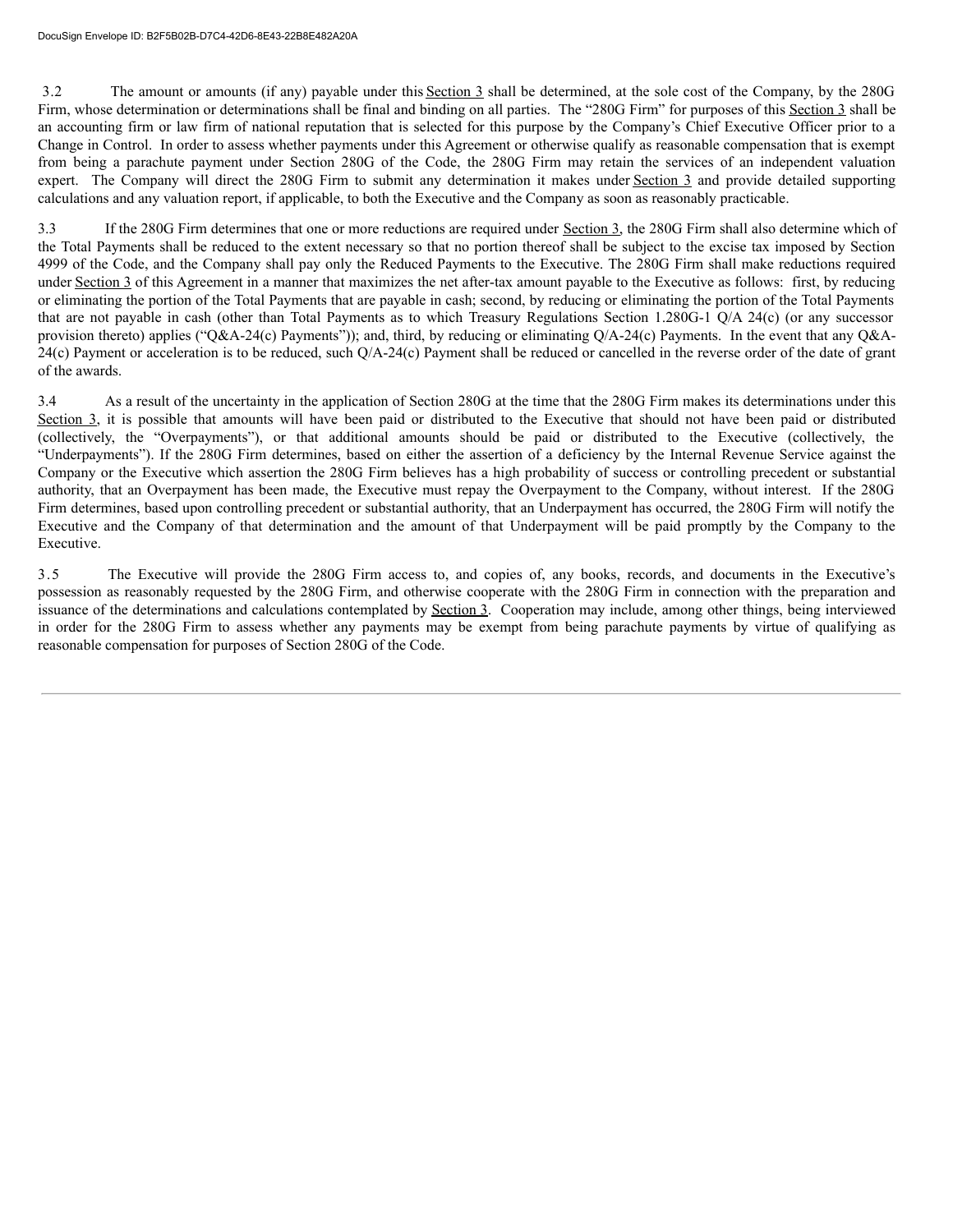#### **Section 4**

# **RESTRICTIVE COVENANTS**

4.1 The Executive shall remain subject to the restrictive covenants set forth in the Employee Noncompetition, Nondisclosure and Developments Agreement ("Noncompete Agreement") following a Change in Control or any termination of employment thereafter. The Executive acknowledges that the covenants contained in the Noncompete Agreement are reasonable and necessary to protect the legitimate interests of the Company and its affiliates, that the Company would not have entered into this Agreement in the absence of such restrictions under the Noncompete Agreement, and that any violation of any provision of the Noncompete Agreement will result in irreparable injury to the Company. The Executive further represents and acknowledges that: (i) the Executive has been advised by the Company to consult Executive's own legal counsel in respect of this Agreement and the Noncompete Agreement, and (ii) the Executive has had full opportunity, prior to execution of this Agreement, to review thoroughly this Agreement and the Noncompete Agreement with Executive's counsel.

# **Section 5**

# **TERM OF AGREEMENT**

5.1 The Agreement shall terminate on December 31, 2019, provided, however, that the term of this Agreement shall be automatically extended thereafter for successive four (4)) year periods unless, at least ninety (90) days prior to the termination date of the then current succeeding four-year extended term of this Agreement, either party has notified the other party that the term hereunder shall expire at the end of the then-current term. Notwithstanding the foregoing, if a Change in Control occurs before the expiration of the term of this Agreement as described above, the term of this Agreement shall automatically be extended until the second anniversary of such Change in Control.

5.2 The obligations of the Company and the Executive under this Agreement which by their nature may require either partial or total performance after its expiration shall survive any such expiration.

5.3 This Agreement shall not affect any rights of the Company or the Executive prior to a Change in Control or any rights of the Executive granted in any other agreement, plan or arrangements. The rights, duties and benefits provided hereunder shall only become effective upon a Change in Control. If the employment of the Executive by the Company is terminated for any reason prior to a Change in Control, this Agreement shall thereafter be of no further force and effect.

# **Section 6**

## **MISCELLANEOUS**

6.1 (a) The Company shall require any successor (whether direct or indirect, by purchase, merger, consolidation or otherwise) to all or substantially all of the business or assets of the Company expressly to assume and agree to perform under the terms of this Agreement in the same manner and to the same extent that the Company and its affiliates would be required to perform it if no such succession had taken place (provided that such a requirement to perform which arises by operation of law shall be deemed to satisfy the requirements for such an express assumption and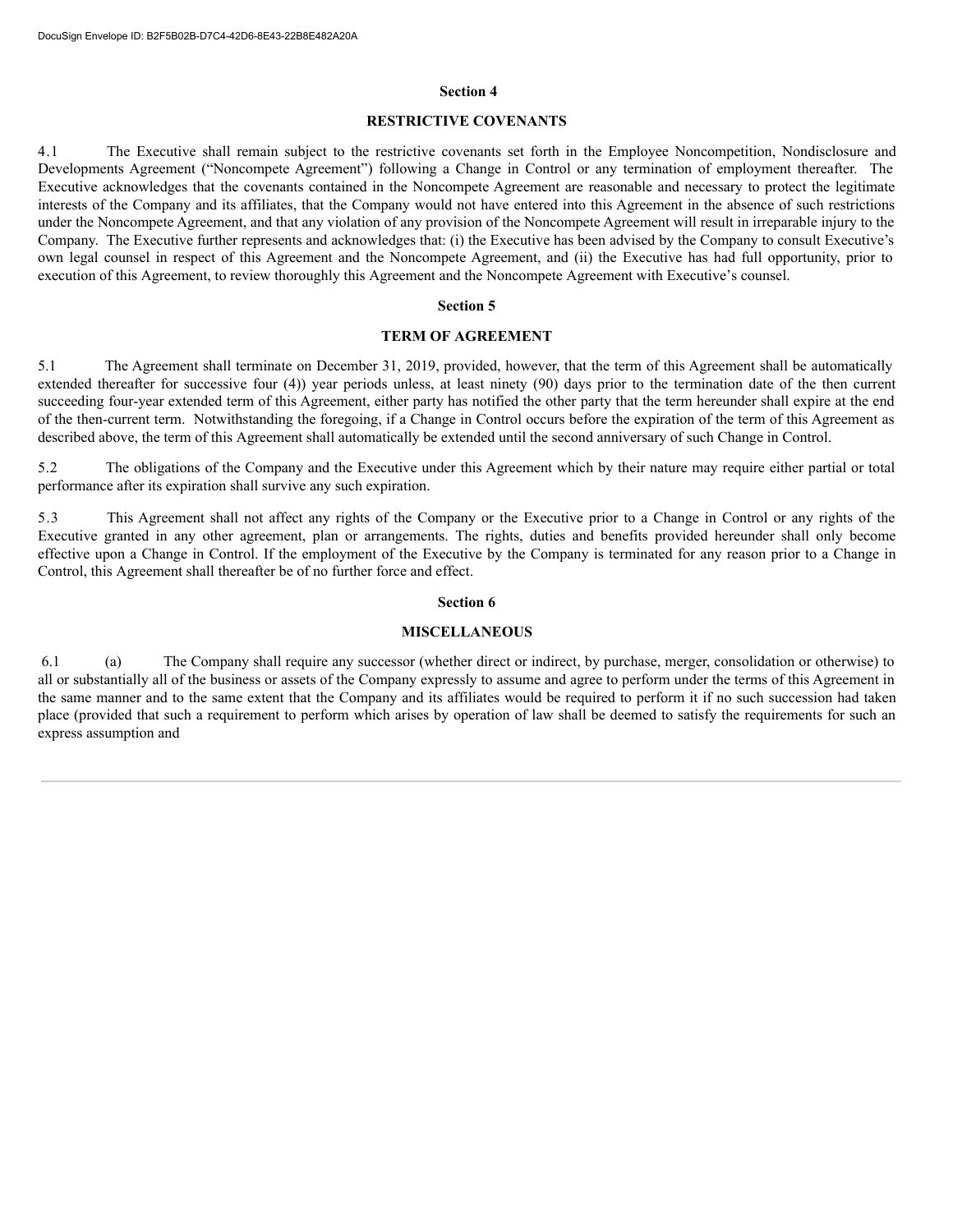agreement), and in such event the Company (as constituted prior to such succession) shall have no further obligation under or with respect to this Agreement. Failure of the Company to obtain such assumption and agreement with respect to the Executive prior to the effectiveness of any such succession shall be a breach of the terms of this Agreement with respect to the Executive and shall entitle the Executive to compensation from the Employer (as constituted prior to such succession) in the same amount and on the same terms as the Executive would be entitled to hereunder were the Executive's employment terminated for Good Reason following a Change in Control, except that for purposes of implementing the foregoing, the date on which any such succession becomes effective shall be deemed the Date of Termination. As used in this Agreement, "Company" shall mean the Company as hereinbefore defined and any successor to its business or assets as aforesaid which assumes and agrees (or is otherwise required) to perform this Agreement. Nothing in this Section 6.1(a) shall be deemed to cause any event or condition which would otherwise constitute a Change in Control not to constitute a Change in Control.

(b) Notwithstanding Section 6.1(a), the Company shall remain liable to the Executive upon a Covered Termination after a Change in Control if the Executive is not offered continuing employment by a successor to the Employer on a basis which would not constitute a termination for Good Reason.

(c) This Agreement, and the Executive's and the Company's rights and obligations hereunder, may not be assigned by the Executive or, except as provided in Section 6.1(a), the Company, respectively; any purported assignment by the Executive or the Company in violation hereof shall be null and void.

(d) The terms of this Agreement shall inure to the benefit of and be enforceable by the personal or legal representatives, executors, administrators, permitted successors, heirs, distributees, devisees and legatees of the Executive. If the Executive shall die while an amount would still be payable to the Executive hereunder if they had continued to live, all such amounts, unless otherwise provided herein, shall be paid in accordance with the terms of this Agreement to the Executive's devisee, legatee or other designee or, if there is no such designee, the Executive's estate.

6.2 The Executive shall not be required to mitigate damages or the amount of any payment or benefit provided for under this Agreement by seeking other employment or otherwise, nor will any payments or benefits hereunder be subject to offset in the event the Executive does mitigate.

6.3 The Employer shall pay all reasonable legal fees and expenses incurred in a legal proceeding, including any arbitration pursuant to Section 6.10 or otherwise, by the Executive in seeking to obtain or enforce any right or benefit provided by this Agreement. Such payments are to be made within twenty (20) days after the Executive's request for payment accompanied with such evidence of fees and expenses incurred as the Employer reasonably may require; provided that if the Executive institutes a proceeding and the judge or other decision-maker presiding over the proceeding affirmatively finds that the Executive has failed to prevail substantially, the Executive shall pay Executive's own costs and expenses (and, if applicable, return any amounts theretofore paid on the Executive's behalf under this Section 6.3).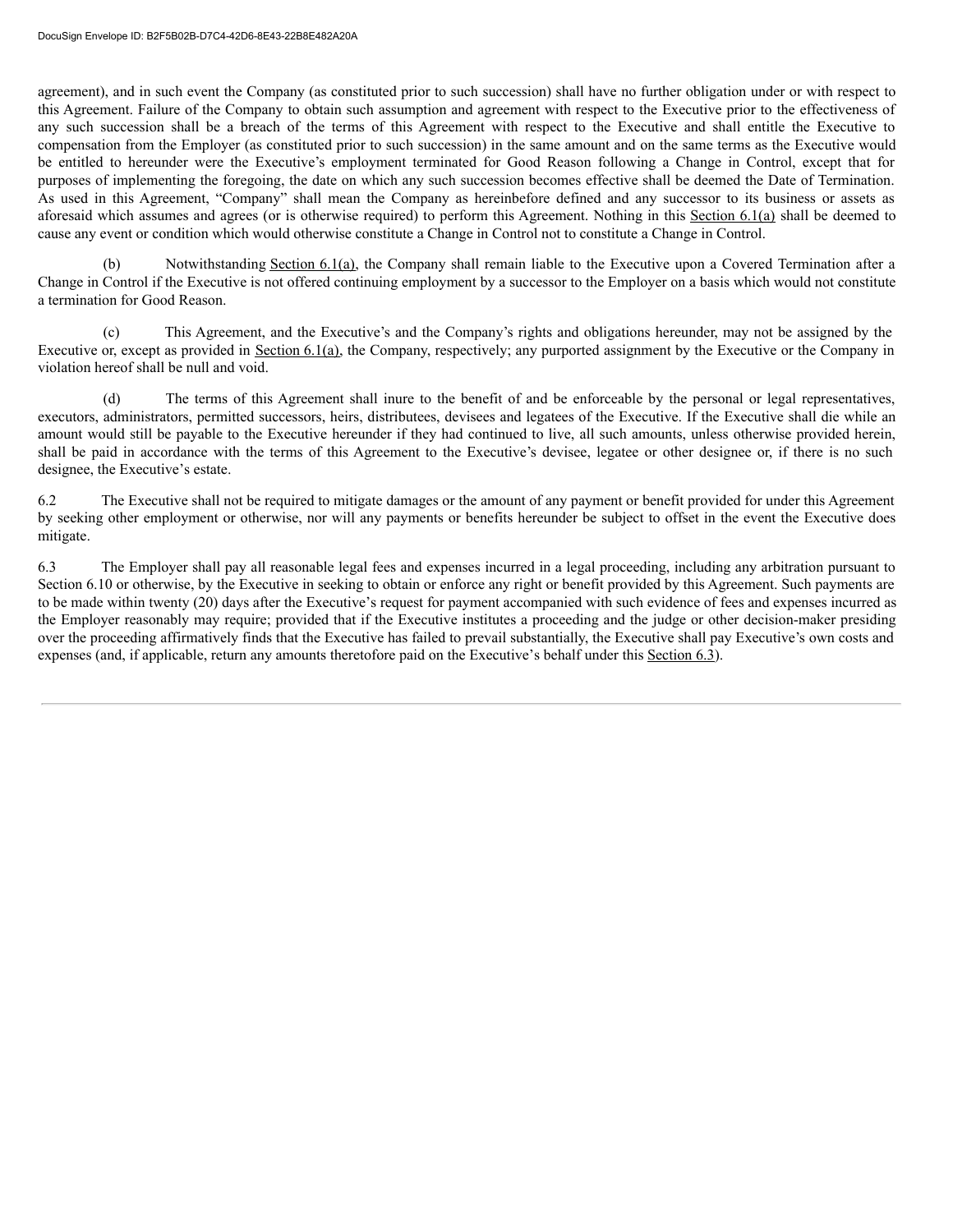6.4 For the purposes of this Agreement, notice and all other communications provided for in this Agreement shall be in writing and shall be deemed to have been duly given when hand delivered or mailed by United States certified or registered express mail, return receipt requested, postage prepaid, if to the Executive, addressed to the Executive at his or her respective address on file with the Company; if to the Company, addressed to SeaChange International, Inc., 50 Nagog Park, Acton, MA 01720, and directed to the attention of its Chief Financial Officer; if to the Board, addressed to the Board of Directors, c/o 50 Nagog Park, Acton, MA 01720, and directed to the Company's Chief Financial Officer; or to such other address as any party may have furnished to the others in writing in accordance herewith, except that notice of change of address shall be effective only upon receipt.

6.5 Unless otherwise determined by the Employer in an applicable plan or arrangement, no amounts payable hereunder upon a Covered Termination shall be deemed salary or compensation for the purpose of computing benefits under any employee benefit plan or other arrangement of the Employer for the benefit of its employees.

6.6 Other than as set forth in a Performance-Vested Equity Award(s) to which the Executive is party with the Company, this Agreement is the exclusive arrangement with the Executive applicable to payments and benefits in connection with a change in control of the Company (whether or not a Change in Control), and supersedes any prior arrangements involving the Company or its predecessors or affiliates relating to any change in control (whether or not a Change in Control). This Agreement shall not limit any right of the Executive to receive any payments or benefits under an employee benefit or executive compensation plan of the Employer, initially adopted as of or after the date hereof, which are expressly contingent thereunder upon the occurrence of a change in control (including, but not limited to, the acceleration of any rights or benefits thereunder); provided that in no event shall the Executive be entitled to any payment or benefit under this Agreement which duplicates a payment or benefit received or receivable by the Executive under any severance or similar plan or policy of the Employer, and in any such case the Executive shall only be entitled to receive the greater of the two payments.

6.7 Any payments hereunder shall be made out of the general assets of the Employer. The Executive shall have the status of general unsecured creditor of the Employer.

6.8 Nothing in this Agreement shall confer on the Executive any right to continue in the employ of the Employer or interfere in any way (other than by virtue of requiring payments or benefits as may expressly be provided herein) with the right of the Employer to terminate the Executive's employment at any time.

6.9 The Employer shall be entitled to withhold from any payments or deemed payments any amount of tax withholding required by law.

6.10 The Executive may elect to have any controversy or claim arising out of or relating to this Agreement or the breach of this Agreement (other than with respect to an alleged breach of a restrictive covenant under Section 4 above) that is not resolved by the Employer submitted to binding arbitration under the Federal Arbitration Act in Boston, Massachusetts, administered by the American Arbitration Association under its Employment Dispute Resolution Rules, subject to any additional terms and conditions as may be agreed to by the Executive and the Employer. The determination of the arbitrator(s) shall be conclusive and binding on the Employer and Executive and judgment may be entered on the arbitrator(s)' award in any court having jurisdiction. The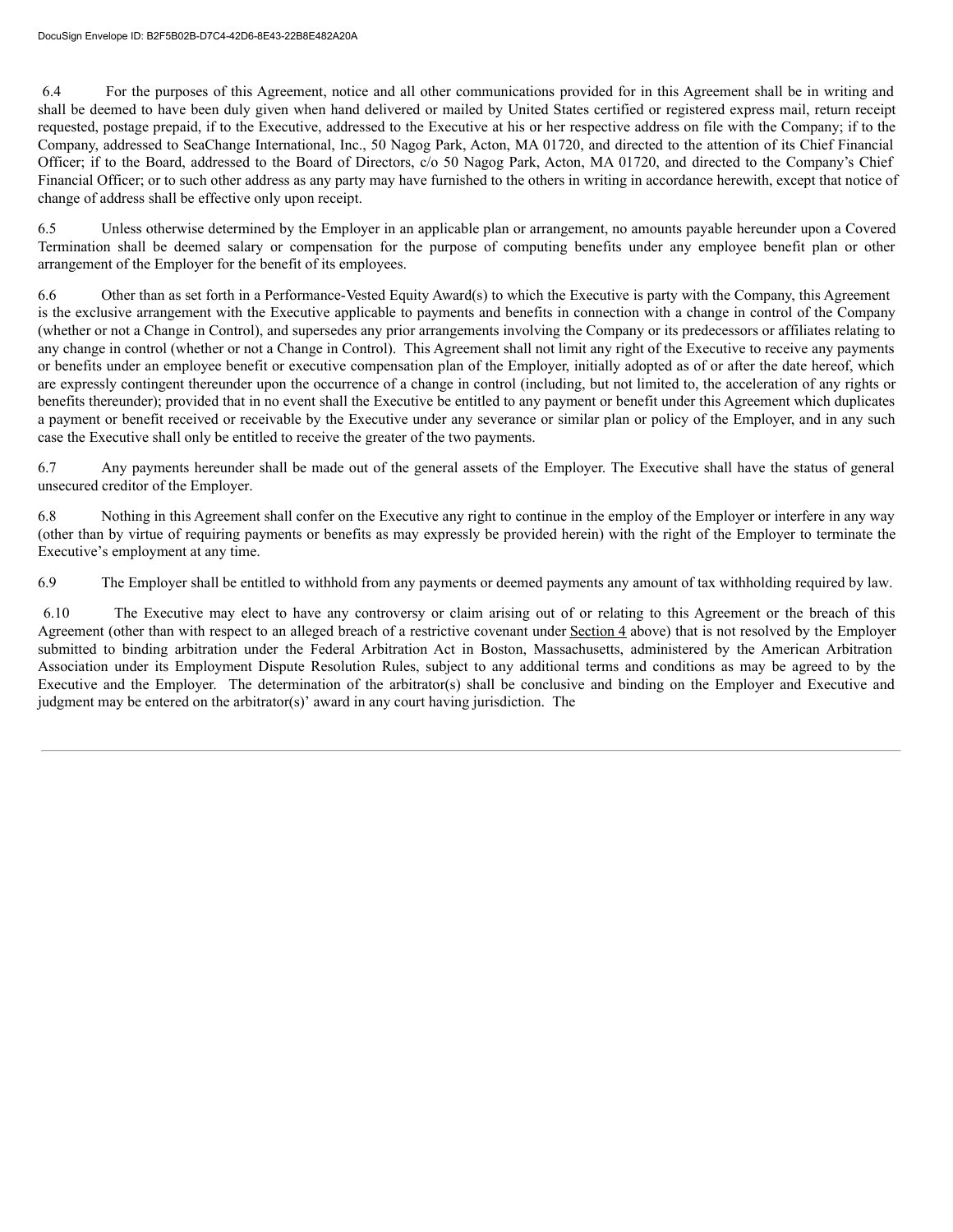arbitration provisions hereof shall, with respect to such controversy or dispute, survive the termination of this Agreement. This Section 6.10 shall be administered in accordance with the disputed payment provisions of Treasury Regulation Section 1.409A-3(g).

6.11 This Agreement may be amended, superseded, canceled, renewed or extended, and the terms hereof may be waived, only by a written instrument signed by the parties or, in the case of a waiver, by the party waiving compliance. No delay on the part of any party in exercising any right, power or privilege hereunder shall operate as a waiver thereof, nor shall any waiver on the part of any party of any such right, power or privilege nor any single or partial exercise of any such right, power or privilege, preclude any other or further exercise thereof or the exercise of any other such right, power or privilege.

6.12 The Executive agrees that he will be subject to any compensation clawback or recoupment policies that may be applicable to him as an executive officer of the Company, as in effect from time to time and as approved by the Board or a duly authorized committee thereof, whether or not approved before or after the effective date of this Agreement.

6.13 The invalidity or unenforceability of any provision of this Agreement shall not affect the validity or enforceability of any other provision of this Agreement which shall remain in full force and effect.

6.14 The use of captions in this Agreement is for convenience. The captions are not intended to and do not provide substantive rights.

6.15 THIS AGREEMENT SHALL BE CONSTRUED, ADMINISTERED AND ENFORCED ACCORDING TO THE LAWS OF THE COMMONWEALTH OF MASSACHUSETTS WITHOUT REGARD TO PRINCIPLES OF CONFLICTS OF LAW, EXCEPT TO THE EXTENT PREEMPTED BY FEDERAL LAW.

# **[The remainder of this page is left intentionally blank.]**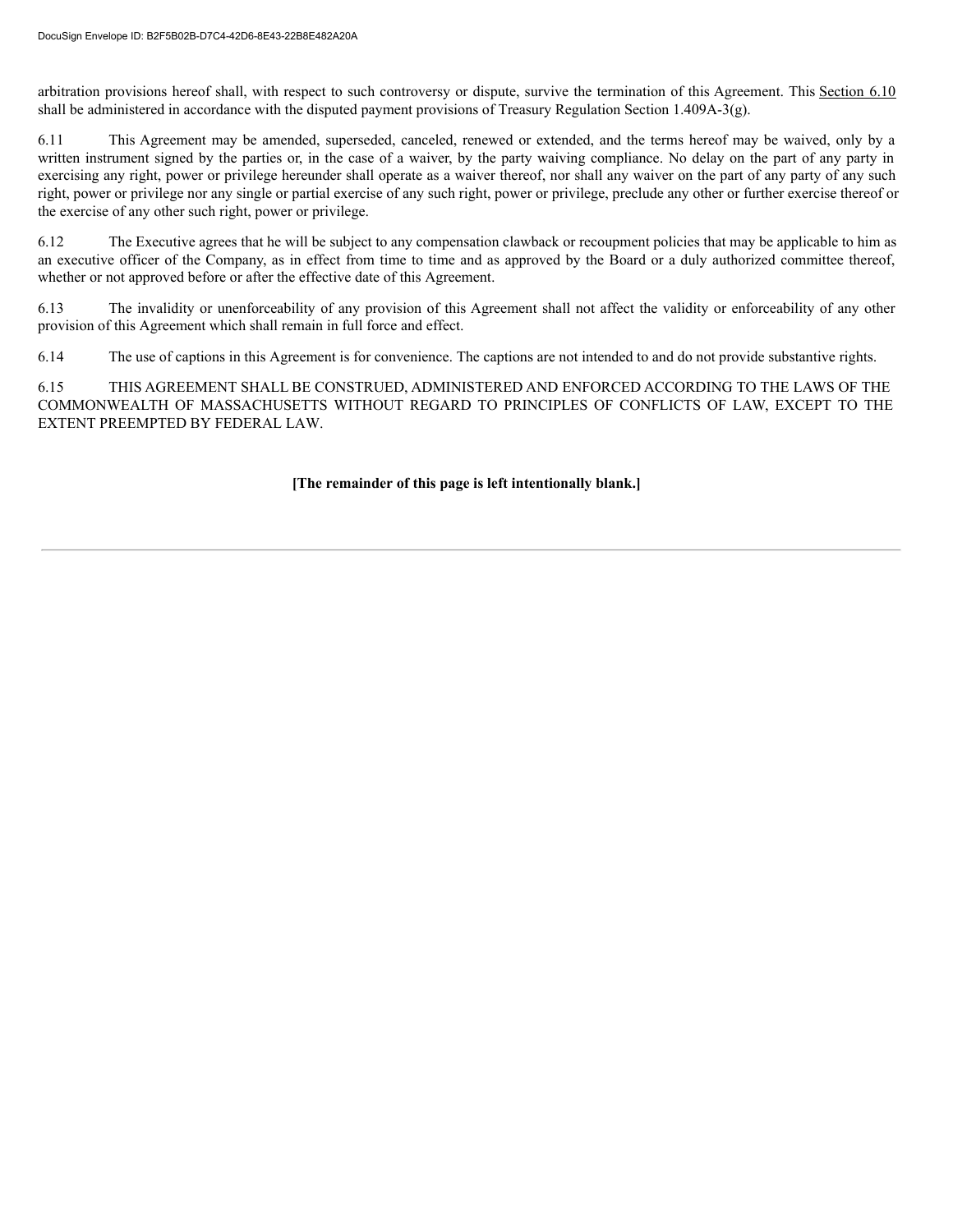IN WITNESS WHEREOF, the parties hereto have signed their names, effective as of the date first above written.

# SEACHANGE INTERNATIONAL, INC.

-DocuSigned by:

| Yossi Aloni<br>Name: | By:    | DocuSigned by:<br><i>Uossi Aloni</i><br>0E26DAC7143B4B0. |
|----------------------|--------|----------------------------------------------------------|
|                      | Title: | President and Chief Executive Officer                    |

# EXECUTIVE:

By:

Chad Hassler -176B7F06C1A84EB... Name: Chad Hassler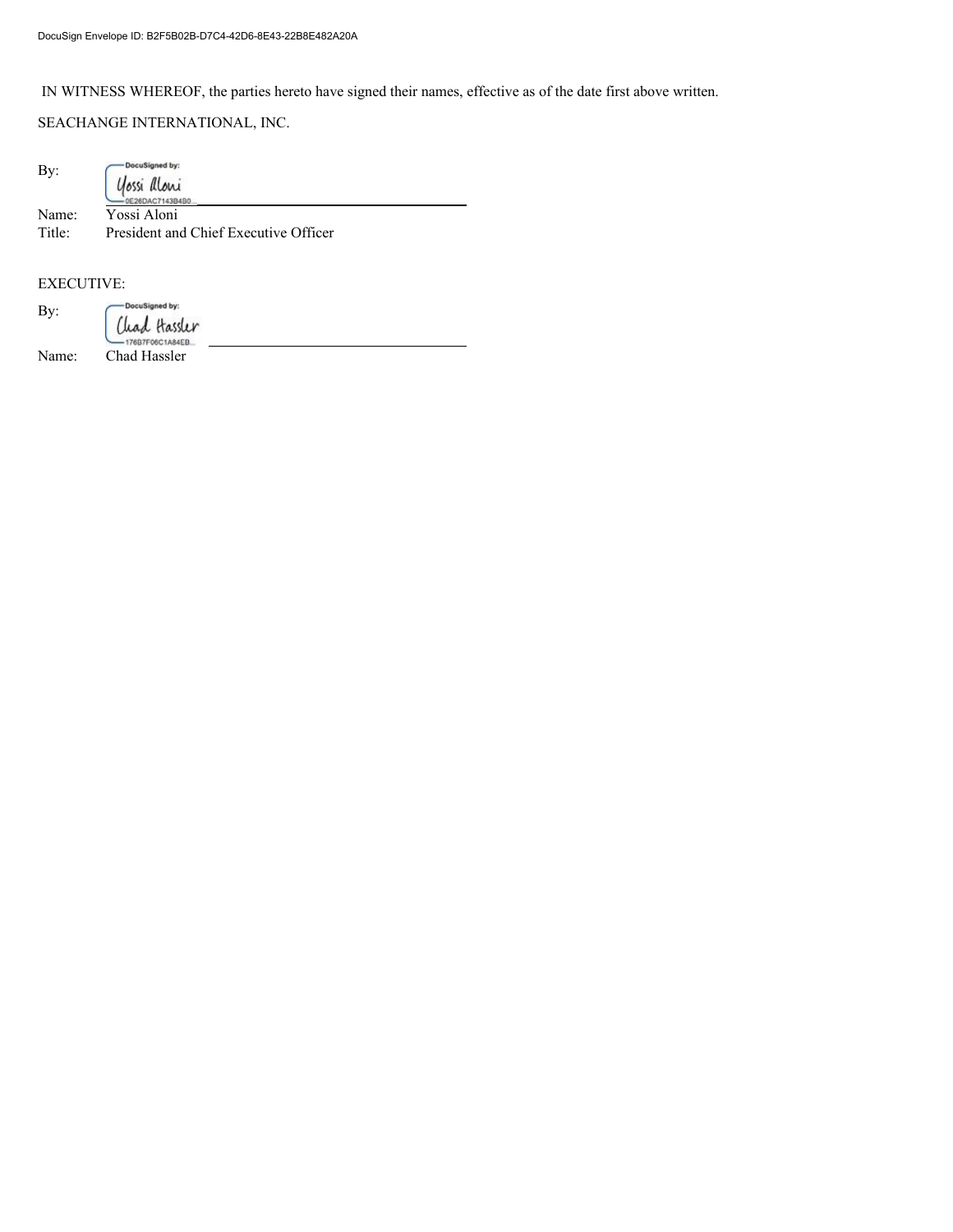#### **CERTIFICATION**

<span id="page-51-0"></span>I, Yossi Aloni, certify that:

- 1. I have reviewed this quarterly report on Form 10-Q of SeaChange International, Inc.;
- 2. Based on my knowledge, this report does not contain any untrue statement of a material fact or omit to state a material fact necessary to make the statements made, in light of the circumstances under which such statements were made, not misleading with respect to the period covered by this report;
- 3. Based on my knowledge, the financial statements, and other financial information included in this report, fairly present in all material respects the financial condition, results of operations and cash flows of the registrant as of, and for, the periods presented in this report;
- 4. The registrant's other certifying officer and I are responsible for establishing and maintaining disclosure controls and procedures (as defined in Exchange Act Rules 13a-15(e) and 15d-15(e)) and internal control over financial reporting (as defined in Exchange Act Rules 13a – 15(f) and 15d – 15(f)) for the registrant and have:
	- (a) Designed such disclosure controls and procedures, or caused such disclosure controls and procedures to be designed under our supervision, to ensure that material information relating to the registrant, including its consolidated subsidiaries, is made known to us by others within those entities, particularly during the period in which this report is being prepared;
	- (b) Designed such internal control over financial reporting, or caused such internal control over financial reporting to be designed under our supervision, to provide reasonable assurance regarding the reliability of financial reporting and the preparation of financial statements for external purposes in accordance with generally accepted accounting principles;
	- (c) Evaluated the effectiveness of the registrant's disclosure controls and procedures and presented in this report our conclusions about the effectiveness of the disclosure controls and procedures, as of the end of the period covered by this report based on such evaluation; and
	- (d) Disclosed in this report any change in the registrant's internal control over financial reporting that occurred during the registrant's most recent fiscal quarter (the registrant's fourth fiscal quarter in the case of an annual report) that has materially affected, or is reasonably likely to materially affect, the registrant's internal control over financial reporting; and
- 5. The registrant's other certifying officer and I have disclosed, based on our most recent evaluation of internal control over financial reporting, to the registrant's auditors and the audit committee of the registrant's board of directors (or persons performing the equivalent functions):
	- (a) All significant deficiencies and material weaknesses in the design or operation of internal control over financial reporting which are reasonably likely to adversely affect the registrant's ability to record, process, summarize and report financial information; and
	- (b) Any fraud, whether or not material, that involves management or other employees who have a significant role in the registrant's internal control over financial reporting.

Date: September 9, 2020

By:  $\frac{1}{s}$  YOSSI ALONI

Yossi Aloni *Chief Executive Of icer (Principal Executive Of icer)*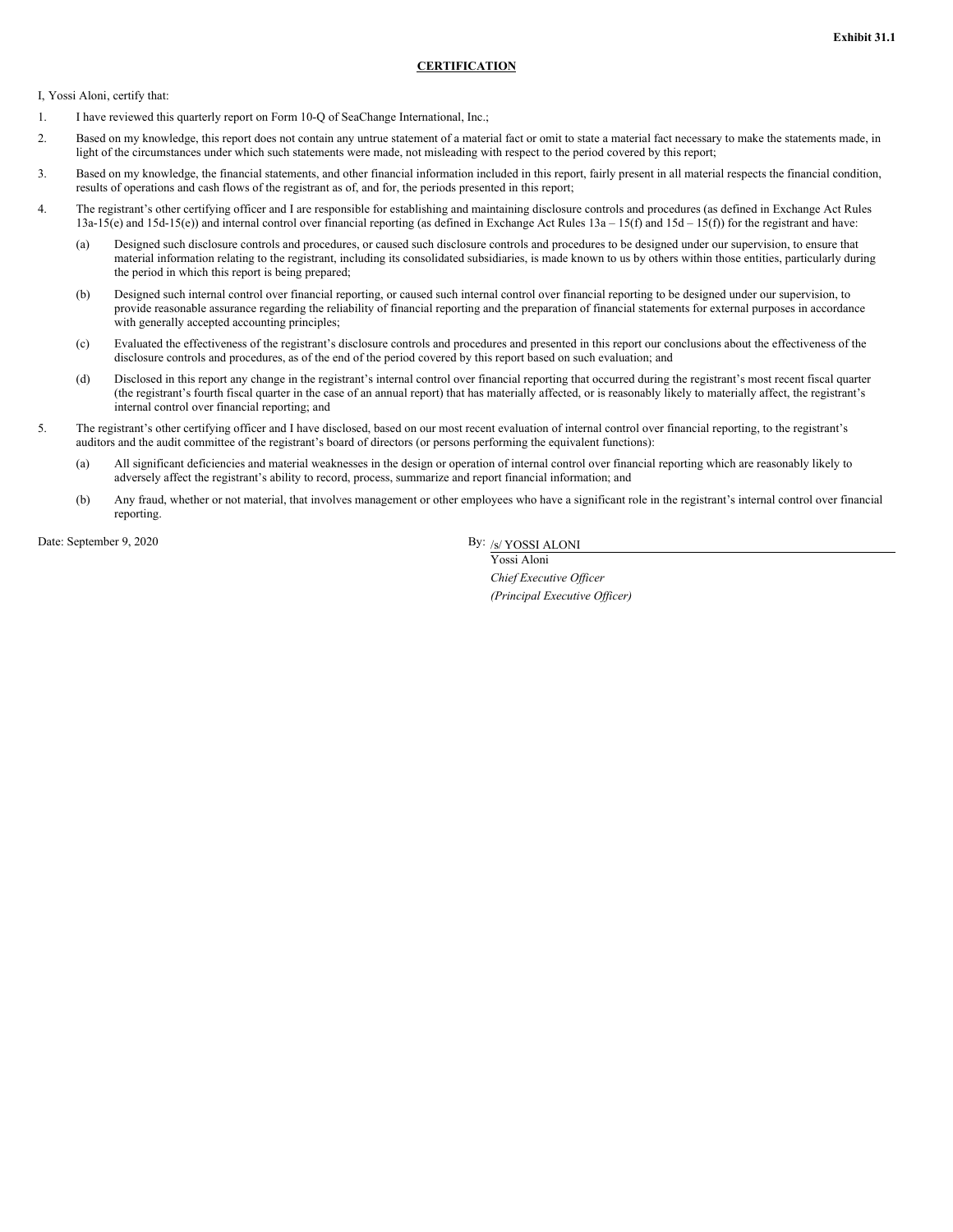#### **CERTIFICATION**

<span id="page-52-0"></span>I, Michael D. Prinn, certify that:

- 1. I have reviewed this quarterly report on Form 10-Q of SeaChange International, Inc.;
- 2. Based on my knowledge, this report does not contain any untrue statement of a material fact or omit to state a material fact necessary to make the statements made, in light of the circumstances under which such statements were made, not misleading with respect to the period covered by this report;
- 3. Based on my knowledge, the financial statements, and other financial information included in this report, fairly present in all material respects the financial condition, results of operations and cash flows of the registrant as of, and for, the periods presented in this report;
- 4. The registrant's other certifying officer and I are responsible for establishing and maintaining disclosure controls and procedures (as defined in Exchange Act Rules 13a-15(e) and 15d-15(e)) and internal control over financial reporting (as defined in Exchange Act Rules 13a – 15(f) and 15d – 15(f)) for the registrant and have:
	- (a) Designed such disclosure controls and procedures, or caused such disclosure controls and procedures to be designed under our supervision, to ensure that material information relating to the registrant, including its consolidated subsidiaries, is made known to us by others within those entities, particularly during the period in which this report is being prepared;
	- (b) Designed such internal control over financial reporting, or caused such internal control over financial reporting to be designed under our supervision, to provide reasonable assurance regarding the reliability of financial reporting and the preparation of financial statements for external purposes in accordance with generally accepted accounting principles;
	- (c) Evaluated the effectiveness of the registrant's disclosure controls and procedures and presented in this report our conclusions about the effectiveness of the disclosure controls and procedures, as of the end of the period covered by this report based on such evaluation; and
	- (d) Disclosed in this report any change in the registrant's internal control over financial reporting that occurred during the registrant's most recent fiscal quarter (the registrant's fourth fiscal quarter in the case of an annual report) that has materially affected, or is reasonably likely to materially affect, the registrant's internal control over financial reporting; and
- 5. The registrant's other certifying officer and I have disclosed, based on our most recent evaluation of internal control over financial reporting, to the registrant's auditors and the audit committee of the registrant's board of directors (or persons performing the equivalent functions):
	- (a) All significant deficiencies and material weaknesses in the design or operation of internal control over financial reporting which are reasonably likely to adversely affect the registrant's ability to record, process, summarize and report financial information; and
	- (b) Any fraud, whether or not material, that involves management or other employees who have a significant role in the registrant's internal control over financial reporting.

Date: September 9, 2020

By: /s/ MICHAEL D. PRINN Michael D. Prinn

> *Chief Financial Of icer, Senior Vice President and Treasurer (Principal Financial and Accounting Of icer)*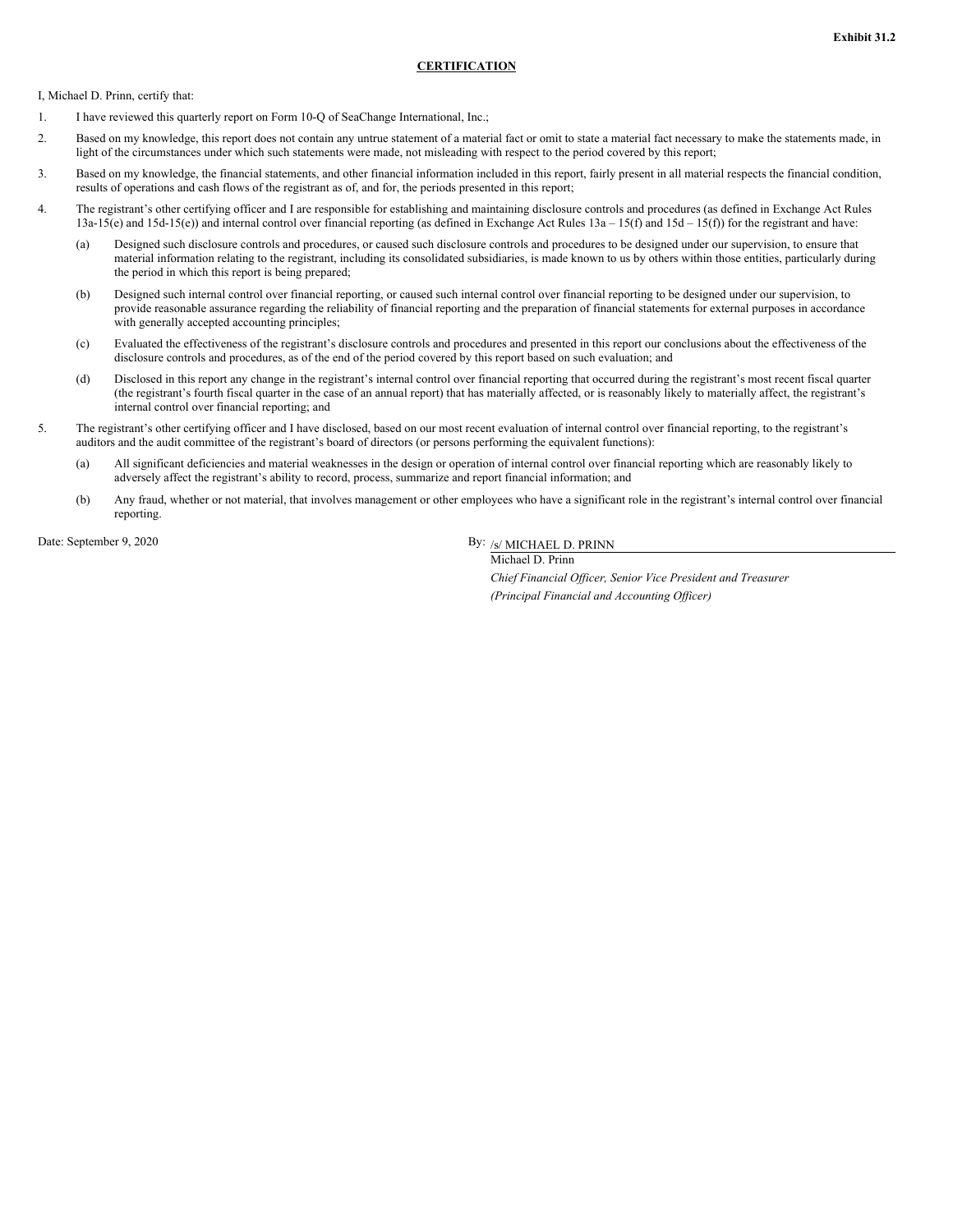#### **CERTIFICATION PURSUANT TO 18 U.S.C. SECTION 1350, AS ADOPTED PURSUANT TO SECTION 906 OF THE SARBANES-OXLEY ACT OF 2002**

<span id="page-53-0"></span>In connection with the Quarterly Report of SeaChange International, Inc. (the "*Company*") on Form 10-Q for the period ending July 31, 2020 as filed with the Securities and Exchange Commission on the date hereof (the "*Report*"), I, Yossi Aloni, Chief Executive Officer of the Company, certify, pursuant to 18 U.S.C. § 1350, as adopted pursuant to § 906 of the Sarbanes-Oxley Act of 2002, that to my knowledge:

(1) The Report fully complies with the requirements of Section 13(a) or 15(d) of the Securities Exchange Act of 1934, as amended; and

(2) The information contained in the Report fairly presents, in all material respects, the financial condition and results of operations of the Company.

Date: September 9, 2020 /s/ YOSSI ALONI

Yossi Aloni *Chief Executive Of icer (Principal Executive Of icer)*